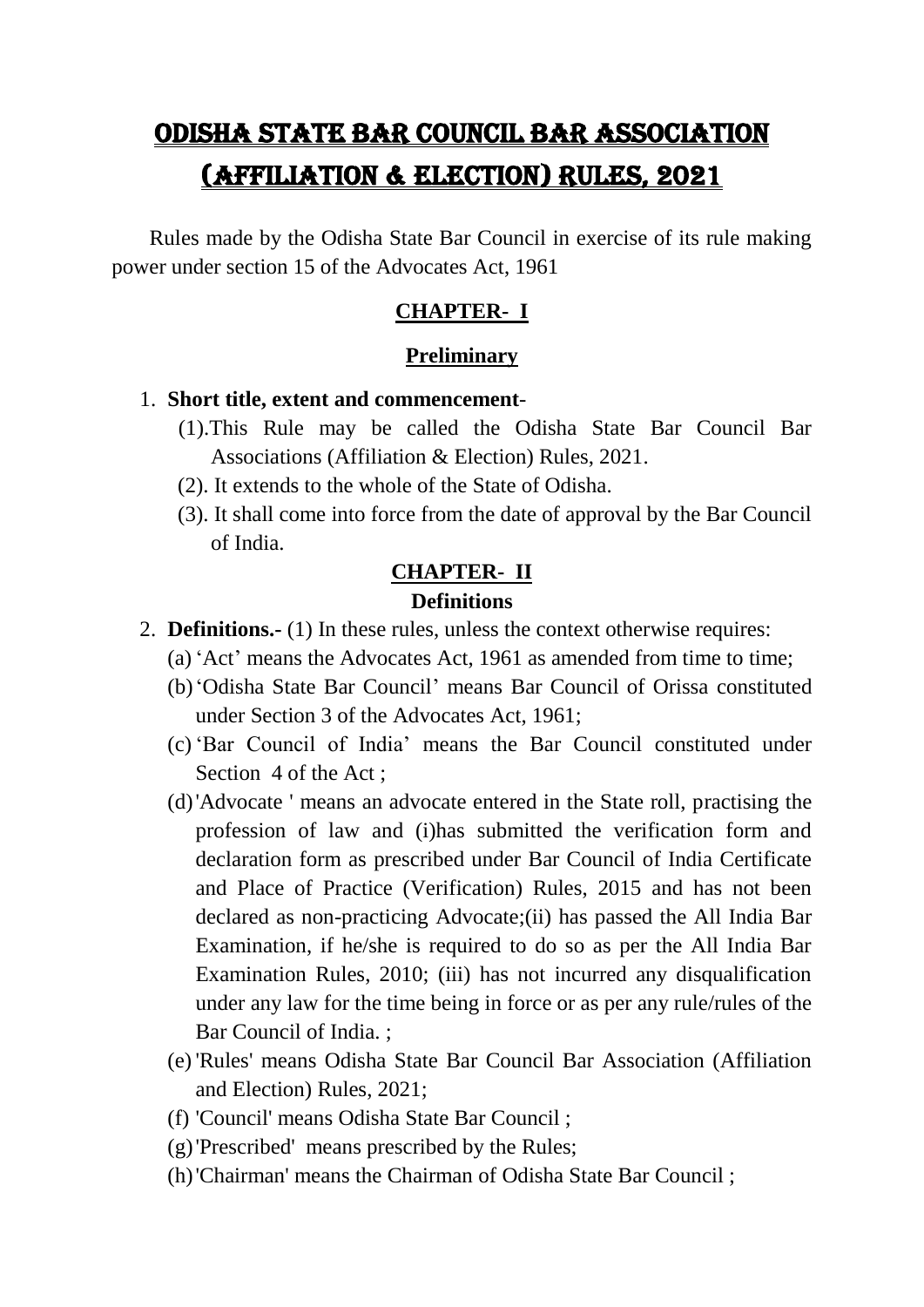- (i) 'Chairman, Election Tribunal' means the Senior most member of the Election Tribunal;
- (j) 'Secretary' means the Secretary of Odisha State Bar Council and includes any person howsoever designated and entrusted for the time being with the duties of the Secretary;
- (k)'Bar Association' means the Bar Association registered under the Societies Registration Act and situated within the territorial limits of the State of Odisha;
- (l) 'Affiliated Bar Association' means Bar Association situated in the State of Odisha and affiliated to Odisha State Bar Council ;
- (m)'State roll ' means a roll of Advocates prepared and maintained by Odisha State Bar Council under Section 17 of the Act;
- (n)'Executive Body' means the Executive Body of the Bar Association as per its by-laws;
- (o)'Term' means the specific duration/tenure for which the executive body of affiliated Bar Association is elected to function;
- (p)'Voter' means an advocate whose name with enrolment number appears in the Electoral Roll published for the election of executive body of any affiliated Bar Association and subject to eligibility as per the by-laws of that Bar Association;
- (q)'Electoral Roll ' means the list of voters published by the State Bar Council;
- (r) 'Chief Electoral Officer' means the Secretary of Odisha State Bar Council empowered to publish the Electoral Roll for all the Affiliated Bar Associations after the same are prepared under his direction;
- (s) 'One Bar-One Vote-One Day' means election of all the Affiliated Bar Associations to be held on one day and one Advocate to be a voter in one such Bar Association ;
- (t) 'Central Election Committee' means a committee constituted by the Council to ensure free & fair election without interfering in the election process;
- (u)'General Body' means the general body of affiliated Bar Association consisting of all the advocate voter members of such Bar Association;
- (v)'Court' means any court established by/under any law for the time being in force and includes the Supreme Court of India, High Courts, any tribunal, any authority or person legally authorized to take evidence ;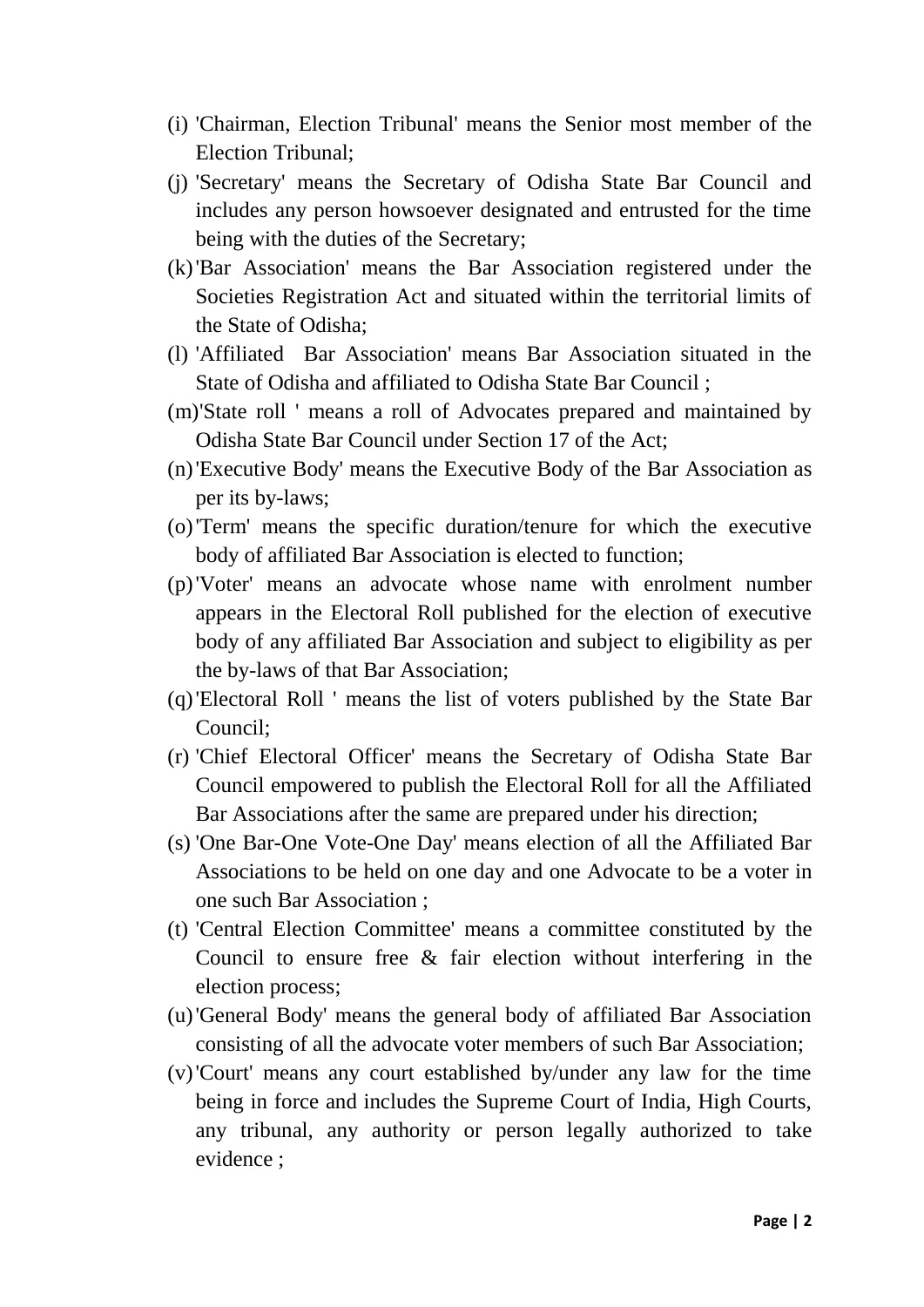- (w)'Election Officer' means a voter of the affiliated Bar Association appointed by the general body of such Bar Association to conduct the election on one Bar-one vote basis/principle on the date notified/declared by the Council ;
- (x)'Nomination' means a printed nomination form which is filled up by hand, one voter proposing and another voter seconding the name of one voter member as candidate for the post of any office bearer or member of the Executive Body for the election of which the Election Officer notified the programme with their signature and signature of the candidate consenting the nomination;
- (y)'Ballot Paper' means a printed form with name of the post, enrolment number and name of the contesting candidates & the instruction of the Election Officer as to the mark of voting which shall be written by voter in space against the name of the candidate of his/her choice. The mark of voting shall be " $\checkmark$ " ;
- (z) 'Ballot' means a printed ballot paper for the post of any office bearer or members of the Executive Body issued by the Election Officer on which the voter put his/her mark of voting as prescribed in the ballot paper;
- (aa) 'Ballot Box' means a box in which ballot is to be put/ inserted by the voter after putting the mark of voting on the ballot paper;
- (ab) 'Affiliation Committee' means a committee constituted by the Council to consider the application for affiliation;

(ac)'Nomination fee' means fee for contesting the election of executive body of affiliated Bar Association. ;

(ad) 'Place of Practice" means the place where court(s) functions and Advocates practise the profession of law:

- (ae) 'Affiliation fee" means the fee payable to the Council for affiliation of Bar Association to Odisha State Bar Council;
- (af) 'De-affiliate' means to withdraw affiliation;
- (ag) 'Polling Station' means the building premises where the Polling booth(s) situate;
- (ah) 'Polling Booth' means the compartment where a voter puts his/her mark of voting secretly on the ballot paper;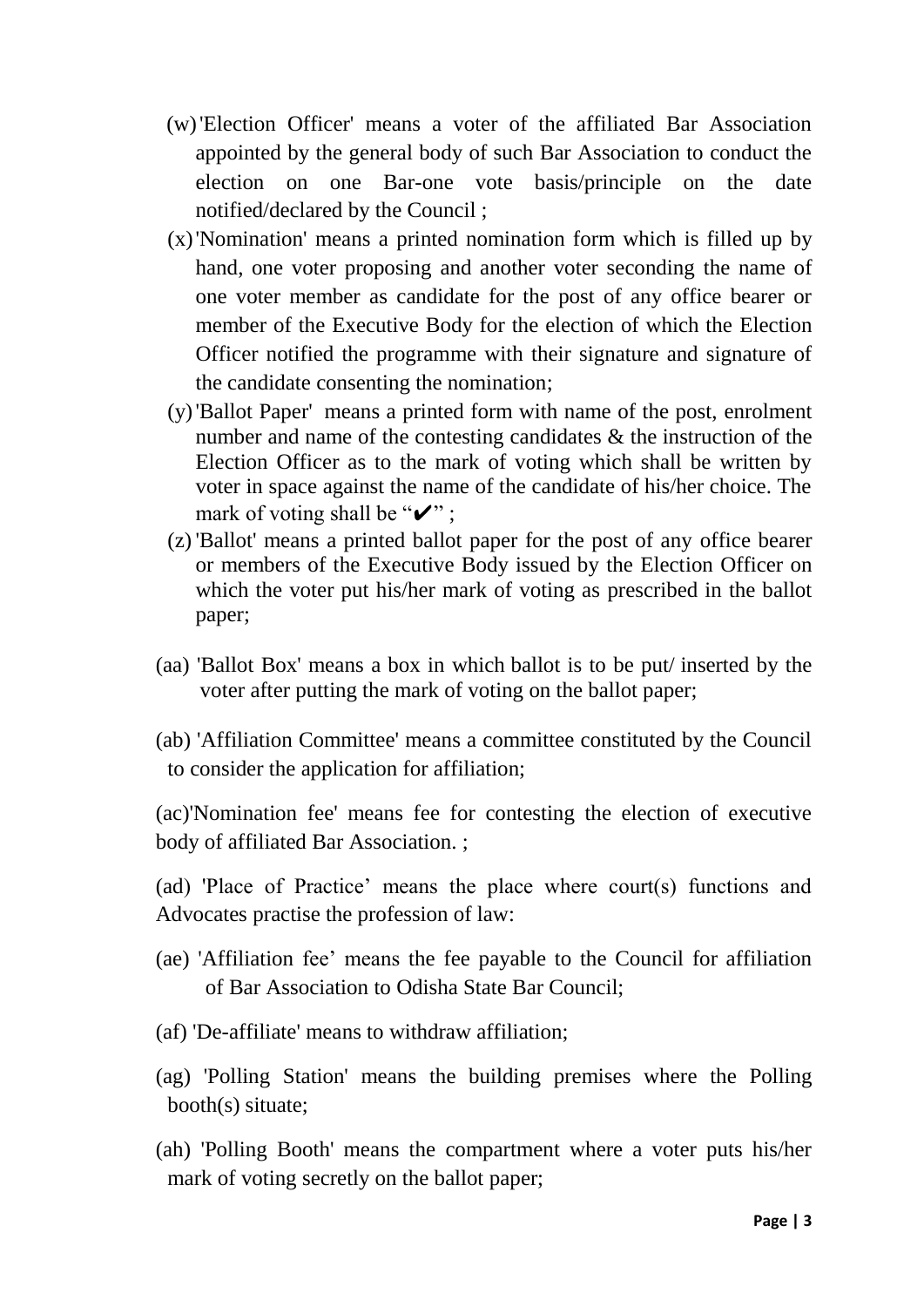(ai) 'Casual Vacancy' means a vacancy caused otherwise than by expiry of the term;

(aj) 'Identity card' means identity card issued by Council and includes identity card issued by the concerned affiliated Bar Association;

(ak) "Proposer" means a voter proposing the name of one voter as a candidate for the post of any office bearer or member of the Executive Body of affiliated Bar Association in the nomination for the election notified;

(al) 'Seconder' means a voter seconding name of the voter proposed as a candidate for a post by the proposer in the nomination for the election;

(am) 'Nominated candidate' means a candidate whose nomination has been accepted;

(an) 'Contesting candidate' means each of the two or more nominated candidates who remain in contest for a post after the date fixed for withdrawal of nomination;

(ao) 'Cut off date' means the date before which the advocates who are eligible/qualified to be voters shall only be included in the Electoral Roll and that date shall be the 60th day immediate, preceding the date of election;

(ap) 'Election Tribunal' means a Tribunal constituted by the Council to hear and dispose of Election Case;

(aq) 'Registrar' means registrar of the Election Tribunal;

(ar) 'Election Case' means case registered on the basis of election petition filed by a candidate defeated in the election challenging the result in respect of the post he/she contested for;

(as) 'Election Petition' means a petition filed by a defeated candidate, challenging the result of election for the post he/she contested for, before the Registrar;

(at) 'Petitioner' means the person who challenges the result of the election through the election petition and is described as petitioner therein;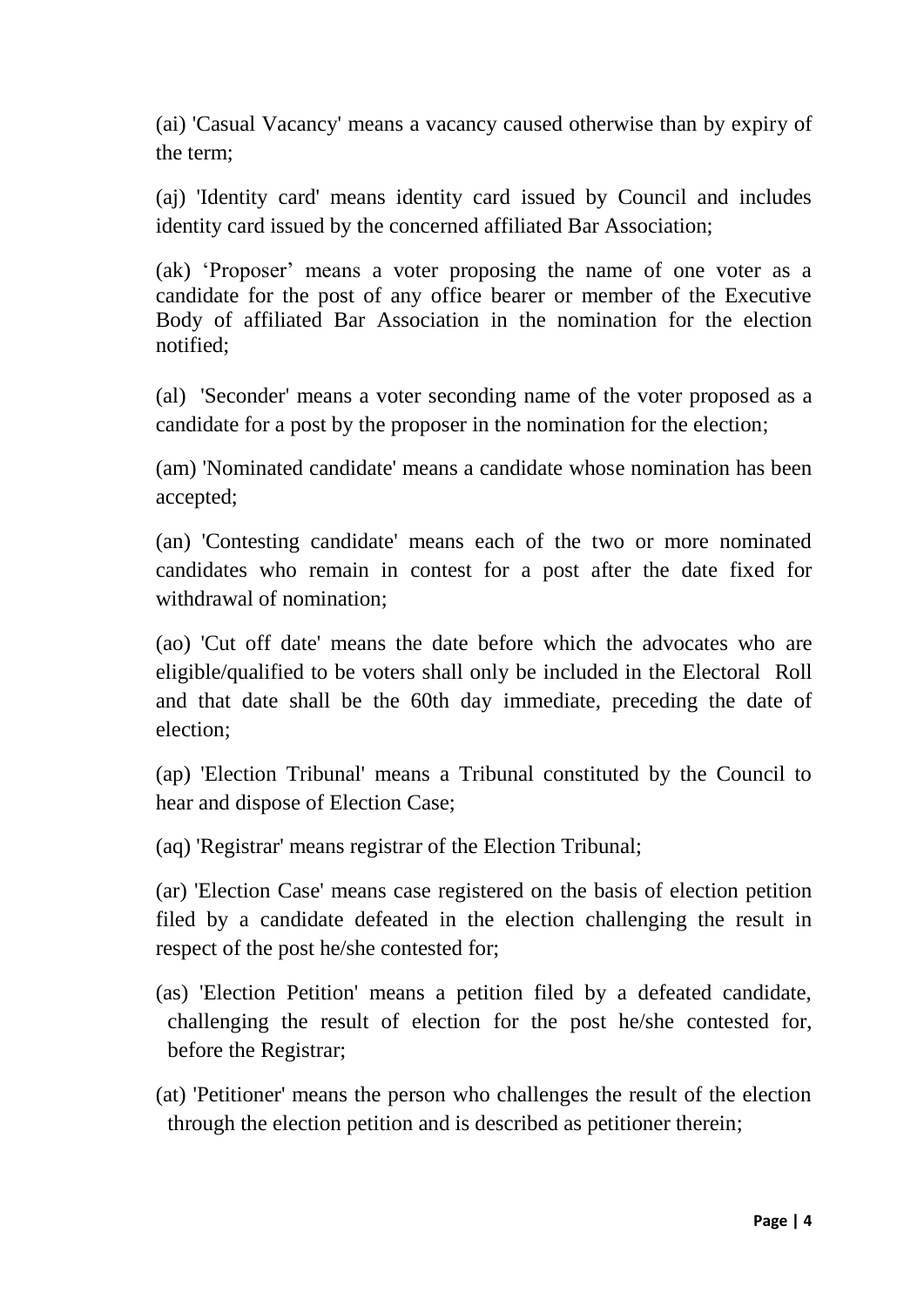(au) 'Opposite Party' means the necessary & proper party described as opposite party in the election petition;

(av) 'Asst. Election Officer' means a voter of the concerned Bar Association appointed by the Election Officer as such Asst Election Officer to assist in conducting the election on his/her direction;

(aw) 'Election Petition Fee' means the fee prescribed by the Council for Election Case;

(ax) 'Polling' means voting;

(ay) 'Office Bearer' means a person who holds office, and includes President, Vice-President, Secretary, Joint Secretary, Asst Secretary, Library Secretary/Asst. Secretary Library and Treasurer;

(az) 'Central Election Committee' means a committee constituted by the Council to monitor the preparation and process of election;

(aaa) "Date of election" means the date notified by the secretary, Odisha State bar Council to hold the election on one Bar-one vote-one-day principle to elect the office bearers and members of the Executive body of the affiliated Bar Associations;

## **CHAPTER-III**

#### **Affiliation of Bar Associations**

- 3. **Eligibility to be admitted as a member of Affiliated Bar Association:**
- (i) Any person who is an advocate as defined in clause(d) of rule 2 shall be eligible to be a member of any affiliated Bar Association.;

## 4. **Who shall be a Voter of Affiliated Bar Association:**

- a. A member of any affiliated Bar Association shall be eligible to be a voter for the election of the office bearers and members of the Executive body of one of the different affiliated Bar Associations where he is a member.;
- b. Any Advocate who is a member of more than one affiliated Bar Associations shall not be a voter for the election of the executive body of more than one affiliated Bar Association.;
- c. Any person who is Advocate as defined in clause (d) of rule 2, but is not a member of any affiliated Bar Association, shall not be a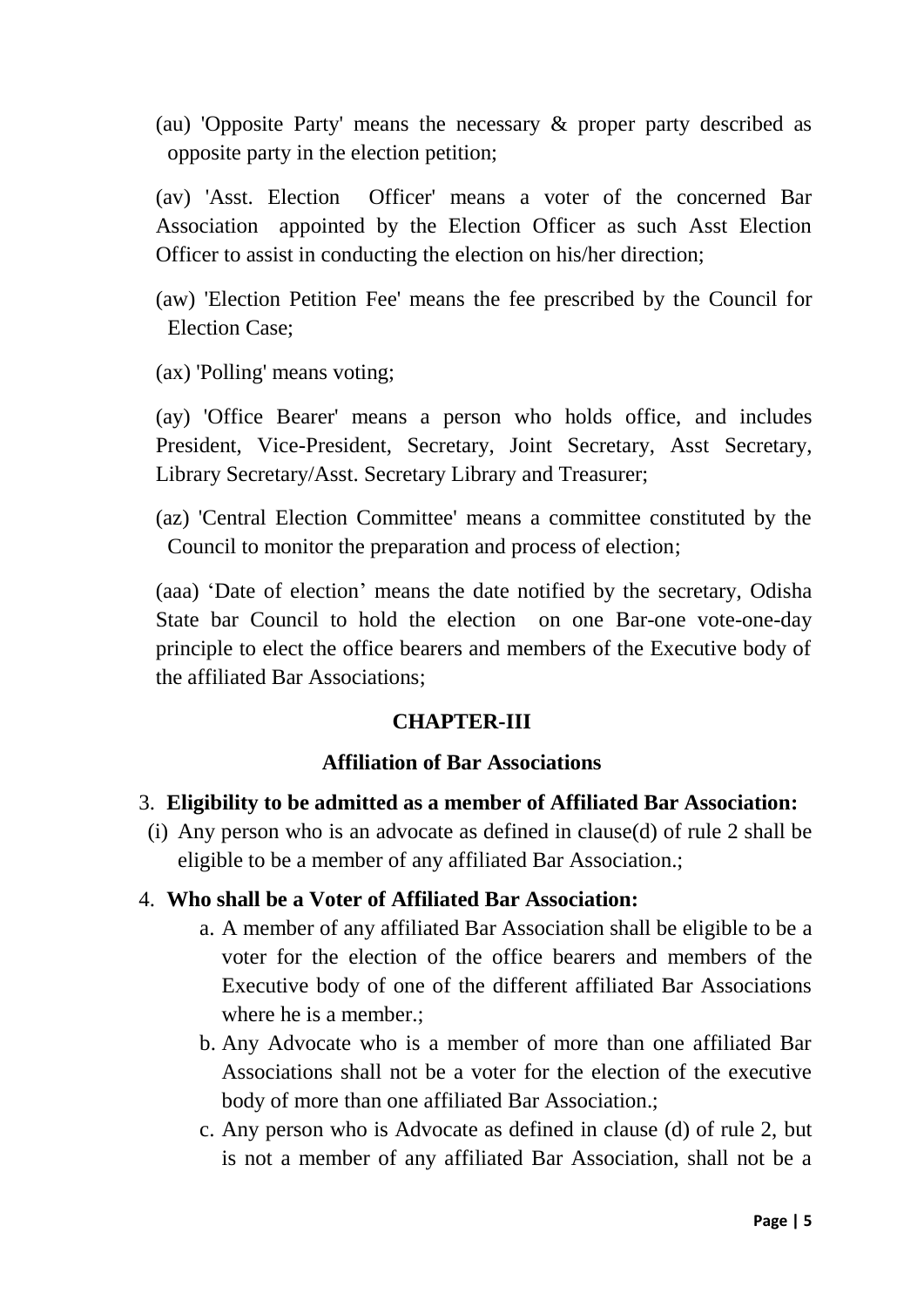voter for the election of executive body of any affiliated Bar Association. ;

- d. An advocate, if so likes may be a member of more than one affiliated Bar Association, but he/she shall have to exercise his/her option to be a voter in any one of those affiliated Bar Associations.;
- e. A member of any affiliated Bar Association shall give his/her option in stating the name of the Bar Association where he/she desires to vote in the verification form and declaration form as prescribed under Bar Council of India Certificate and Place of Practice (Verification)Rules, 2015.;

#### 5. **Eligibility of Bar Associations for Affiliation:**

- (1) A Bar Association shall be eligible to be affiliated to the Odisha State Bar Council, If
	- i. The Bar Association has been registered under the Societies Registration Act.;
	- ii. The Bar Association has members not less than 30 in number.;
	- iii.Minimum 30number of members of the Bar Association shall be eligible to be voters of the applicant Bar Association, if affiliated, in the next Bar Association election.;
	- iv. Any member of the applicant Bar Association who shall be voter of the applicant Bar Association in the next election shall not be a voter in any other affiliated Bar Association;
	- v. The Bar Association has house accommodation for its office and members in or near the court premises ;
	- vi. The by-laws of the applicant Bar Association is consonant with the Rules. ;
	- vii. The Bar Association fulfils the other requirements like law library for the Bar. ;
	- viii.The Bar Association under takes to abide by all instructions/directions of the Council.;

# 6. **New Bar Association which shall not be Affiliated to the State Bar Council.**

(1)If at a place of practice where no courts of Dist. Judge/Addl. Dist Judge function and one or more affiliated Bar Association exist new Bar Association having less than 50 Advocate-members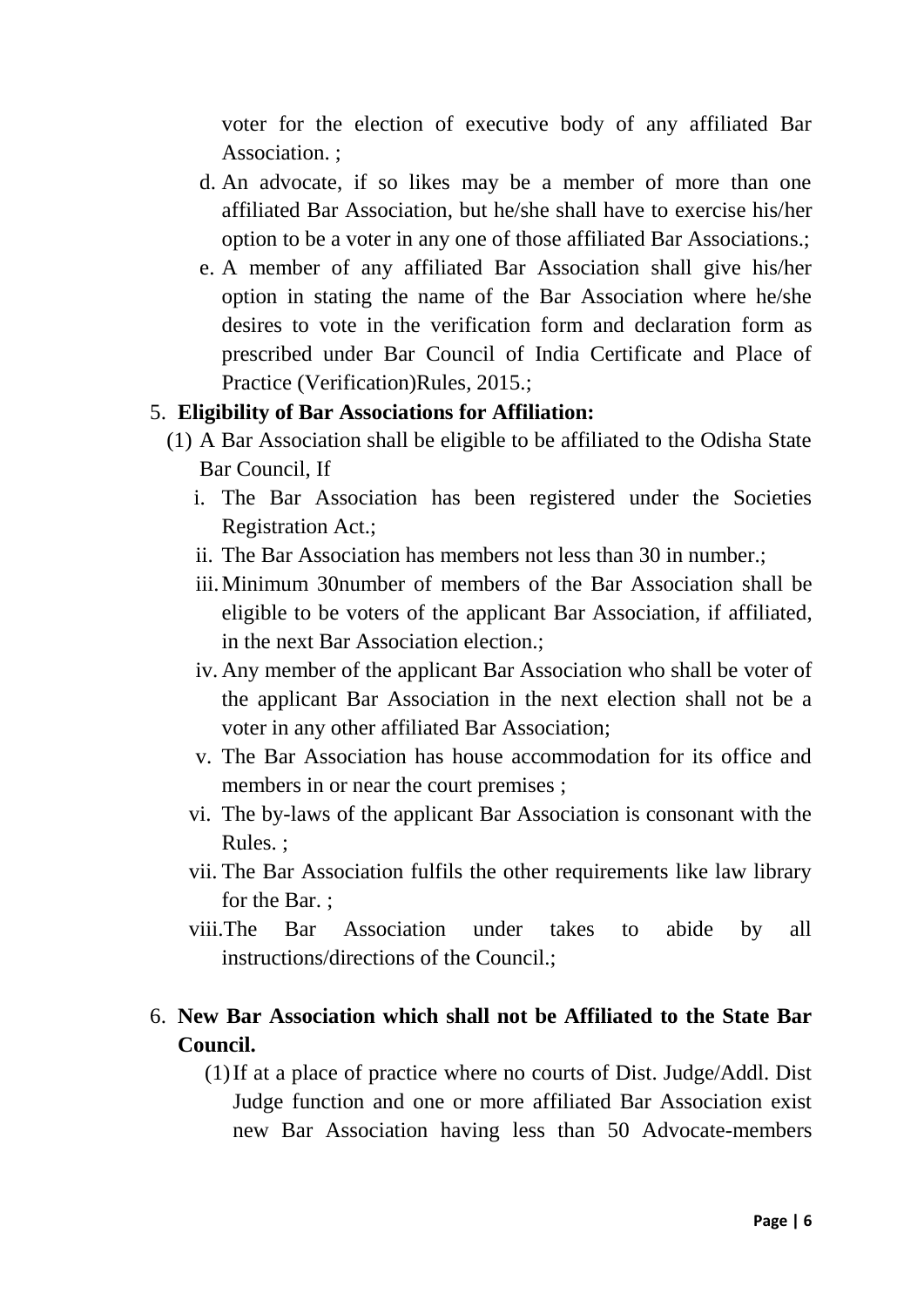eligible to be voters of the said Bar Association shall not be affiliated to the Council.

- (2)If at any place of practice where Courts of District Judge and/or Additional District Judge(s) function and the total number of voters is less than 1001, new Bar Association having less than 200 Advocate-members eligible to be voters of the concerned bar association shall not be affiliated to the State Bar Council.
- (3)If at any place of practice where Courts of District Judge and/or Additional District Judge(s) function and the total number of voters exceeds 1000 and is less than 2501, new Bar Association having less than 300 Advocate-members eligible to be voters of the concerned bar association shall not be affiliated to the Council.
- (4)If at the places of practice where Courts of District Judge and Additional District Judge(s) function and the total number of voters is more than 2500 new bar association having less than 500 advocate-members eligible to be voters of the concerned bar association shall not be affiliated to the Council.
- (5)If at a place of practice where the High Court and the Courts of the District Judge and Additional District Judges function and the total number of voters is more than 5000 and more than one of affiliated Bar Associations exist, new Bar Association having less than 750 numbers of Advocate-members eligible to be voters of the concerned bar association shall not be affiliated to the Odisha State Bar Council.

# 7. **Affiliation of new Bar Associations where no other Affiliated Bar Association exists.**

If at a new place of practice where no affiliated Bar Association exists even after functioning of the courts, a Bar Association formed and registered under the Societies Registration Act with 30 or more number of member-advocates eligibility to be voters including those who shifted their practice from any other place of practice, applies for affiliation along with applications of those members supported by affidavit to transfer their right to vote in the next Bar Association election to be held on one Bar-one vote-one day principle to the applicant Bar Association on its affiliation, the said Bar Association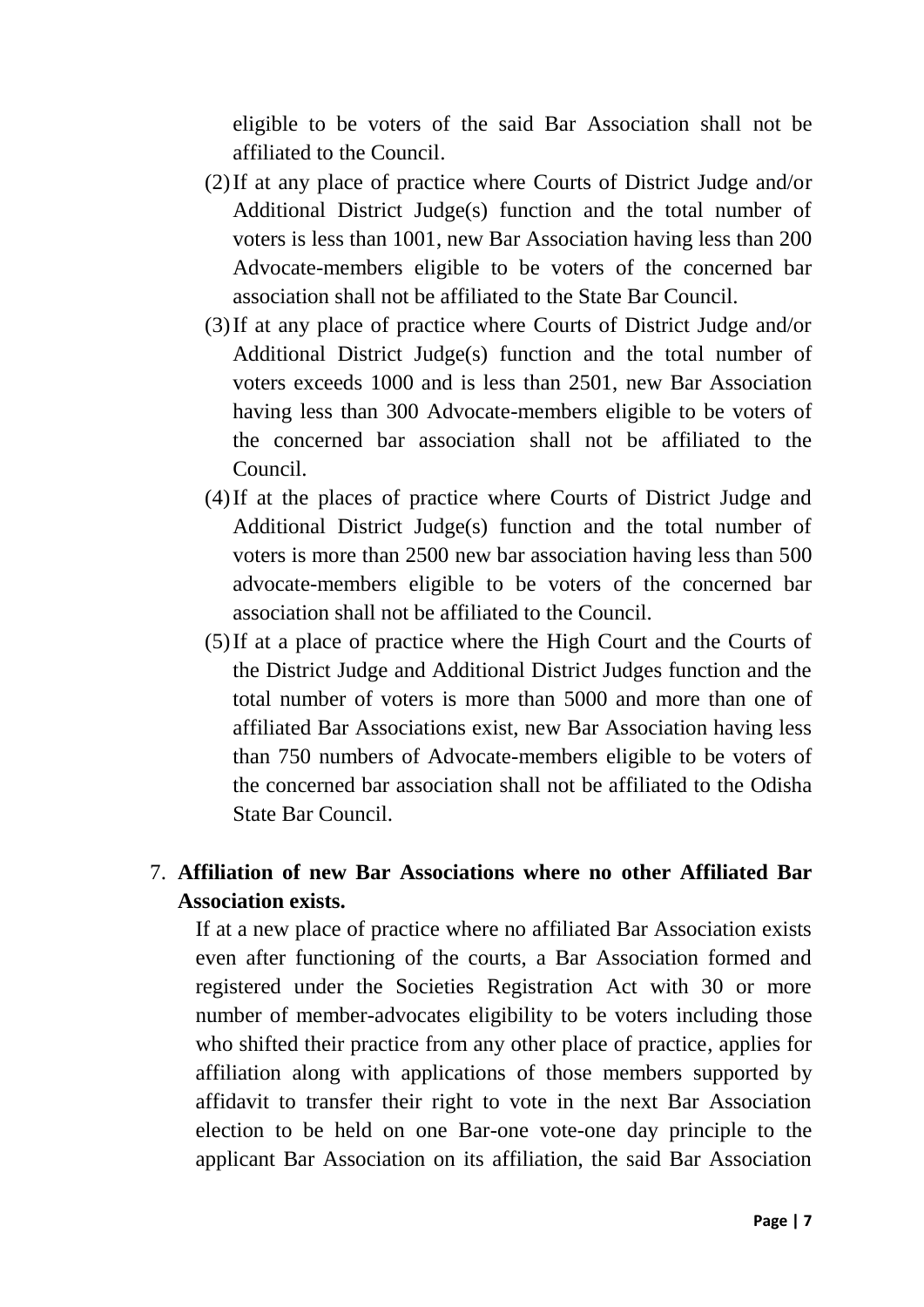shall be affiliated to the Council provided the members complied the requirements of transfer of voting rights and the Bar Association complies the requirements of clauses (i) to (iii)  $\&$  (v) to (viii) of rule 5 and deposited the requisite fee for affiliation. After affiliation the said members shall be voters of the Bar Association in the Electoral Roll to be published for the next election.

# 8. **Special Power of the Council to Affiliate certain new Bar Associations where affiliated Bar Associations Exists :**

Notwithstanding anything contained in any other rule the Council shall have power to affiliate any new Bar Association situated at a place of practice where the courts of District Judge and/or Additional District Judge functions, if

- (i) The Bar Association seeking affiliation to the Council has not less than 100 numbers of member-advocates who are eligible to be voters for the next Bar Association election.;
- (ii)Not less than 100 numbers of member-advocates of the applicant Bar Association exercise their option to be voters of the concerned Bar Association in the event of its affiliation including fresher and on transfer furnish affidavits with an undertaking to transfer their voting right to the applicant Bar Association depositing the transfer fee prescribed by the Council each such member shall be required to furnish affidavit to be voter of the applicant Bar Association ;
- (iii) The distance between the courts of the District Judge and/or Additional District Judge and the courts where the memberadvocates of the applicant Bar Association practise is not less than 1km (one kilometre).;
- (iv) The distance between the existing affiliated Bar Association at the same place of practice from the Bar Association seeking affiliation is not less than 1km (one kilometre).;
- (v) The applicant Bar Association complies the requirements of clauses (i),(iii),(iv) $\&$ (vi)to(ix) of rule-5
- (vi) The Council is satisfied that there is necessity of formation of the applicant Bar Association which compiles all the requirements of clauses (i) to (v) of this rule.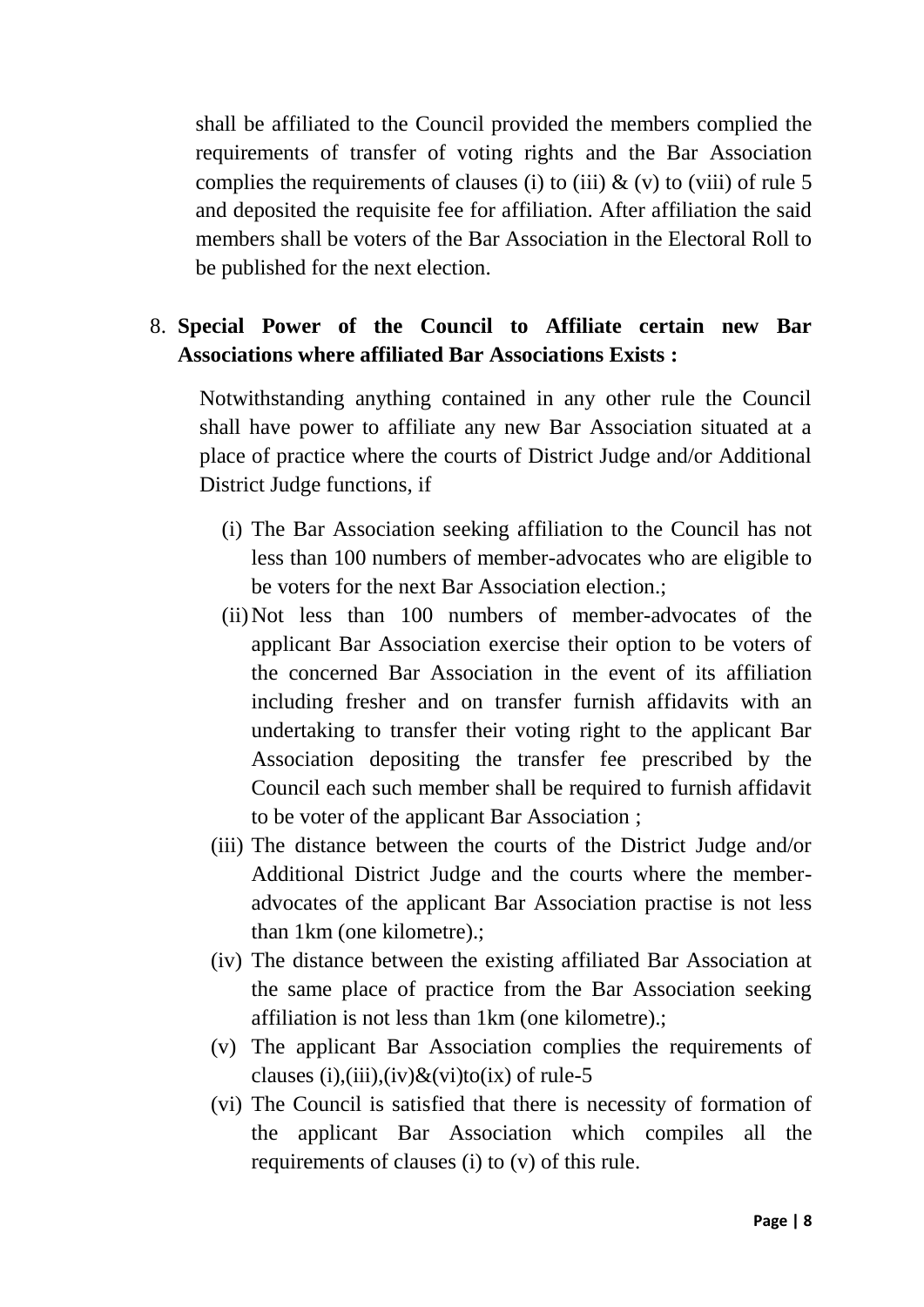- 9. **Minimum Number of Voters Required:** An existing affiliated Bar Association shall be required to have minimum 30 voters for the ensuing Bar Association election to be held on one Bar-one vote-one day principle to elect its Executive Body.
- 10. **Application for affiliation of Bar Association:** Application of the Bar Association seeking affiliation to the Council shall be made to the Secretary, Odisha State Bar Council by its Secretary, supported by affidavit and the information to be provided therein shall be;
	- i. Name and address of the Bar Association:
	- ii. Number of members :
	- iii. Name and enrolment No. of the members who are advocates as defined in clause (d)of rule 2:
	- iv. Name of the members who were/are voters of any affiliated Bar Association(indicating the name of such affiliated Bar Association).
	- v. If the Bar Association is registered under the Societies Registration Act, Number, Date & Place of registration with name and designation of the registering authority (enclosing the certified copy of the by-laws) :
	- vi. If any other affiliated Bar Associations exist at the same place of practice, state the number of such Bar Associations:
	- vii. Number of courts functioning at the same place of practice:
	- viii. Particulars of the house where the applicant Bar Association is functioning:
	- ix. Number and type of furniture possessed by the Bar Association:
	- x. Information on existence of law library of the Bar Association :
	- xi. Number of members of the Bar Association eligible to be voters of the Bar Association in the forth coming Bar Association election:
	- xii. Has the Bar Association deposited the requisite fee for affiliation: (If deposited No. and date of the money receipt)
	- xiii. Name, Enrolment No. and mobile No. of the President and Secretary of the Bar Association:
	- xiv. Whether the by-laws of the Bar Association is consonant with the Rules: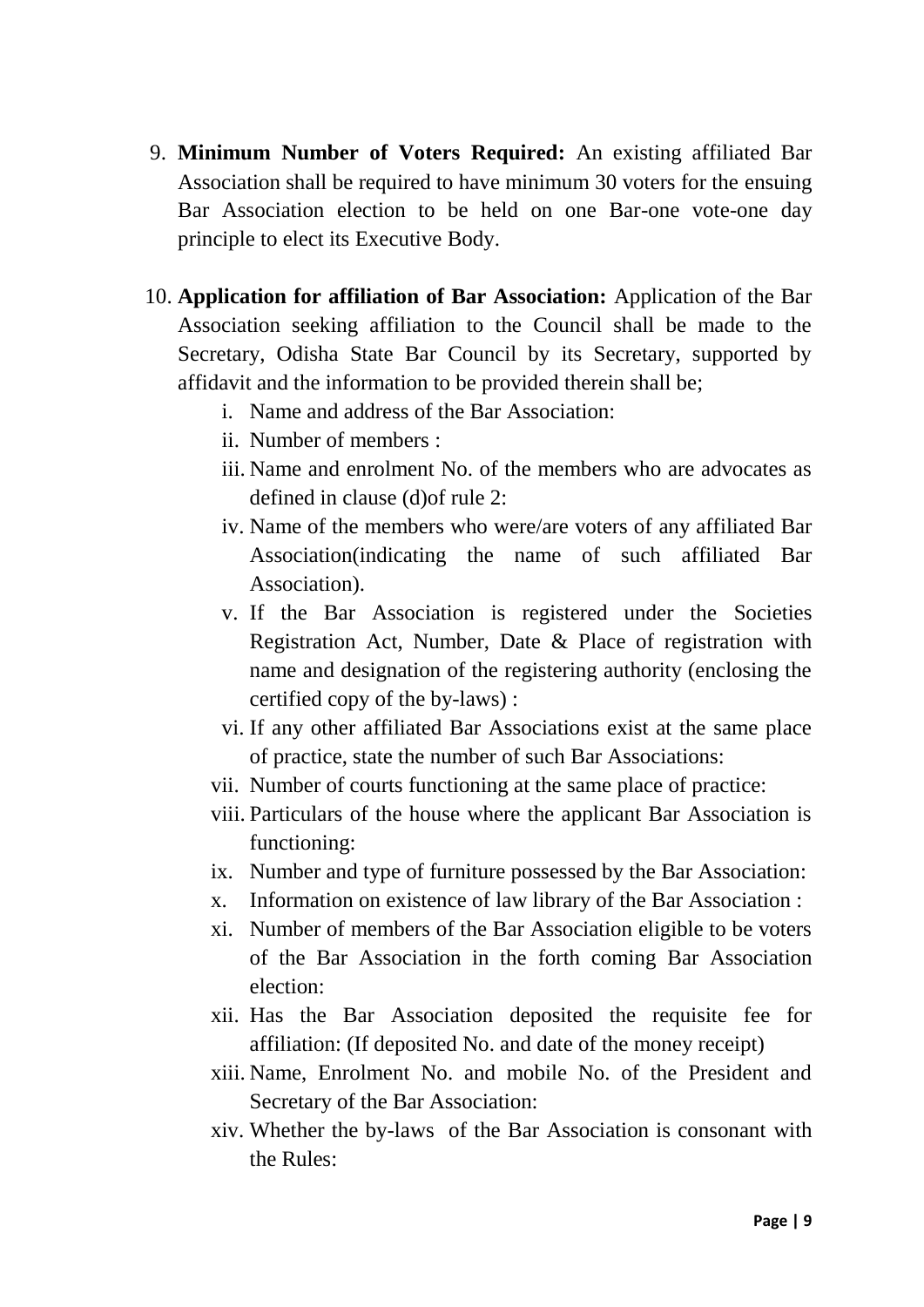- 11. **Processing of the Application submitted for Affiliation**: Application received from the Secretary of the applicant Bar Association shall be processed as follows :
	- (1) After scrutiny of the application and documents enclosed therewith with reference to the requirement of the rules, the Secretary shall prepare notes to be placed before the Affiliation Committee.
	- (2)The Secretary shall indicate in the notes if the applicant has submitted all the documents required as per the Rules.
	- (3)The notes shall indicate if the applicant Bar Association has fulfilled the conditions of eligibility.
	- (4) The Secretary shall refer the relevant rules supporting his opinion.

# **CHAPTER-IV Affiliation Committee**

- 12. **Constitution of Affiliation Committee:** Affiliation Committee shall be a committee constituted by the Council with three of its members.
- 13.**Power and Function of Affiliation Committee:**
	- (1)The Affiliation Committee shall consider the application, documents enclosed therewith and the notes of the Secretary and if Committee is satisfied that the applicant Bar Association is eligible to be affiliated to the Odisha State Bar Council as per the Rules, it shall recommend to the Council for affiliation.
	- (2)If on consideration of the application the Committee finds that the applicant Bar Association is not eligible to be affiliated, it Shall reject the application referring the relevant rule.
	- (3)If during the consideration of the application the Committee feels the necessity of inspection of the applicant Bar Association the Committee may depute one or two of its members for a such inspection subject to approval of the Council.
	- (4)The Committee on receipt of the inspection report shall take a decision regarding the eligibility of the Bar Association.
	- (5)Decision of the Committee shall not be acted upon unless and until approved by the Council.
	- (6)After approval of the recommendation of the Committee for affiliation of the Bar Association by the Council the applicant Bar Association shall stand affiliated and a certificate of Affiliation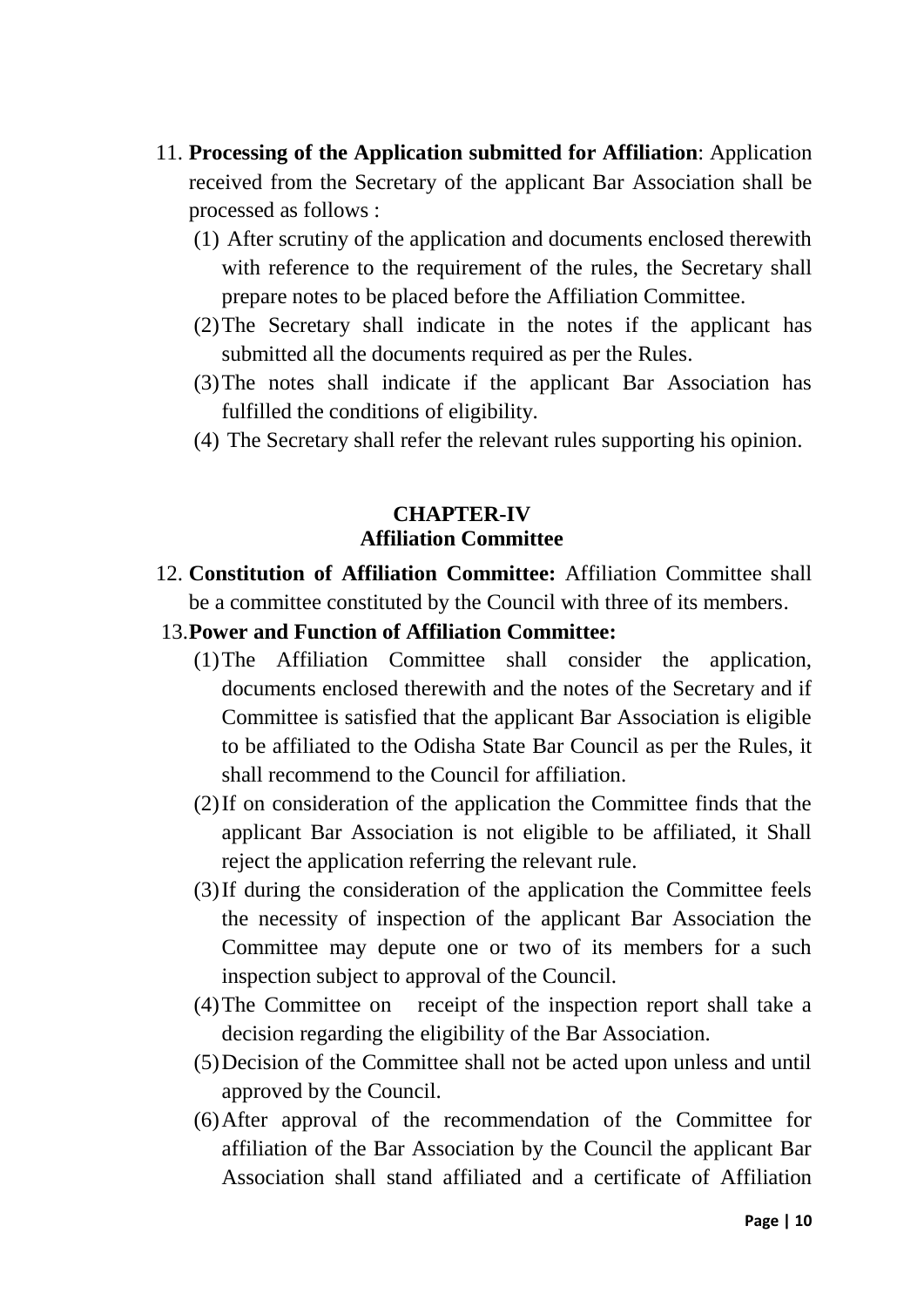under the seal and signature of the Chairman and Secretary shall be issued.

(7)The Council may entrust any of its function related with affiliated Bar Association including inquiry as and when required to the Affiliation Committee.

## 14.**Deaffiliation of Affiliated Bar Association**

- i. If the number of voters of any existing affiliated Bar Association is reduced to less than 30 before publication of the Electoral Roll for the forth coming Bar Association election, such Bar Association shall stand de-affiliated and its Electoral Roll shall not be published.
- ii. Wilful negligence, violation and defiance of the Rules by any affiliated Bar Association shall be considered as a ground for its deaffiliation.

# **CHAPTER-V Executive Body and its Function**

- 15.**Constitution of Executive Body:-** Each affiliated Bar Association shall have an Executive Body consisting of the President, Secretary, any other office bearers and such number of members as the by-laws of the concerned affiliated Bar Association provides, in consonance with the rules. The Executive Body shall be vested with the executive powers and entrusted with the executive functions of the affiliated Bar Association.
- 16.**The size and structure of the Executive Body:-**The size and structure of the Executive Body of different affiliated Bar Associations shall be as per the by-laws of the respective Bar Associations, in consonance with the rules.
- 17.**Implementation of decision of General Body:-**The Executive Body shall implement the decisions/directions of the General Body.
- 18.**Taking over Charge by the newly Elected Executive Body:-**The executive body constituted with the President, Secretary, other office bearers and members of the executive body elected and notified by the Election Officer shall take charge from the outgoing executive body on the 1st day of April following the date of election. The newly elected Secretary and Treasurer if any, shall take charge of records and documents from their counterparts of the outgoing executive body.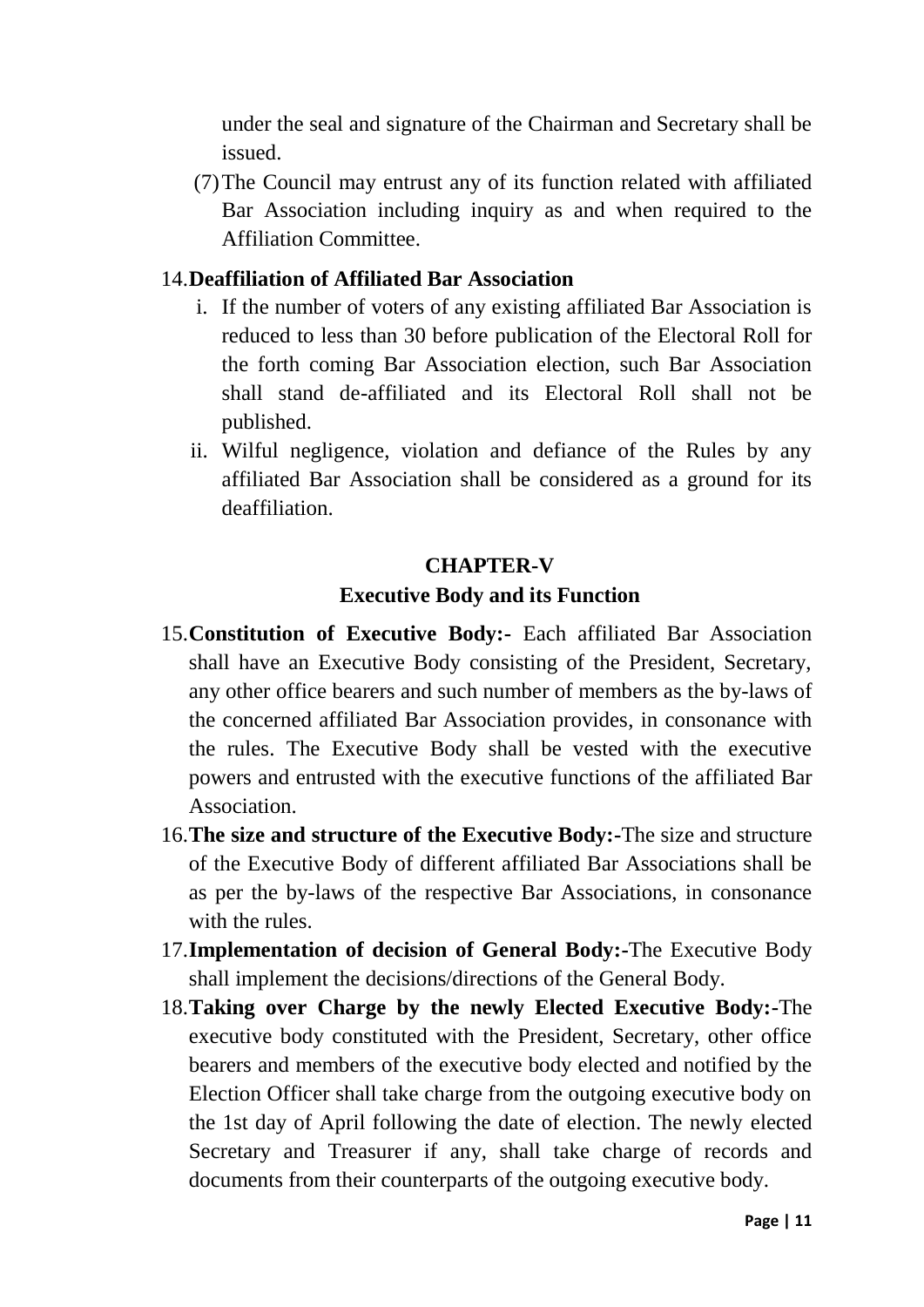- 19.**Specimen Signature of President/Secretary to be sent to the Secretary:**- The executive body, as soon as possible, in its first meeting, shall resolve to send the specimen signatures of its President and Secretary along with their contact numbers to the Secretary, Odisha State Bar Council and unless and until such specimen signatures are received in the Council no application recommended by them shall be accepted.
- 20.**Proceedings not to be invalidated due to Vacancy:-**No proceedings of any meeting of the Executive Body of any affiliated Bar Association shall be invalid due to vacancy in the post of any office bearer or member of the Executive Body
- 21.**Alternative provision in case of failure to hold Election:-**The Executive Body/Interim Committee of the affiliated Bar Association where election cannot be held to elect the succeeding Executive Body on or before 31st day of March shall continue to hold office till a new Executive Body is elected within 3weeks after 31st, March.
- 22.**Who shall preside over the Meeting:-** (1) President shall preside over the meetings of the Executive Body. In absence of the President Vice-President shall preside and in absence of both, the Senior most member present shall preside.;

(2) The office bearers and members of the Executive Body shall have one vote each for the purpose of voting in the meeting of the Executive Body and the President or Vice-President presiding over the meeting shall have a casting vote.

- 23.**Safe Custody of Documents related with Election: -**Executive Body of affiliated Bar Associations shall provide steel Almira to the Election Officer for safe custody of the documents related with the election.
- 24.**Disqualification of Office Bearer or Members, Executive Body:-**An office bearer or member of the Executive Body of any affiliated Bar Association shall not continue as such office bearer or member of the Executive Body from the day he/she, (i) is suspended from practice; or(ii) is removed from the state roll; or (iii) has incurred disqualification his/her election having been set aside by the Election Tribunal; or(iv) has incurred disqualification to practise the profession of law under any law for the time being in force including the Bar Council of India Rules.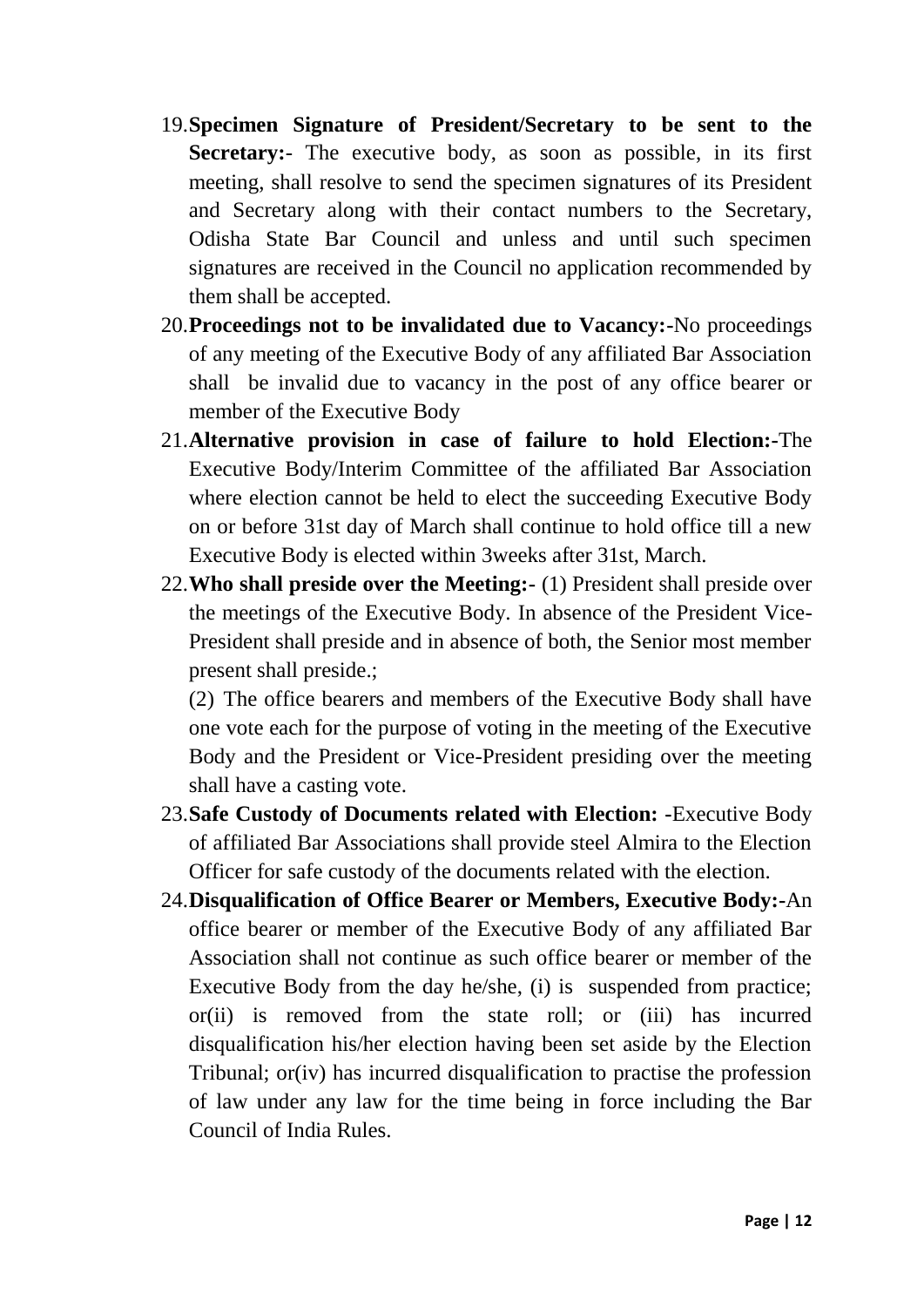- 25.**Bar Associations other than Affiliated Bar Associations shall not be recognised:-**No Bar Association which is not affiliated to Odisha State Council shall be recognized by the Council as a Bar Association and as such, any letter or recommendation of such Bar Association shall not be accepted if it is not an application for affiliation or correspondence in connection with affiliation proceeding.
- 26.**What cannot be recommended by any affiliated Bar Association:-** The President/Secretary or any other office bearer of the executive body of any affiliated Bar Association, shall not recommend or forward any application of any Advocate who is a voter of any other affiliated Bar Association.
- 27.**What recommendation by affiliated Bar Association shall not be accepted:-**No application of any Advocate recommended or forwarded by President/Secretary or any other office bearer of the executive body of any affiliated Bar Association shall be accepted/acted upon by the Council unless such advocate is a voter of the said affiliated Bar Association.
- 28.**Special provision relating to recommendation by affiliated Bar Association:-**Notwithstanding anything contained in any other rule it shall be permissible for the President/Secretary of the affiliated bar associations to recommend application/certify voter of any other affiliated bar association on the application for transfer of voting right if he/she is a member of their Bar Association.
- 29.**Acceptance of voter of a De-affiliated Bar Association as a voter of any other Affiliated Bar Association:-**If any affiliated Bar Association stands deaffiliated due to want of required number of voters, any person who is a voter of the deaffiliated Bar Association as per the Electoral Roll last published, shall be accepted as a voter of any other affiliated Bar Association of his/her choice on the basis of an application to the Secretary, if he/she is a member of that affiliated Bar Association and the President/Secretary of the concerned affiliated Bar Association certified on the application regarding his/her membership.
- 30.**What shall be the designation(s) of Office Bearers:-**No affiliated Bar Association shall have office bearers with designation other than the designations mentioned in the definition of office bearer.
- 31.**By-laws of Affiliated Bar Associations to be consonant with the Rules:-**The affiliated Bar Associations whose by-laws are not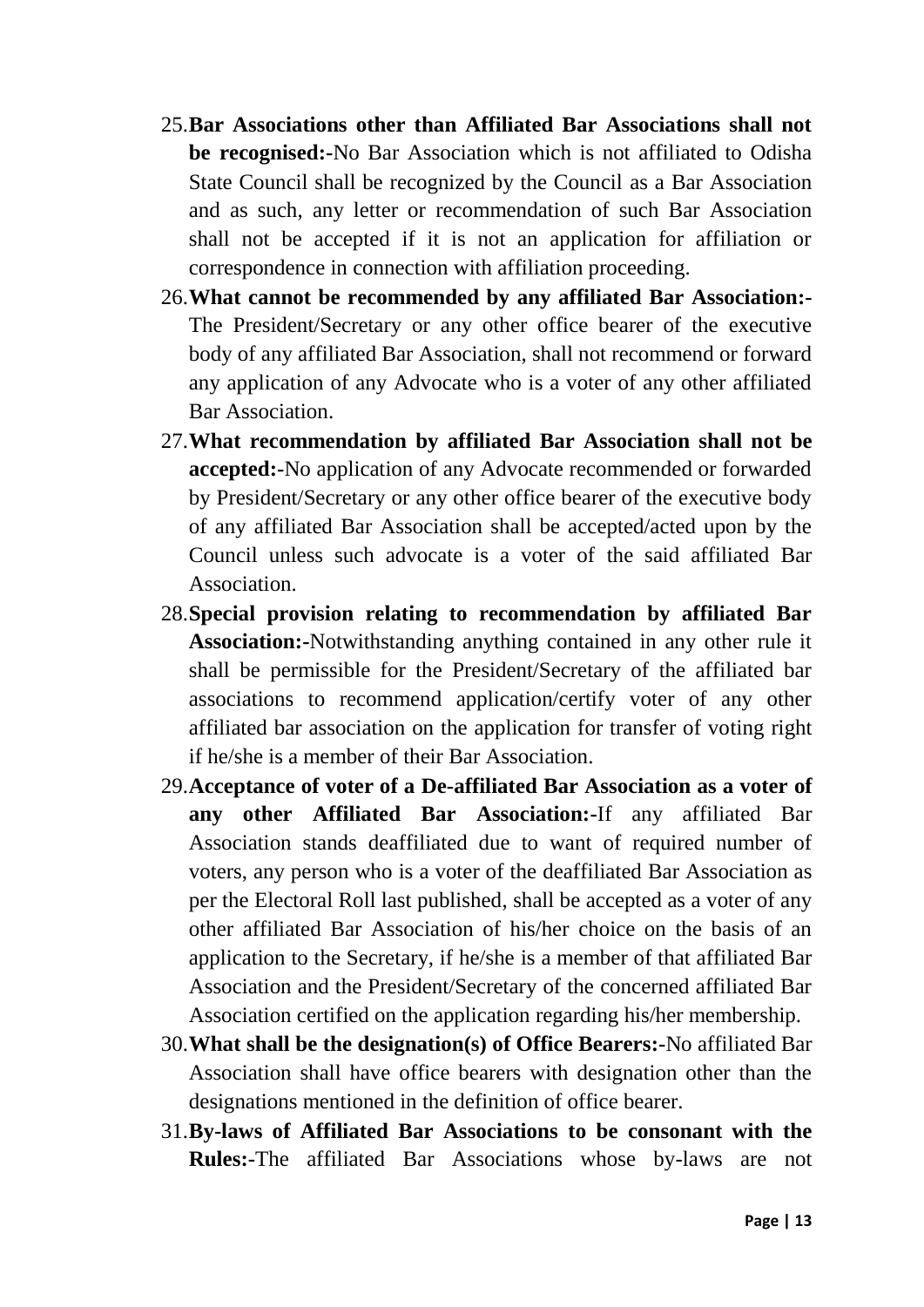consonant with the Rules shall amend their by-laws as soon as possible to be in conformity with the Rules and submit a certified copy of the amended by-laws to the Council.

- 32.**Bar Association shall not be affiliated if the By-laws is not consonant with the Rules:-** No Bar Association shall be affiliated to the Council unless its by-laws are in conformity with the Rules.
- 33.**Meetings of the General Body:-** President of the Executive Body shall preside over the General Body meetings of the concerned affiliated Bar Association and in absence of the President, Vice-President shall provide. When the Interim Committee holds office in absence of the Executive Body, Chairman of the Interim Committee shall preside over the General Body meetings.

#### **CHAPTER-VI**

#### **Term of Executive Body of affiliated Bar Association**

- 34.**Term of the Executive Body:-**Term of the Executive Body of each affiliated Bar Associations of the state shall be one year commencing from the first day of April and ending on the 31st day of March next year.
- 35.**Principle to be followed in holding Election:-**Election of all the Affiliated Bar Associations shall be held on one day on One Bar-One Vote-One Day principle.
- 36.**Date of Election:-**Election shall be held on the last Saturday of March every year, but in case it is a public holiday, the election shall be held on the last but one Saturday (penultimate Saturday) of March.
- 37.**Intimation to the Election Officer:-**

After appointment of Election Officer the Executive Body shall provide a list of the advocates who incurred disqualification,

- (i) due to suspension and expulsion from the membership of the concerned Bar Association following the due process of law; or
- (ii) due to non clearance of membership or any other dues of the concerned Bar Association, if it is a disqualification as per the By-laws of the Bar Association,

to the Election Officer before the date of notification of the date of Election and scheduled of programme.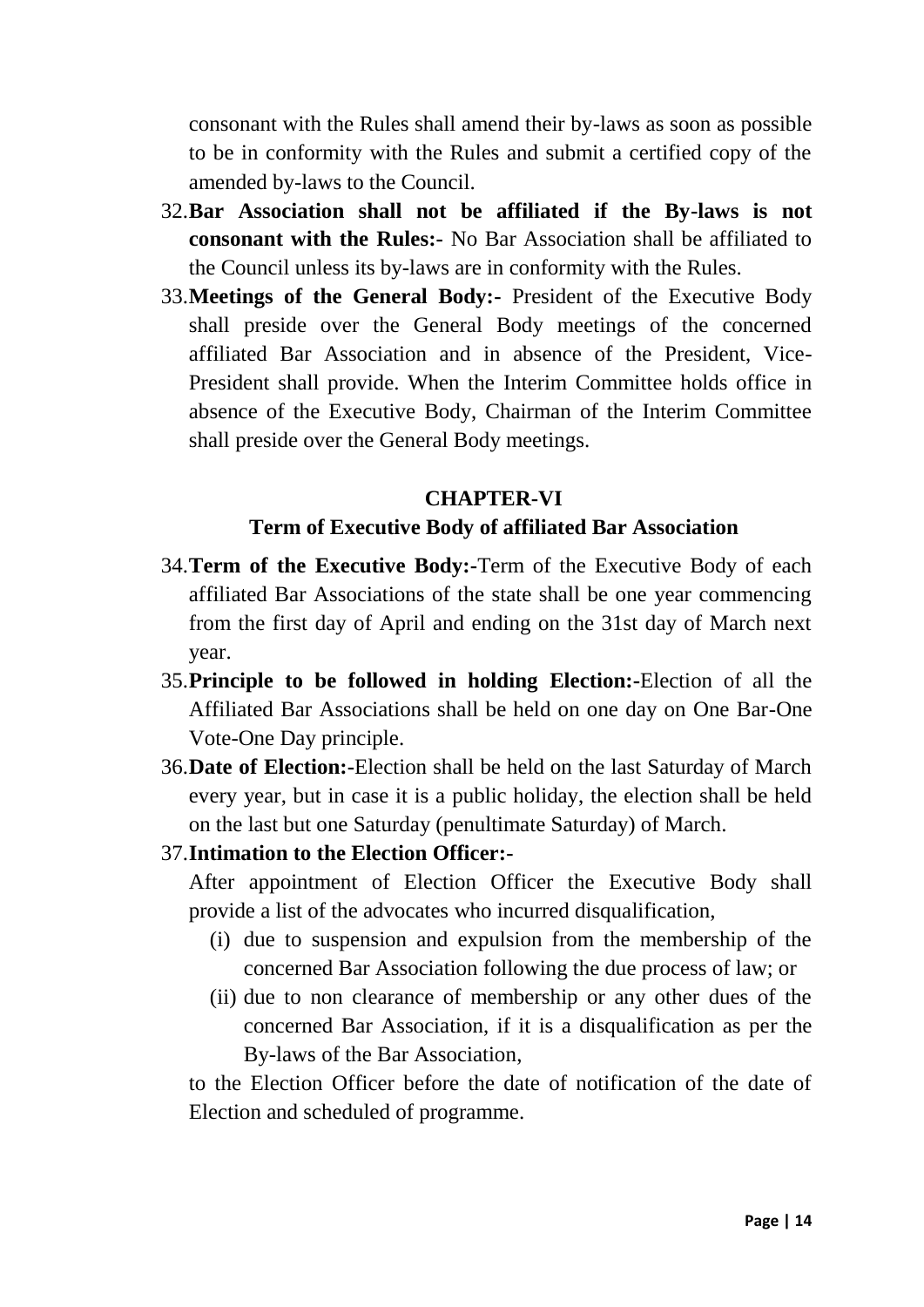38.**Intimation of the eligibility Criteria for the posts of Office Bearers and members of the Executive Body to the Election Officer:**- President/Secretary of the Executive Body shall intimate, the name of the posts of Office Bearers and members of the Executive Body indicating the number and eligibility criteria as prescribed in the Bylaws of the concerned Bar Association, for each of the posts for which election shall be held, to the Election Officer before the date fixed for notification of the schedule of programme.

### **CHAPTER-VII**

### **Classification of Affiliated Bar Associations**

#### 39.**Classification :**

- i. The affiliated Bar Associations shall be classified as level-I to level-VIII according to number of voters.
- ii. Bar Association having more than 3750 voters shall be Bar Association level-I ;
- iii. Bar Associations having more than 2500 voters and less than 3751 voters shall be Bar Association level-II ;
- iv. Bar Associations having more than 1000 voters and less than 2501 voters shall be Bar Association level-III ;
- v. Bar Associations having more than 500 voters and less than 1001 voters shall be Bar Association level-IV ;
- vi. Bar Associations having more than 300 voters and less than 501 voters shall be Bar Association level-V ;
- vii. Bar Associations having more than 100 voters and less than 301 voters shall Bar Association level-VI ;
- viii. Bar Associations having more than 49 voters and less than 101 voters shall be Bar Association level-VII.
	- ix. Bar Associations having not less than 30 voters and not more than 50 voters shall be Bar Association level-VIII.
- 40. **Renewal of certain affiliated Bar Association:-**All the Affiliated Bar Associations level-VIII shall be required to get their affiliation renewed with the Council each year in the month of January on payment of affiliation renewal fee of Rs 500/- to the State Bar Council.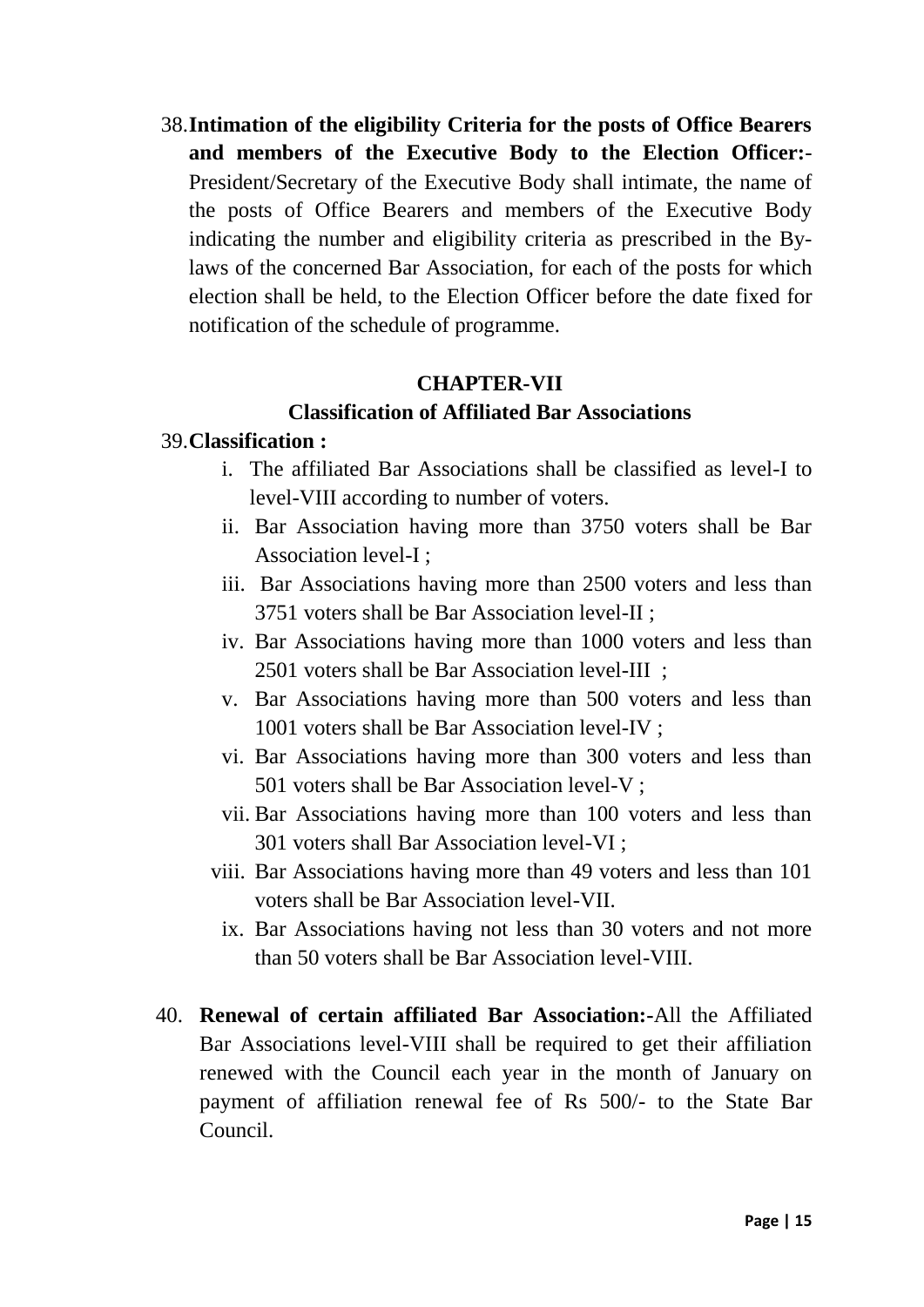# **CHAPTER-VIII Transfer of Voting Right**

# 41. **Transfer of Voter(voting right):-**

- (1)The voting right of an advocate who is a voter of one affiliated Bar Association and his/her name with enrolment number appeared in the Electoral Roll last published for the said Bar Association shall be transferred to another affiliated Bar Association, if
	- i. the voter makes an application supported by affidavit, on payment of the prescribed fees to the Chief Electoral Officer to transfer his/her voting right to another affiliated Bar Association where he/she is a member mentioning therein the serial number at which his/her name and enrolment number appear as a voter in the Electoral Roll, endorsement the President/Secretary of the affiliated Bar Association to which the applicant voter intends to be transferred as a voter on the application the applicant is a member of their Bar Association; and.
- (2)On transfer of voting right, the name of the applicant voter with enrolment number shall be entered in the Electoral Roll of the Bar Association to which the voting right is transferred as a voter. voters.

# **CHAPTER-IX Notification of Date of Election**

42.**Date of Election:-**Date of election to be held on one Bar-one vote-one day principle to elect the office bearers and members of the Executive body of the affiliated Bar Associations shall be notified by the Secretary, Odisha State Bar Council minimum 75 days before the date of election and the notification shall be published in the daily news papers.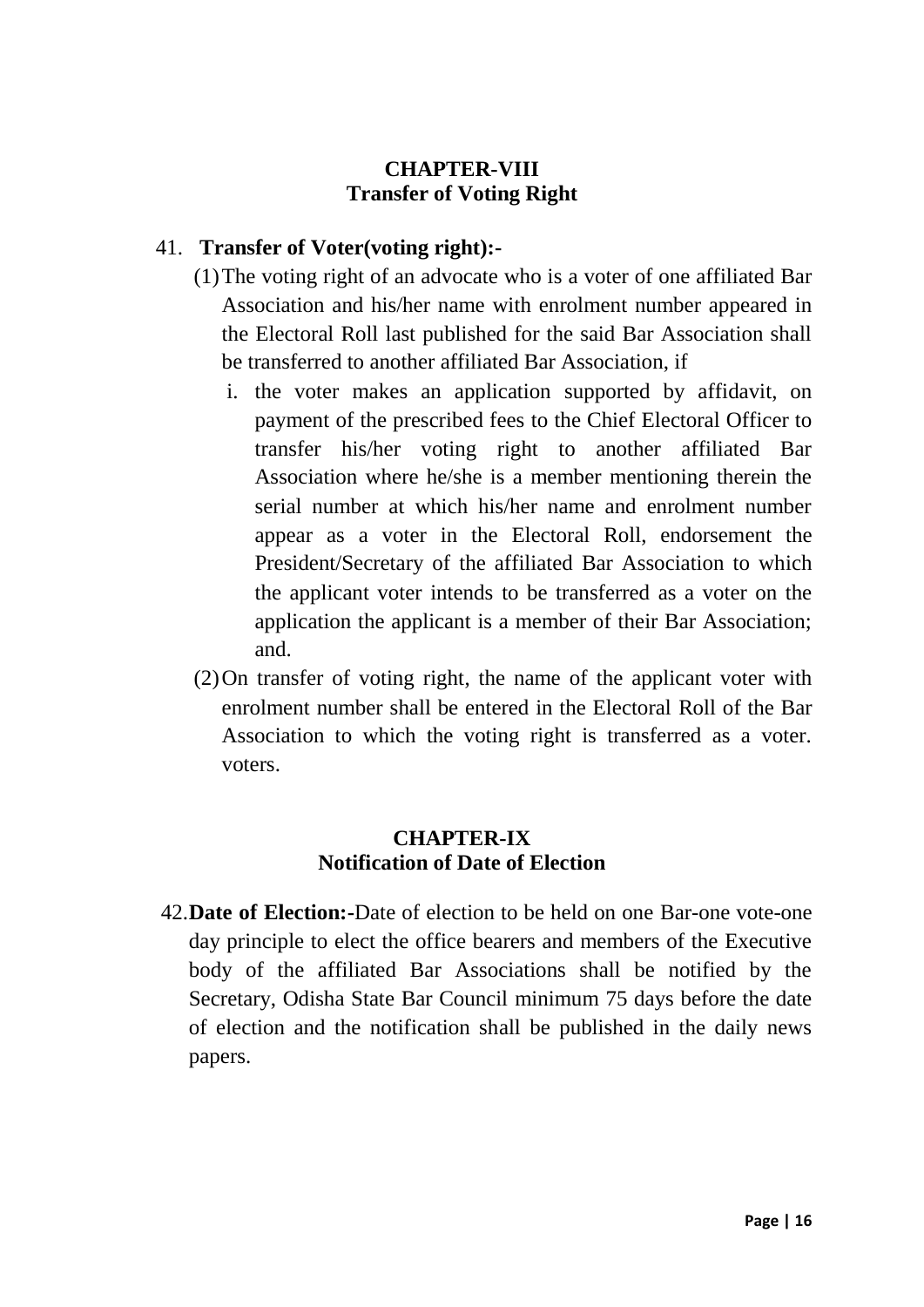### **CHAPTER-X**

# **Electoral Roll for Election of Executive Body of Affiliated Bar Associations**

43.**Electoral Roll:**- Electoral Roll of all the Affiliated Bar Associations shall be separately prepared and published.

#### 44.**What the Electoral Roll shall contain:**

Electoral Roll of different affiliated Bar Associations shall consist of the names with enrolment numbers of the voters,

- (1) The name and enrolment No. of the Advocates who being Advocates within the meaning of clause (d) of rule 2 and members of the respective Bar Association opted to be voter of the concerned Bar Association in the verification form and declaration form submitted by him/her as prescribed under Bar Council of India Certificate and Place of Practice(Verification)Rules, 2015 and his/her voting right is not transferred to any other affiliated Bar **Association**
- (2) The name and enrolment No. of the Advocates whose voting rights are transferred from any other affiliated Bar Association(s) to the concerned affiliated Bar Association.
- 45.**Preparation of Draft Electoral Roll: -**Special Officer, Finance and any other Officer as the Council directs shall function as Electoral Officers. The Electoral Officers shall act as directed by the Chief Electoral Officer. Draft Electoral Roll and final Electoral Roll shall be prepared under the direct supervision of the Electoral Officers.
- 46.**Despatch of Draft Electoral Roll:-**Immediately after the notification of the date of election is notified by the Secretary the draft Electoral Roll prepared under the direct supervision of the Electoral Officers on the direction of the Chief Electoral Officer shall be issued/despatched to the President/Secretary of all affiliated Bar Associations inviting, objections/suggestions of the Executive Body and applications from advocates for inclusion or exclusion of name with enrolment number as voter of any affiliated Bar Association as per the relevant rules so as to reach the Chief Electoral Officer before  $55<sup>th</sup>$  day immediate preceding the date of election.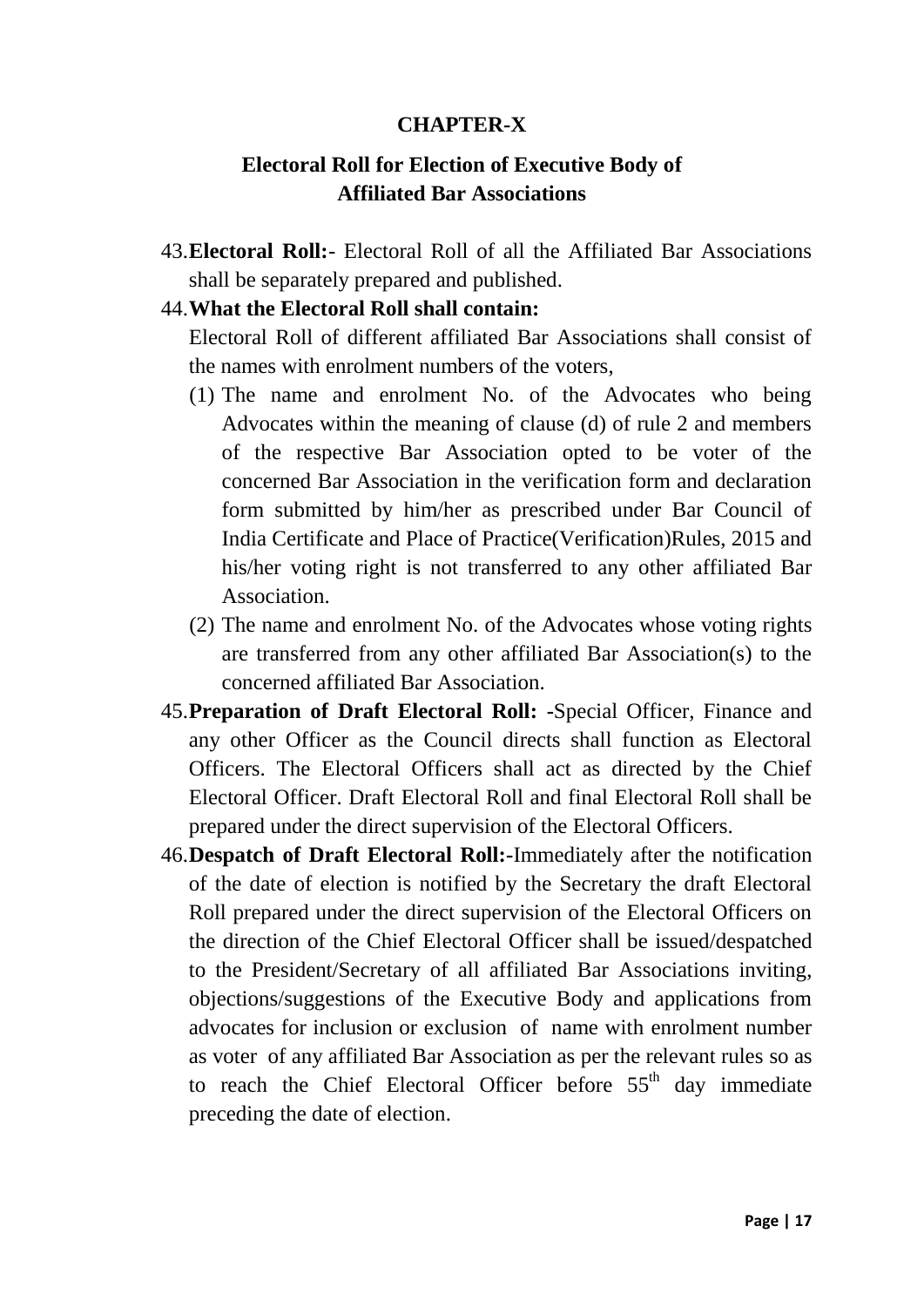- 47.**Name & Enrolment Number of certain persons shall not be included in the Electoral Roll: -** (1)The name and enrolment number of the advocates who,
	- (i) are removed or suspended from practice on professional misconduct Under Section-35 of the Advocates' Act-1961:
	- (ii) suspended their practice;
	- (iii) have not cleared the dues of the Bar Council of India Advocates" Welfare Fund for the State of Odisha;
	- (iv) have retired from practice;
	- (v) who are dead before the cut off date;

shall not be included in the Electoral Roll.

(2) If the names of the advocates who are not qualified/eligible to be voters due to the disqualification under sub-rule-(1), appears in the Electoral Roll published for the preceding term, the same shall be excluded at the time of preparation of the Electoral Roll.

(3) (i) The name and enrolment number of a person enrolled as an advocate whom the All India Bar Examination Rules-2010 applies shall not be included in the Electoral Roll if he/she has not cleared All India Bar Examination within two years from the date of enrolment.

(ii) If the name and enrolment number of the person whom clause -(i) applies was included in the Electoral Roll last published, the same shall be excluded at the time of preparation of the Electoral Roll.

(iii) The name and enrolment number of any person enrolled as an advocate who failed to submit the Verification & Declaration form as per Bar Council of India Certificate and Place of Practice (Verification) Rules-2015 shall not be included in the Electoral Roll. If the name and enrolment number of such person appears in the Electoral Roll last published and so also in the Draft Electoral Roll the same shall be excluded while preparing the Electoral Roll for the ensuing Bar Association election.

48.**Publication of Electoral Roll:-**Final Electoral Roll comprising of the individual Electoral Rolls of all the Affiliated Bar Associations shall be prepared under the direct supervision of the Electoral Officers on the direction of the Chief Electoral Officer taking the cut off date into consideration and in conformity with the Rules shall be published by the Chief Electoral Officer 45 days before the date of election.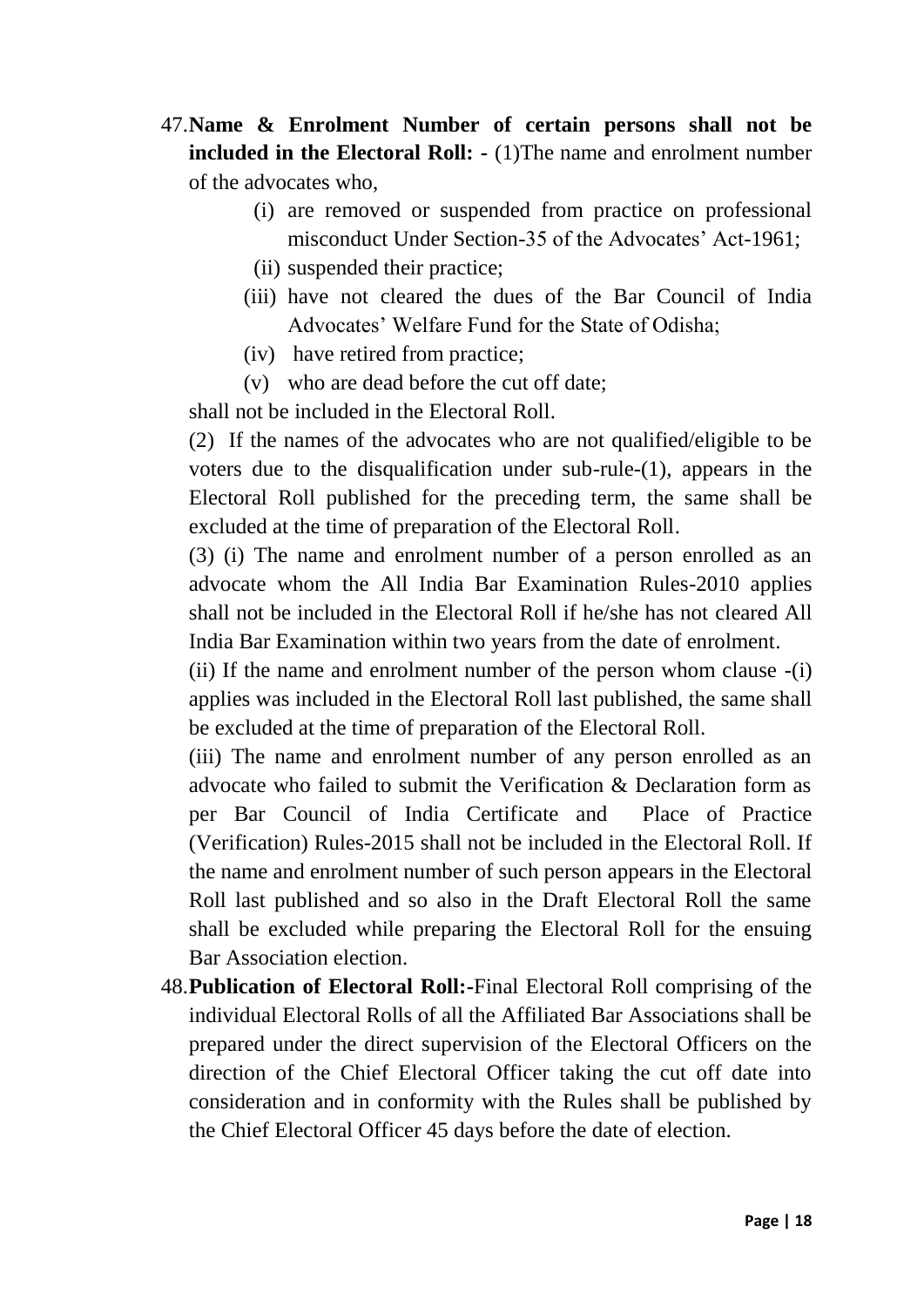49.**Electoral Roll Published shall not be challenged: -**Electoral Roll published by the Chief Electoral Officer under rule-48 after correction (exclusion and inclusion of voters as per the relevant rules) of the Draft Electoral Roll shall be deemed to be final.

#### **CHAPTER-XI**

### **Publication of Electoral Roll of the Affiliated Bar Associations:**

50.**Publication of the Electoral Roll and its Despatch to Affiliated Bar Associations:-**The Electoral Roll finally published by the Chief Electoral Officer/Secretary of the State Bar Council shall be issued/despatched to the president/secretary of the concerned affiliated bar associations of the respective affiliated Bar Associations 45 days before the date of election with instruction to notify the same in the Notice Board of the Bar Association and convene a meeting of the General Body of the Bar Association to appoint one of its voters as Election Officer as defined in rule 2 and intimate his/her name, address, serial number in the Electoral Roll and mobile numbers to the Secretary, Odisha State Bar Council so as to reach before 35days immediate preceding the date of election.

## **CHAPTER-XII**

#### **Constitution of Central Election Committee and Its Functions**

- 51.**Constitution of Central Election Committee:-** Council shall constitute a committee consisting five of its members as Central Election Committee and the Senior most member of the Committee shall be its Chairman.
- 52.**Power and Function of the Central Election Committee:-**
	- (1)The Committee shall monitor the process for the election.
	- (2)It shall ensure strict compliance of the rules relating to the election till date of filing of nomination but shall not interfere in the conduct of election by the Election Officers.
	- (3)The Committee shall see that any direction/instruction issued to the Election Officers by any authority is not contrary to or conflicting with the rules and all actions are in conformity with the Rules.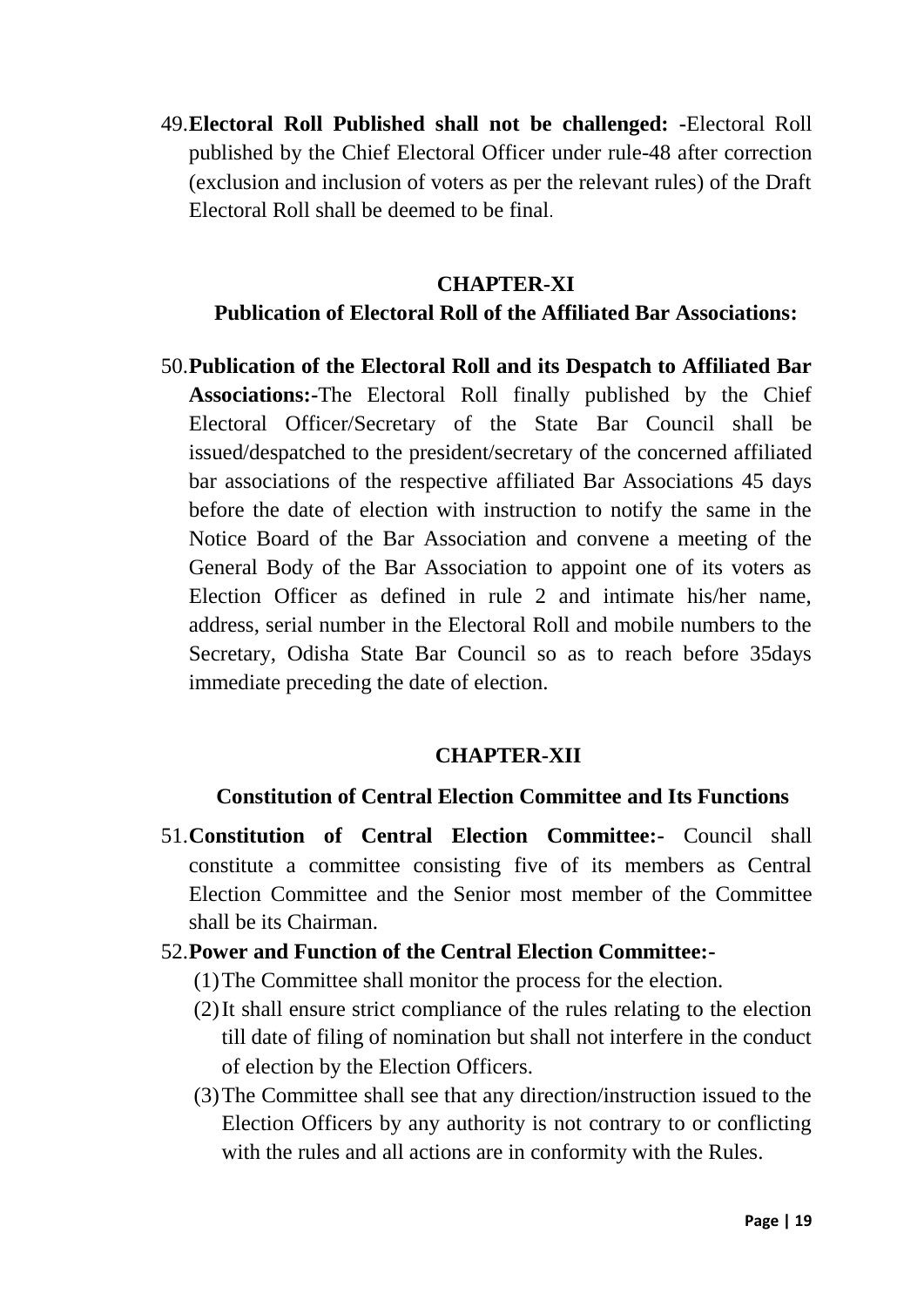# **CHAPTER-XIII Election Tribunal**

# 53.**Constitution of Election Tribunal:**

Council shall constitute Election Tribunal consisting of three members from amongst former Presidents of High Court Bar Association, Senior Advocates and Advocates having more than 30 years of practice before the date of Election.

- 54.**Date from which the Election Tribunal shall function:-** Election Tribunal shall function from the day following the date of election in the office building of the Council and the Secretary shall function as its Registrar.
- 55.**Filing of Election Petition:-**After notification of result of election by the Election Officer any defeated candidate may present an Election Petition with a prayer to set aside the result of the election notified by the Election Officer in the impugned notification. Copy of the impugned notification certified by the Election Officer as true copy and the money receipt showing payment of Rs.2,500/- as Election Petition fee which shall be annexed with the Election Petition.
	- 56.**Security Deposit:-**At the time of filing of Election Petition before the Election Tribunal the petitioner shall have to deposit a sum of Rs.10,000/- in Odisha State Bar Council towards security.
	- 57.**Election Officer shall not be made a Party:-**No Election Officer shall be made opposite party in any Election Petition who shall be immune.
	- 58.**Proper and necessary Parties:-** The Petitioner shall make the elected candidate and other necessary parties, if any, as opposite parties in the election petition with a prayer to set aside the election of the elected candidate and to declare the petitioner as having been duly elected.
	- 59.**Maintainability of the Election Petition:-**The election petition, shall not be maintainable if the elected candidate is not made opposite party and there is no prayer to set aside the election of the elected candidate.

## 60.**Pleadings in the Election Petition:-**

(1)Pleadings of the Petitioner, in the Election Petition to set aside the result of the election notified by the Election Officer, shall be confined to the period commencing from the date the Election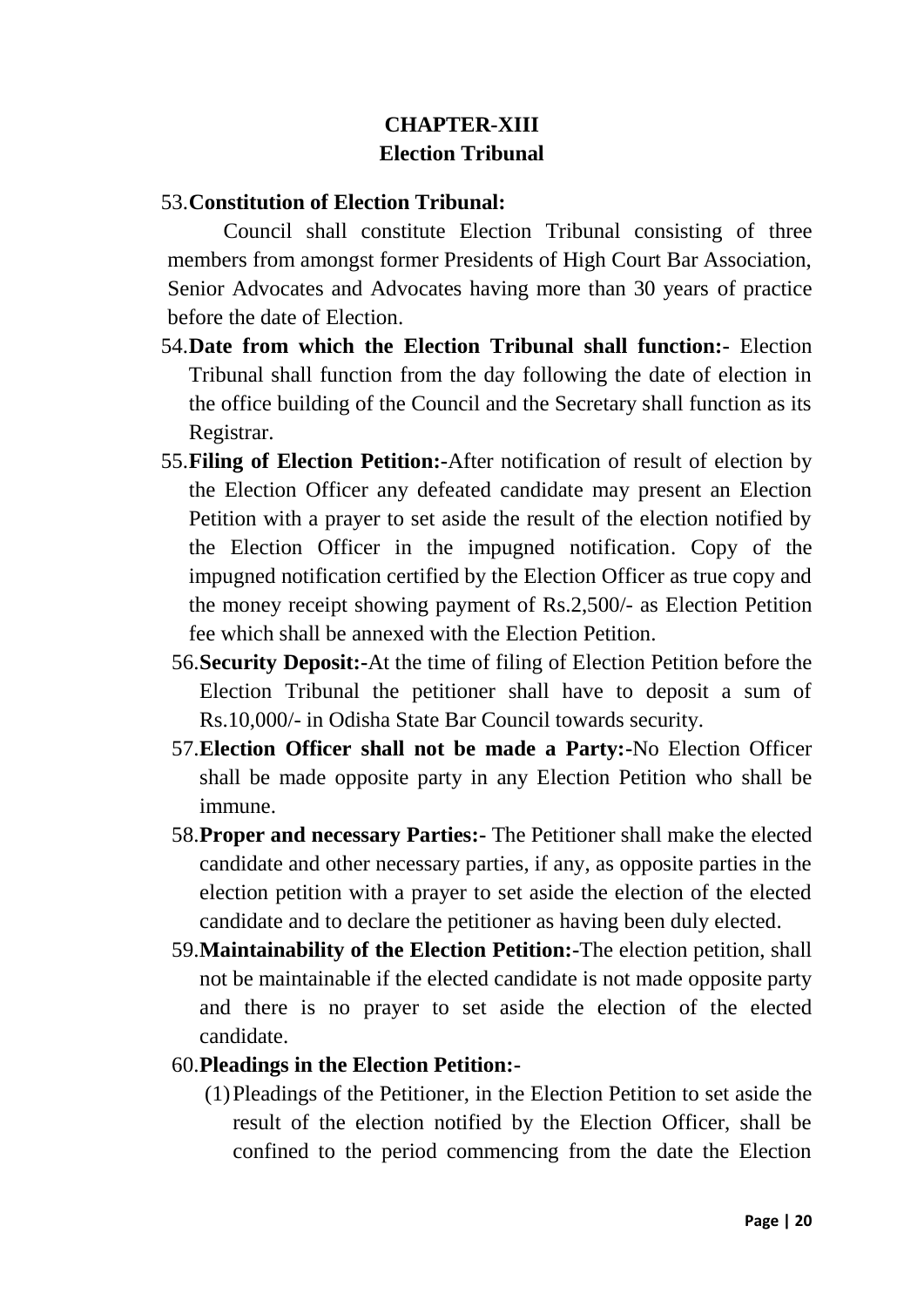Officer notified the Electoral Roll and the schedule of programme for the election process till the result is notified.'

- (2)Petitioner shall state in the election petition the facts constituting the illegalities which resulted the defeat of the petitioner by the opposite party who was declared elected.
- (3)The Petitioner shall plead specific facts constituting major irregularities due to deliberate commission, omission constituting specific cause of action which were responsible for defeat of the petitioner by the opposite party who won the election and was declared elected.
- (4)The illegalities and irregularities not complained before the Election Officer in writing shall not be permitted to be raised in the election petition.
- 61.**Limitation:-**The period of limitation for filing Election Petition shall be 15 days from the date of notification of the result of election.
- 62.**Registration of Election Case: -**After the election petition is presented before the Registrar, Election Case shall be registered on the basis of the election petition.

## **CHAPTER-XIV**

## **Procedure &Power of the Election Tribunal**

63.**Procedure to be followed by the Election Tribunal:-**The Election Tribunal being the original forum to hear and adjudicate election dispute in a Election Case shall follow the procedure applicable to original forums with regard to admission, process, appearance of opposite parties, filing of written statement/counter, settlement of issues and adopt its own summary procedure for early disposal.

#### 64.**Powers of the Election Tribunal.**

The Election Tribunal shall have the following powers:-

- a. To adopt the code of civil procedure as far as practicable for the purpose of trail and disposal.
- b. To dismiss the Election Petition.
- c. To set aside the Election.
- d. To declare any candidate as having been duly elected.
- e. To make order as to costs.
- 65.**Calling for Reports:-**The Election Tribunal may call for report from the Election Officer on any aspects as it deems fit.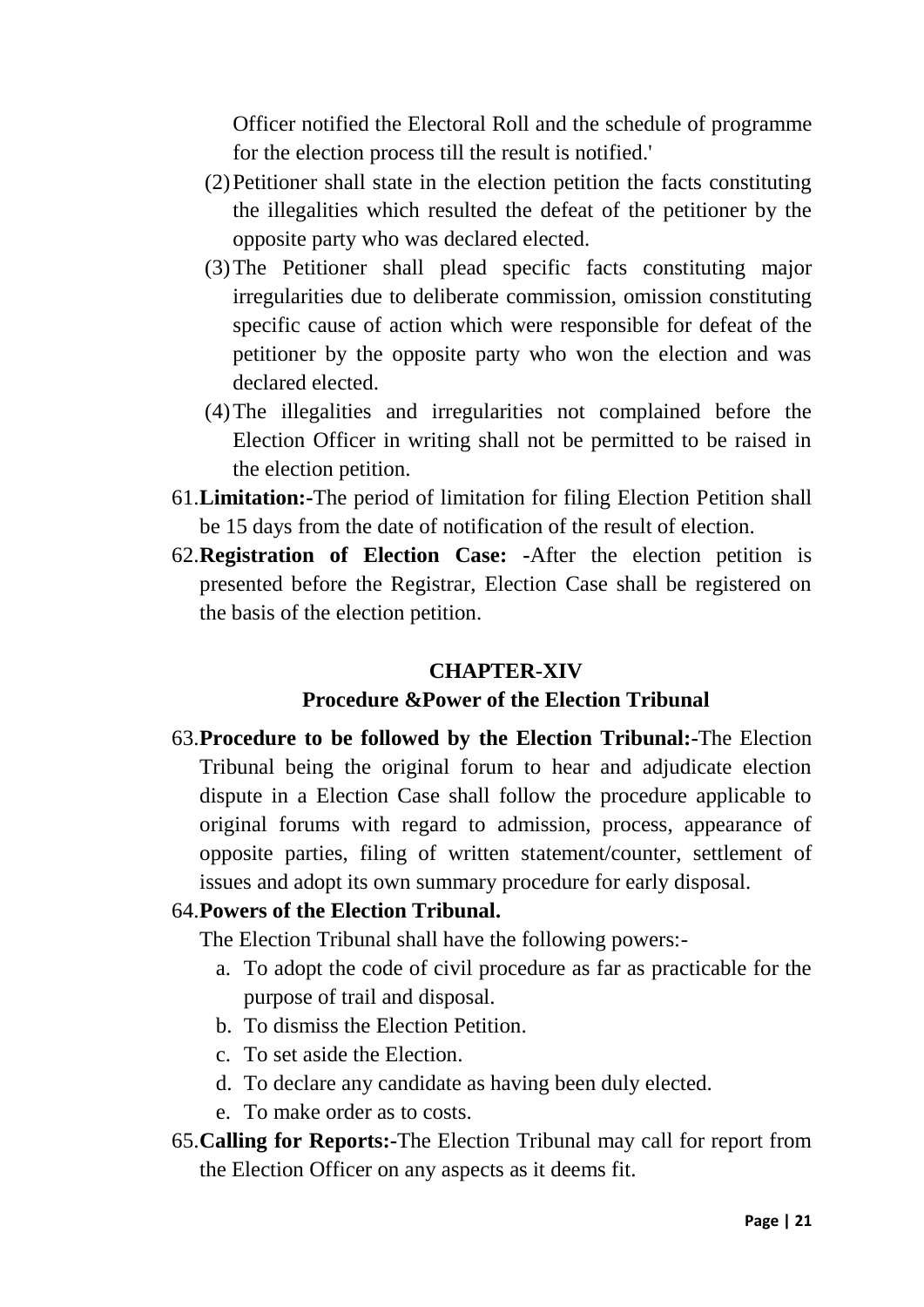- 66.**Time limit for disposal of the Case:-**The Election Tribunal shall as far as possible dispose of the election case within three months from the date of filing of the election petition.
- 67.**Power of the Election Tribunal to Set aside the Election of an Elected Candidate:-**The Election Tribunal shall have power to set aside the election of the candidate declared elected if it finds that the elected candidate-opposite party could not have been elected provided the illegalities and/or irregularities found to have been committed would not have been committed.
- 68.**Power of the Election Tribunal to declare any other contesting candidate to have been duly Elected:-**The Election Tribunal may exercise his power to declare any other contesting candidate who secured the  $2<sup>nd</sup>$  highest number of votes, to have been duly elected while setting aside the election of the elected candidate if it finds that the Nomination of the elected candidate was illegally accepted.
- 69.**Imposition of Cost if the Petition is vexatious:-**If the Election Tribunal finds the election petition vexatious and the averments false and baseless while dismissing the petition may impose cost on the petitioner.
- 70.**Final Order of the Election Tribunal:-**Final order disposing of the election petition shall be passed by unanimity or majority of the members of the Election Tribunal.

# **CHAPTER-XV Appointment of Election Officer**

71.**Notification of the Electoral Roll and appointment of Election Officer:-**On receipt of the instructions and Electoral Roll of the affiliated Bar Associations, the Secretary of the concerned Bar Association shall notify the Electoral Roll in the Notice Board of the Bar Association and shall convene a meeting of the General Body of the Bar Association to appoint one of its voters as the Election Officer to conduct the election. The Secretary shall intimate the name, address, contact number and serial number in the Electoral Roll of the Election Officer so appointed by the General Body of the concerned affiliated Bar Association to the Secretary, Odisha State Bar Council so as to reach before 30days immediate preceding the date of election.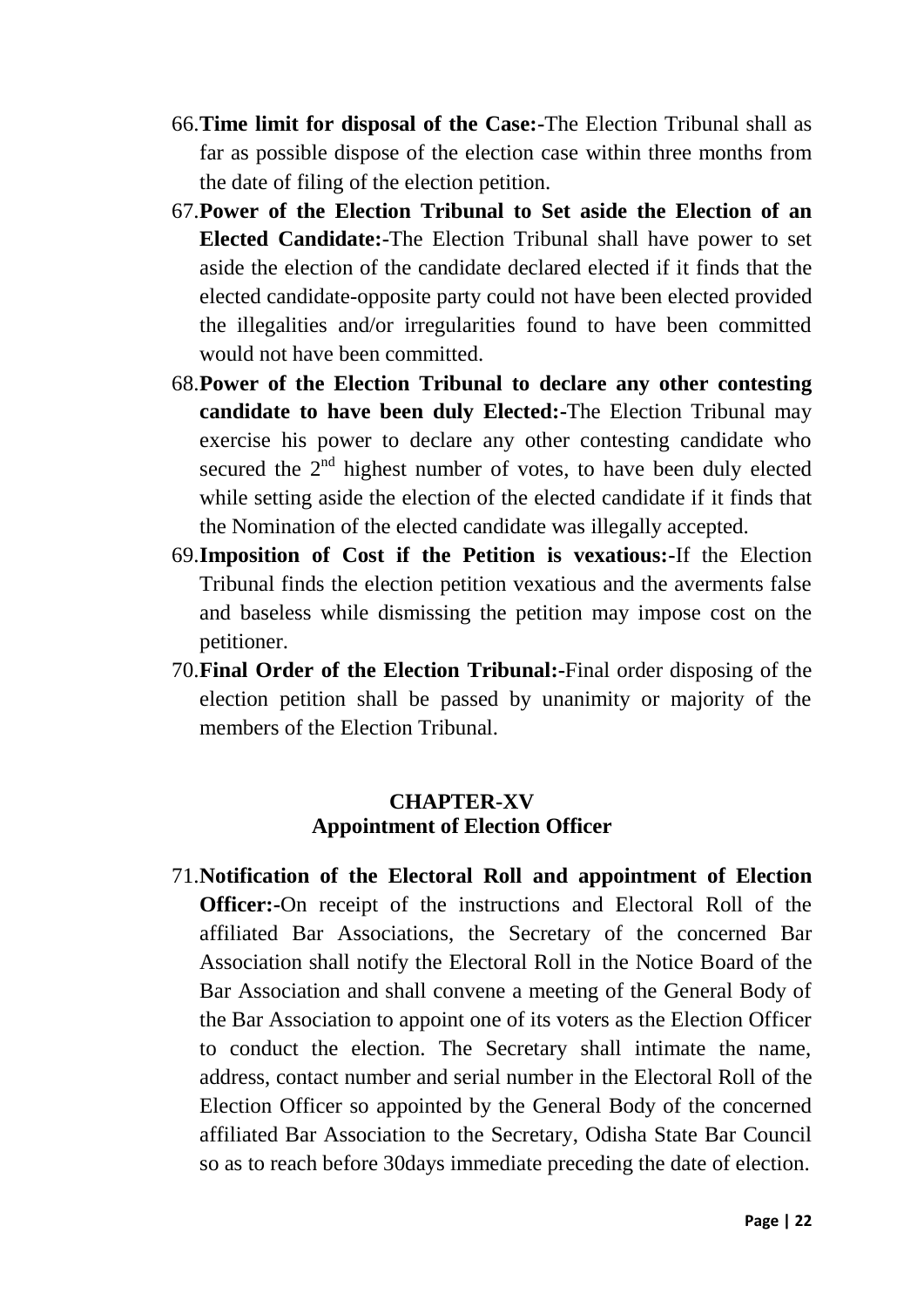- 72.**Continuance of the Election Officer after Appointment:-**Election Officer appointed by the general body of the affiliated Bar Association shall continue as such from the date of his/her appointment, after conducting the election till the general body appoints his/her successor to conduct the election for the next term.
- 73.**Appointment of Election Officer in case of vacancy:-**If at any time vacancy arises in the post/position of Election Officer for any reason other than resignation, the Secretary of the Executive Body shall convene a meeting of the General Body as soon as possible and the General Body shall appoint a voter of the concerned affiliated Bar Association as Election Officer and the name, enrolment number and contact number of the Election Officer shall be intimated to the Secretary, Odisha State Bar Council.
- 74.**Appointment of Election Officer if vacancy arises due to resignation:-** If any Election Officer of any affiliated Bar Association intends to resign from the post, he/she may do so in sending his/her letter of resignation to the Secretary, Odisha State Bar Council and the Secretary on receipt of the same shall accept it and issue instruction to the Secretary of the concerned Bar Association to take steps for filling up of the vacancy by the General Body in appointing any other voter of the concerned Bar Association as Election Officer and after appointment, the name, enrolment number and the contact number of the Election Officer so appointed shall be intimated to the Secretary, Odisha State Bar Council.
- 75.**Allotment of Funds for Election: -** On compliance of rule by the President/Secretary of the concerned Bar Association, Council shall provide a sum of money calculated at the rate of Rs 15/- per voter in the Electoral Roll published for the concerned affiliated Bar Association by way of transfer to the Bank Account of the respective Bar Associations with instruction to the President/Secretary to provide the said amount to the Election Officer towards the expenses for conducting the election, under intimation to the Election Officer.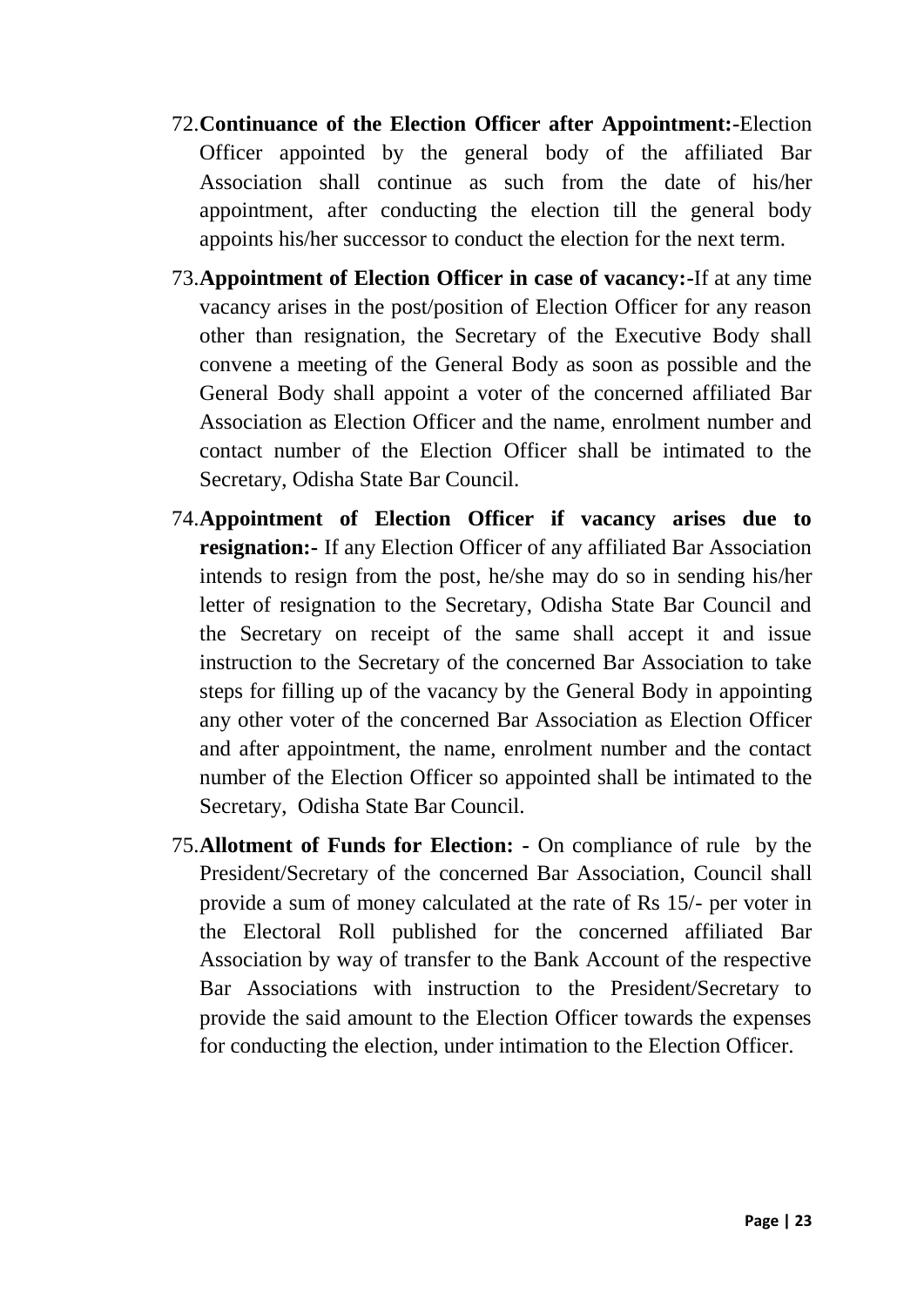# **CHAPTER-XVI Schedule of Programme for Election**

- 76.**Schedule of Programme:-** Secretary, Odisha State Bar Council shall prepare the schedule of programme fixing two or three days for filing Nomination, one day for notifying the list of candidates who filed nominations, one day for scrutiny of nomination, one day for notifying the name of candidates whose nomination stands valid, one day for withdrawal of nomination, one day for notifying the final list of candidates for each post.
- 77.**Criteria for fixing the date of Nomination:** Dates for filing nomination shall be within 21days immediate preceding the date of election.
- 78.**Gap between date of notification of final list of candidates and date of Election: -**In between the date of notification of final list of candidates contesting the election for different posts and the date of election there shall be gap of 10 to 12 clear days.
- 79.**The Secretary, Odisha State Bar Council shall notify the schedule of programme fixing,**
	- (i) two or three consecutive dates for filing of nominations.
	- (ii) day following the last date fixed for filing of nomination as the date for notifying the names, enrolment numbers of the candidates who filed nomination(s) for each post;
	- (iii) the next day of the date fixed for notifying the names and enrolment numbers of the candidates who filled nominations, as the date for scrutiny of nominations;
		- (iv) the day following the date of scrutiny as the date for notifying the list of nominated candidates;
		- (v) the date for withdrawal of candidature (nomination) if any with a gap of one day after the date fixed for notifying the list of nominated candidates;
		- (vi) the next day of the date fixed for withdrawal of candidature (nomination) if any as the date for notifying the final list of candidates (contesting candidates and uncontested nominated candidates) .
- 80.**To whom the schedule of Programme shall be sent:-**Secretary shall, on receipt of the information required under rule-79 from the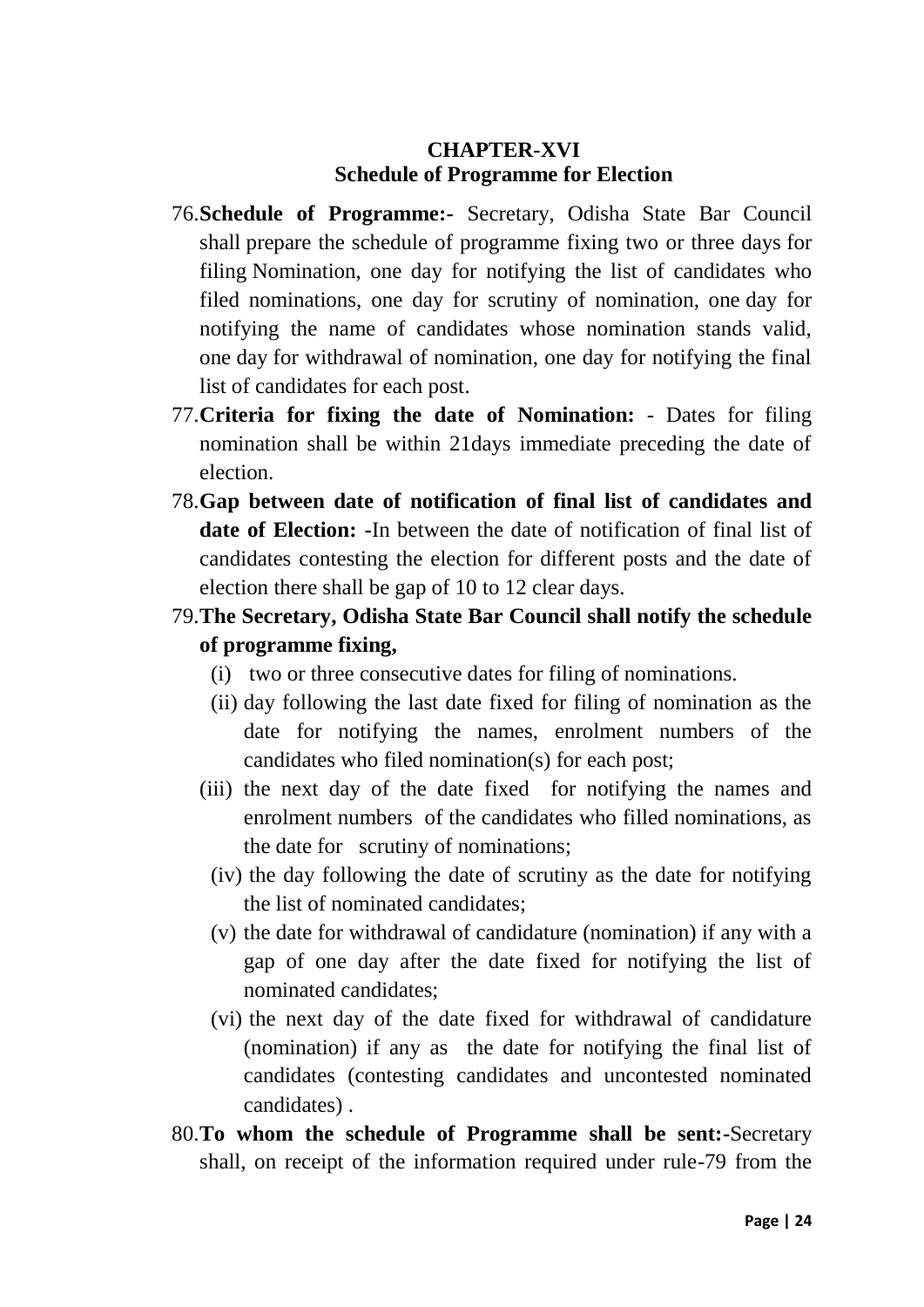President/Secretary of the respective affiliated Bar Associations, send a schedule of programme for the election in conformity with the Rules along with a copy of the Electoral Roll to the Election Officer.

# **CHAPTER-XVII Power & Function of Election Officer**

- 81.**List of Advocates not eligible to cast vote:-** The Election Officer shall notify the serial numbers, names & enrolment numbers of the voters whose names appear in the Electoral Roll, as the advocates not eligible to vote in the election as per the list submitted by the Executive Body due to suspension/expulsion from the membership of the concerned affiliated Bar Association or due to non clearance of the membership dues or any other dues, while notifying the date of Election and the schedule of programme.
- 82.**Notification of schedule of programme and Electoral Roll:-**The Election Officer after receiving the schedule of programme and copy of the Electoral Roll certified by the Electoral Officer shall notify the schedule programme for the election of the President/Secretary, other office bearers and members of the Executive Body of the Bar Association under his/her seal and signature with date within 3 days before the date fixed for filing of nomination.
- 83.**Appointment of Assistant Election Officers:-**Election Officer, at any time after receipt of the schedule of programme and copy of Electoral Roll certified by Electoral Officer from the Secretary, Odisha State Bar Council and before the date of election, shall appoint as many Asst. Election Officers as he/she requires to assist him/her in conducting the election.
- 84.**Fixation of Cost of Nomination Form and Nomination Fee:-**Along with the notification under rule-82 the Election Officer shall notify the cost of nomination form, nomination fee for different posts as he/she may reasonably fix, the time &date(s) of sale of nomination forms in the office of the Election Officer located in the Bar Association Office.
- 85.**Who shall provide the Money Receipt Book to the Election Officer:-**President/Secretary/Treasurer of the Bar Association shall provide money receipt book of the Bar Association under proper receipt so as to be used for sale of nomination form and for receiving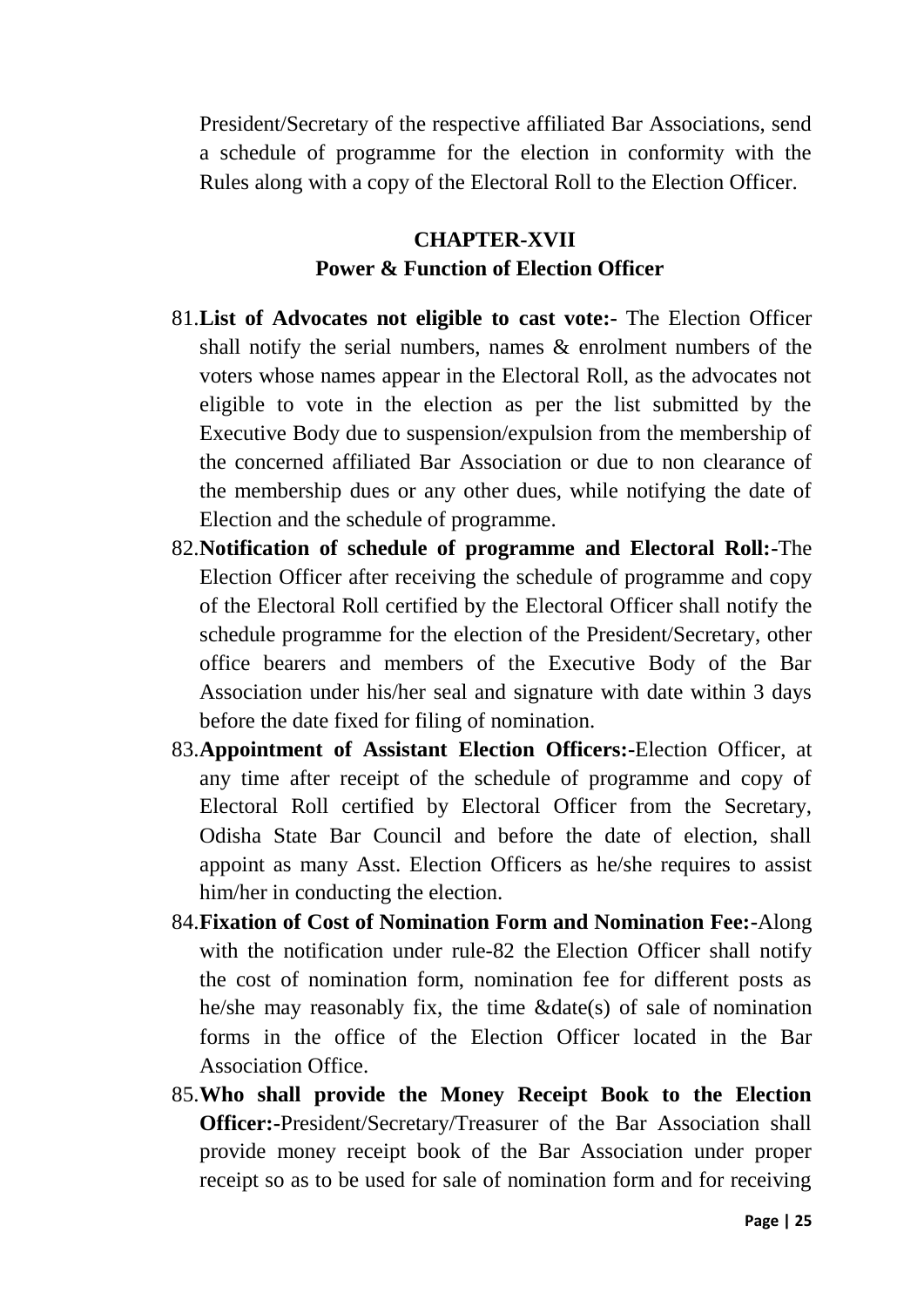payment of nomination fees issuing money receipts under the seal and signature of the Election Officer.

- 86.**Procedure if no Money Receipt Book is not made available:-** Election Officer, if no money receipt book is made available to him/her shall print money receipt book for the purpose and utilize the same.
- 87.**Receipt of Nomination Filed:-**The Election officer shall receive nomination and money receipts towards purchase of nomination form and payment of nomination fee from the candidates on the date and time fixed for filling of nomination.
- 88.**Notification the list of Candidates who filed Nominations:-** The Election Officer shall notify the list of candidates who filed nominations for each post on the Notice Board of the Bar Association and on the date fixed.
- 89.**Scrutiny of Nomination:-** The Election Officer shall scrutinise the nomination on the date fixed for it in presence of the candidate or his/her authorised agent. The Election Officer shall have to refer the eligibility criteria intimated by the President/Secretary of the Executive Body as per rule-38 at the time of scrutiny of nomination.
- 90.**Notification of the list of Nominated Candidates:-**Election Officer shall notify, the names of the candidates whose nominations are valid and accepted, on the notice board of the Bar Association on the date notified by him/her as per the schedule of programme as nominated candidates. Names of such candidates for each post shall be separately notified.
- 91.**Notification of the names of the contesting candidates:-** After withdrawal of nomination if any, on the date fixed for it, if the number of nominated candidates is more than the number of candidate(s) required to be elected for any post, the Election Officer shall notify the name of post, number of candidate(s) required to be elected with enrolment number and name of the contesting candidates for the post, separately for each such post in the final list of candidates on the Notice Board of the Bar Association on the date notified as per the schedule of programme.
- 92.**Notification of the names of uncontested Nominated Candidates:-** If in respect of any post(s) the number of nominated candidate(s) is equal to or less than the number of candidate(s) required to be elected,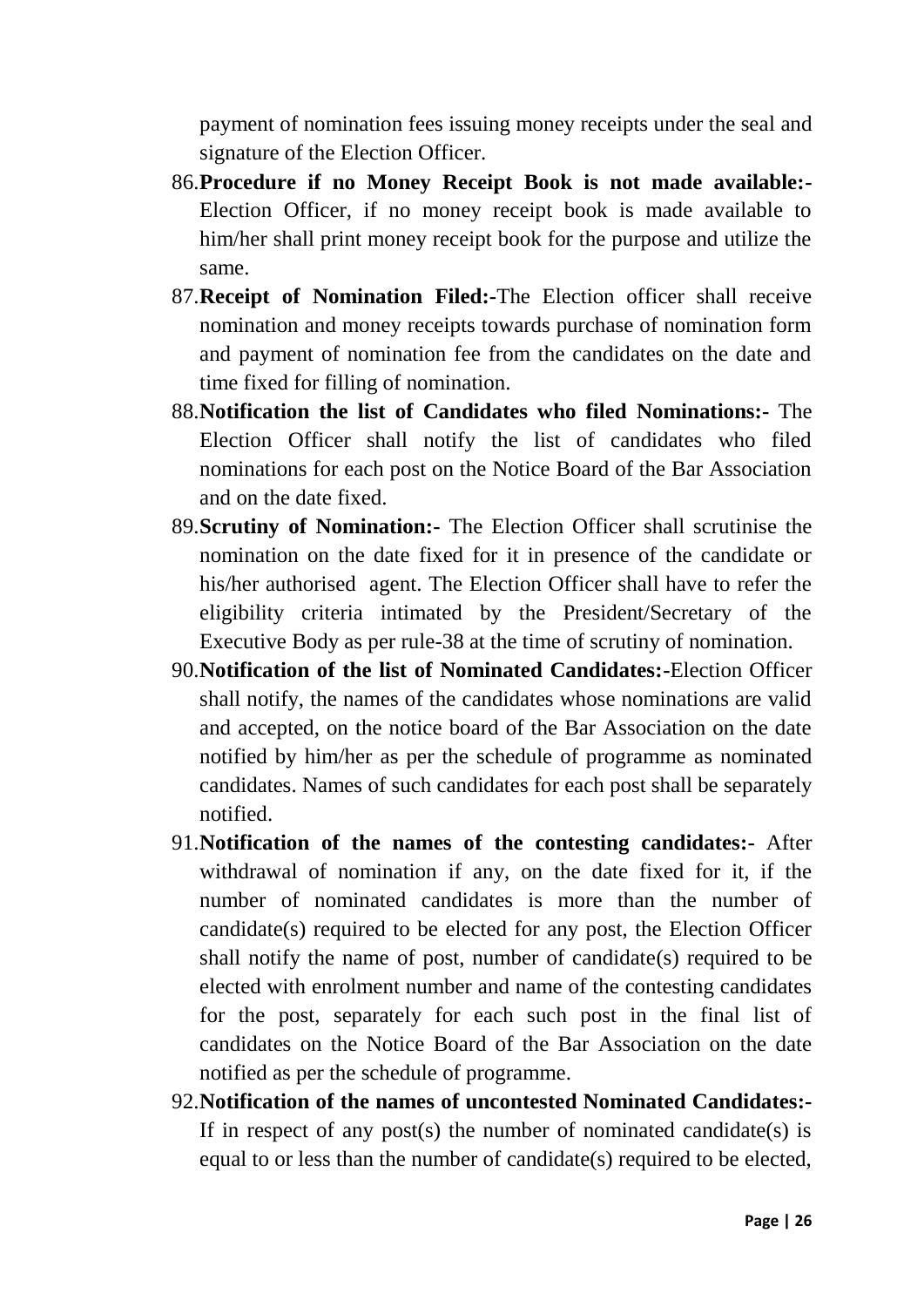the Election Officer shall notify the name of the post, number of candidate(s) required to be elected with enrolment number and name of such nominated candidate(s) as uncontested nominated candidate(s) separately for each such post in the final list of candidates on the Notice Board of the Bar Association on the date notified as per the schedule of programme.

- 93.**Expense for the Election:-**Election Officer shall meet all expenses for conducting the election out of the funds provided by the Council and received from sale of nomination forms and nomination fees and deposit the surplus amount with the Bar Association after the Election.
- 94.**Printing of Ballot Papers:-** The Election Officer shall print ballot papers with name of the posts, names and enrolment number of the contesting candidates for each posts separately.
- 95.**Cancellation of Polling: -** If the Election Officer finds at any stage that there remained no nominated candidate for any of the posts of President/Secretary he/she shall cancel the polling for the said post.
- 96.**Conduct of Election:-** Election shall be conducted by the Election Officer on the date fixed.
- 97.**Counting of Votes**:- After closure of polling the votes shall be counted following the procedure prescribed in the relevant Rules.
- 98.**Notification of the Result of Election:-** After the process of counting is over, the Election Officer shall notify the names of contesting candidates if elected and the names of the candidates elected uncontested and shall send a copy of the notification to the Secretary Odisha State Bar Council.

Explanation:- The process of counting shall include recounting, if allowed by the Election Officer on the prayer of any contesting candidate.

- 99.**Posts for which no candidate is Elected:** If at the time of declaration of result any post remains vacant the same shall be mentioned in the notification by the Election Officer.
- 100. **When no candidate is elected for the post of President/Secretary:-In** case of any vacancy in the post of President/Secretary at the time of notification of result due to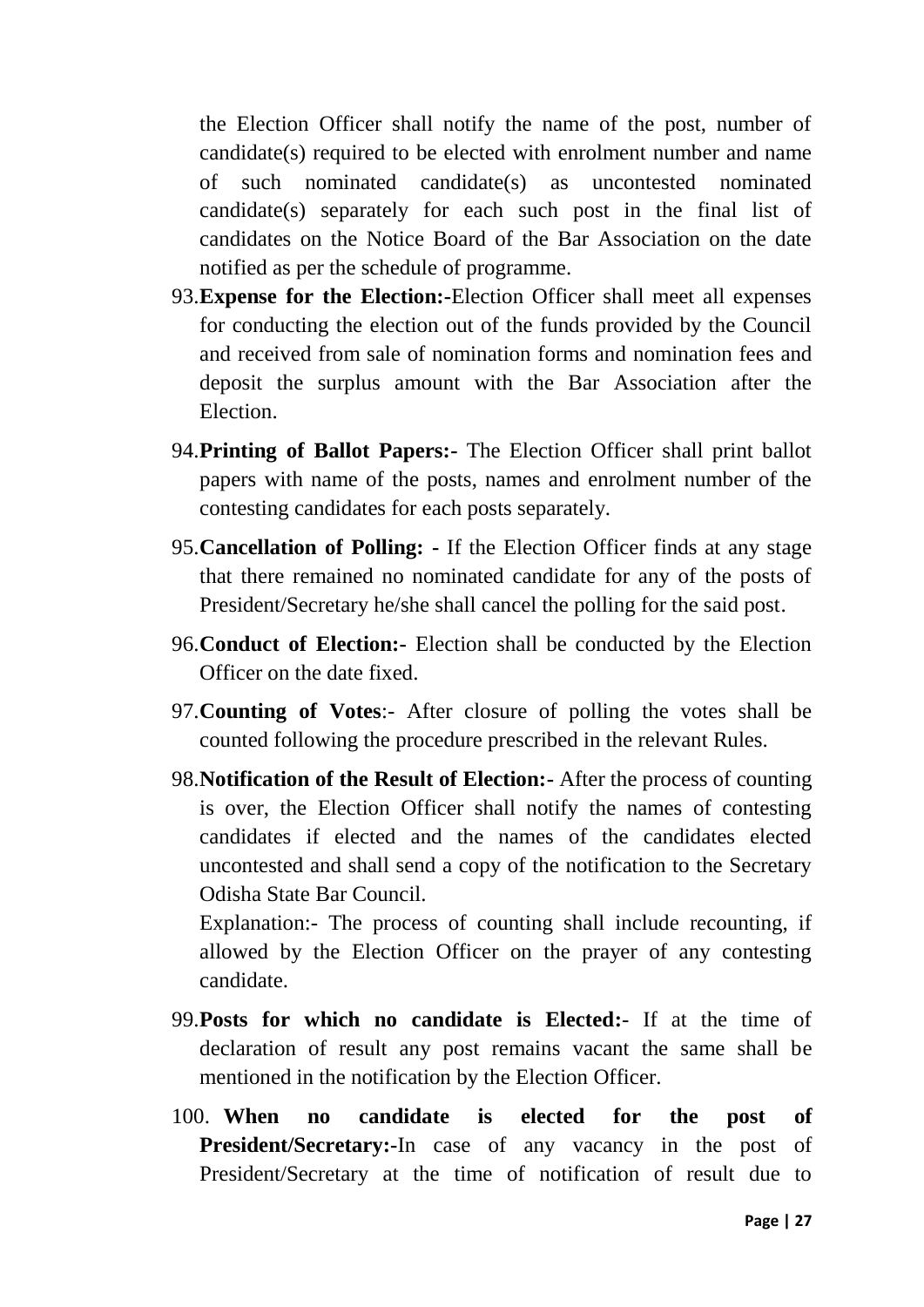cancellation of polling the Election Officer shall notify a date of election for the said post(s) and shall also notify the schedule of programme for the election.

- 101. **Date of Election:-**The date of such election under rule-100 shall be within 21 days from  $31<sup>st</sup>$  March, i.e. end of the term.
- 102. **Electoral Roll to be used for the Election:-**The Election Officer shall conduct the election notified under rule-100 for such post(s) following the procedure on the basis of existing Electoral Roll.
- 103.**Procedure when no candidate is elected for the post of Office Bearer or Member, Executive Body, other than President /Secretary: -**In case of vacancy in any post of office bearer or member, Executive Body other than president/secretary at the time of notification of result, as no candidate is elected for the said posts.
	- (i) The Election Officer shall notify the date of election after the newly elected Executive Body takes charge.
	- (ii) The date of election shall be within 15 days from the date of taking charge by the newly elected body.
	- (iii)The Election Officer shall conduct the election for such posts following the procedure prescribed for filling up of such vacancy and shall notify the result with a copy to the Secretary, Odisha State Bar Council.

## **CHAPTER-XVIII Nomination**

#### 104. **Nomination Form:**

The information required to be provided in the nomination form shall be,

- (a) Name of the post for which the candidate is proposed to be nominated;
- (b) Name and Enrolment Number of the candidate;
- (c) Serial Number of the candidate in the Electoral Roll;
- (d) Name and Enrolment Number of the proposer;
- (e) Serial Number of the proposer in the Electoral Roll;
- (f) Name and Enrolment Number of the Seconder;
- (g) Serial Number of the Seconder in the Electoral Roll.;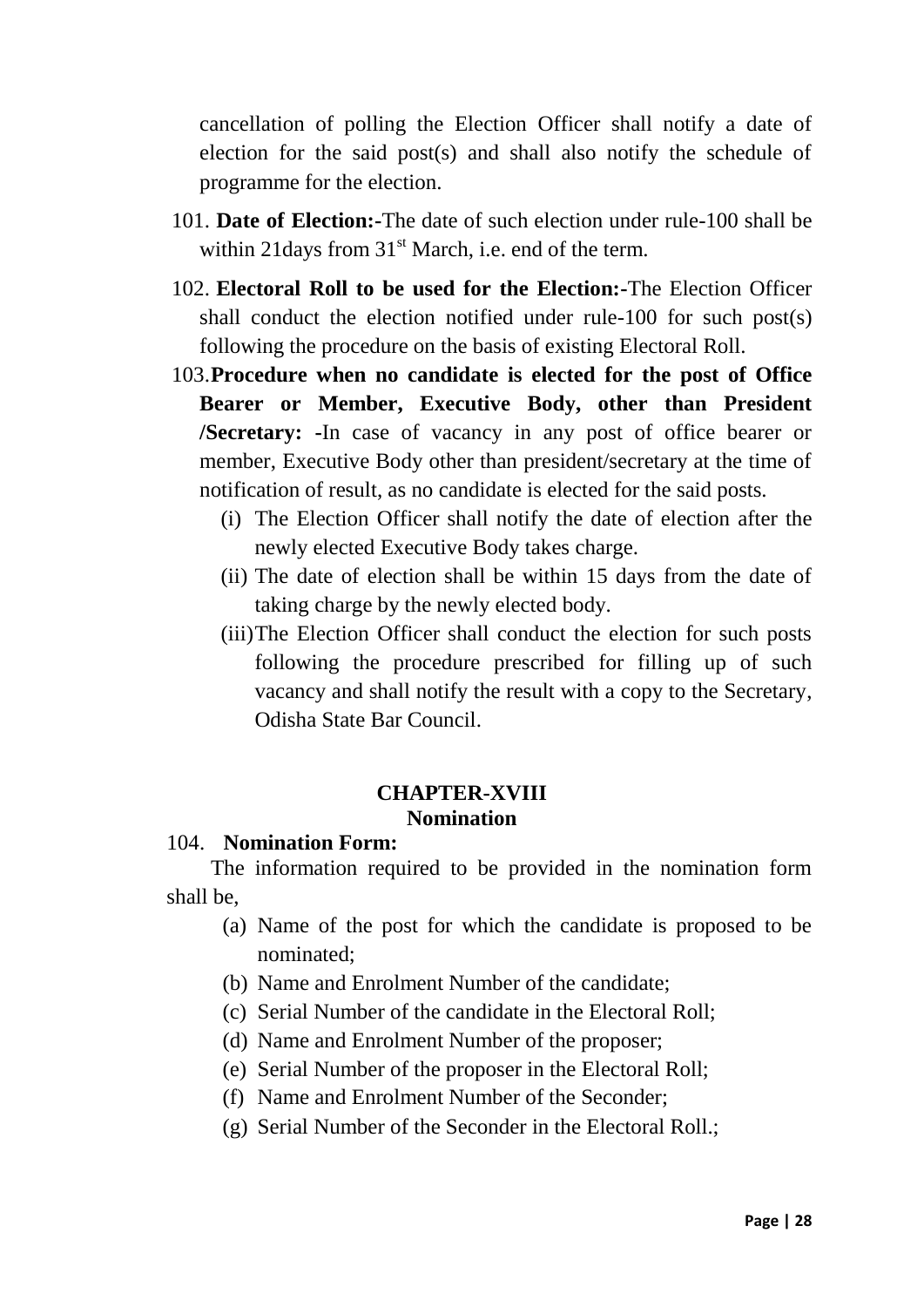- (h) Number and date of money receipt towards purchase of nomination form.;
- (i) Number and date of money receipt towards payment of nomination fee.;
- (j) Consent of the candidate.
- 105.**Filing of Nomination:- (**i)The candidate shall file the nomination in the prescribed nomination form filled in by the proposer and seconder with the appropriate information as per rule-104 and signed by the proposer, seconder and the candidate putting his/her signature consenting for the same.

**(**ii) The candidate shall produced the name of his/her election agent who is a voter of the said bar Association with his/her consent in writing to be present in person to represent the candidate before the Election Officer whenever necessary.

- 106.**Disqualification of voter to be Proposer/Seconder:-** No voter shall be a proposer and Seconder in the nomination of more than one candidate for the same post.
- 107.**Procedure for filing Nomination:-**Voter intending to contest for any post notified for election shall present/file nomination form duly filled in and signed by the Proposers and Seconder & the candidate along with the money receipt towards purchase of nomination form and payment of nomination fee prescribed by the Election Officer post wise.
- 108.**Notification the list of Candidates who filed Nomination:-**The Election Officer shall notify the list of candidates who filed nomination(s) with names and enrolment number on the date fixed for the same.
- 109.**Scrutiny of Nominations:-** At the time of scrutiny of nominations, the proposer, seconder and the proposed candidates shall produce the identity cards for verification with reference to the Electoral Roll and Nomination Form. The Election Officer shall verify the money receipt towards payment of Nomination Fee and may require the money receipt towards purchase of Nomination Form for verification. If the Election Officer is satisfied that the nomination is in compliance of the Rules shall accept the nomination. If the Election Officer is not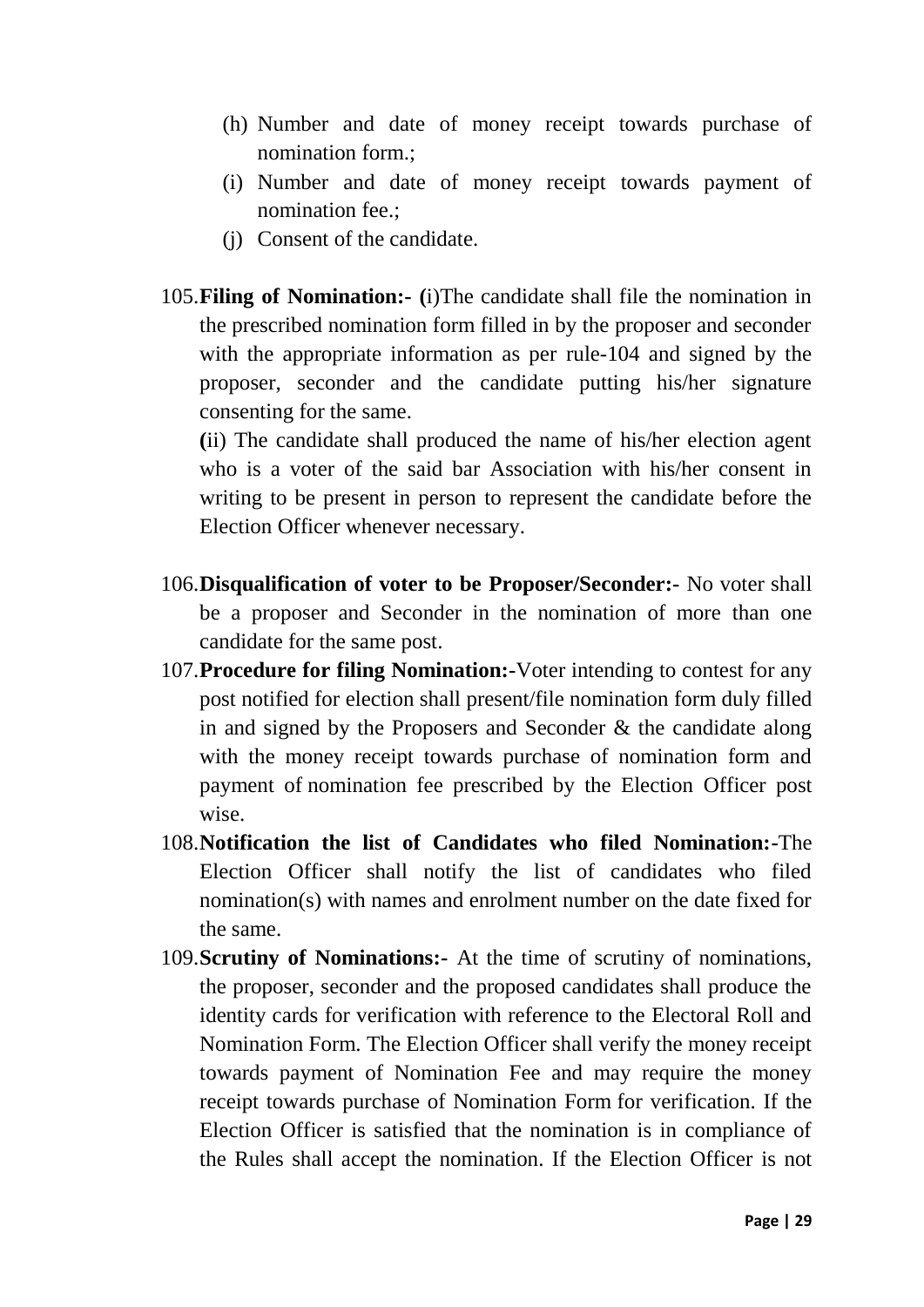satisfied with regard to validity of the Nomination, shall reject the same for reasons to be recorded on the Nomination Form itself in writing.

- 110.**List of Nominated Candidates:-**The Election Officer shall notify the names with enrolment number of the candidates whose nominations are accepted as nominated candidates post wise.
- 111.**Withdrawal of Nomination:-**If any nominated candidate files application for withdrawal of his candidature (nomination) on the date fixed being personally present before the Election Officer the same shall be accepted and the nomination of the concerned candidate shall be treated as withdrawn.
- 112.**Notification of final list of Candidates:** After withdrawal of nomination(s) if any on the date fixed for withdrawal, the Election Officer shall notify the final list of candidates, post wise on the date notified in the schedule of programme.
- 113.**Notification of final list of Candidates:-**(1)If the number of candidates notified in the final list of candidates is more than the number of candidates required to be elected the Election Officer shall notify such nominated candidates as contesting candidates for the election to be held on the date so notified. (2) If the number of such nominated candidates is equal to or less than the number of candidates required to be elected, the Election Officer shall notify the said nominated candidate/candidates as uncontested nominated candidate(s).
- 114.**Cancellation/Rejection of Nomination in the case of death of a candidate before scrutiny:-** If on the dates and during the time fixed for filing nomination death of any candidate occurred after filing nomination the said nomination shall be rejected by the Election Officer due to non appearance of the candidate at the time of scrutiny.
- 115.**Intimation as to the death of Nominated Candidate:-**In case of death of any candidate after filing nomination, as soon as possible the concerned proposer and seconder shall intimate the Election Officer in writing regarding the death of the candidate on or before the date and time of scrutiny of the nomination.
- 116.**Cancellation/Rejection of Nomination due to death of Candidate:-** (1) If on the dates and during the time fixed for filing nomination or at any time before scrutiny death of any candidate occurred after filing nomination the said nomination shall be rejected by the Election Officer,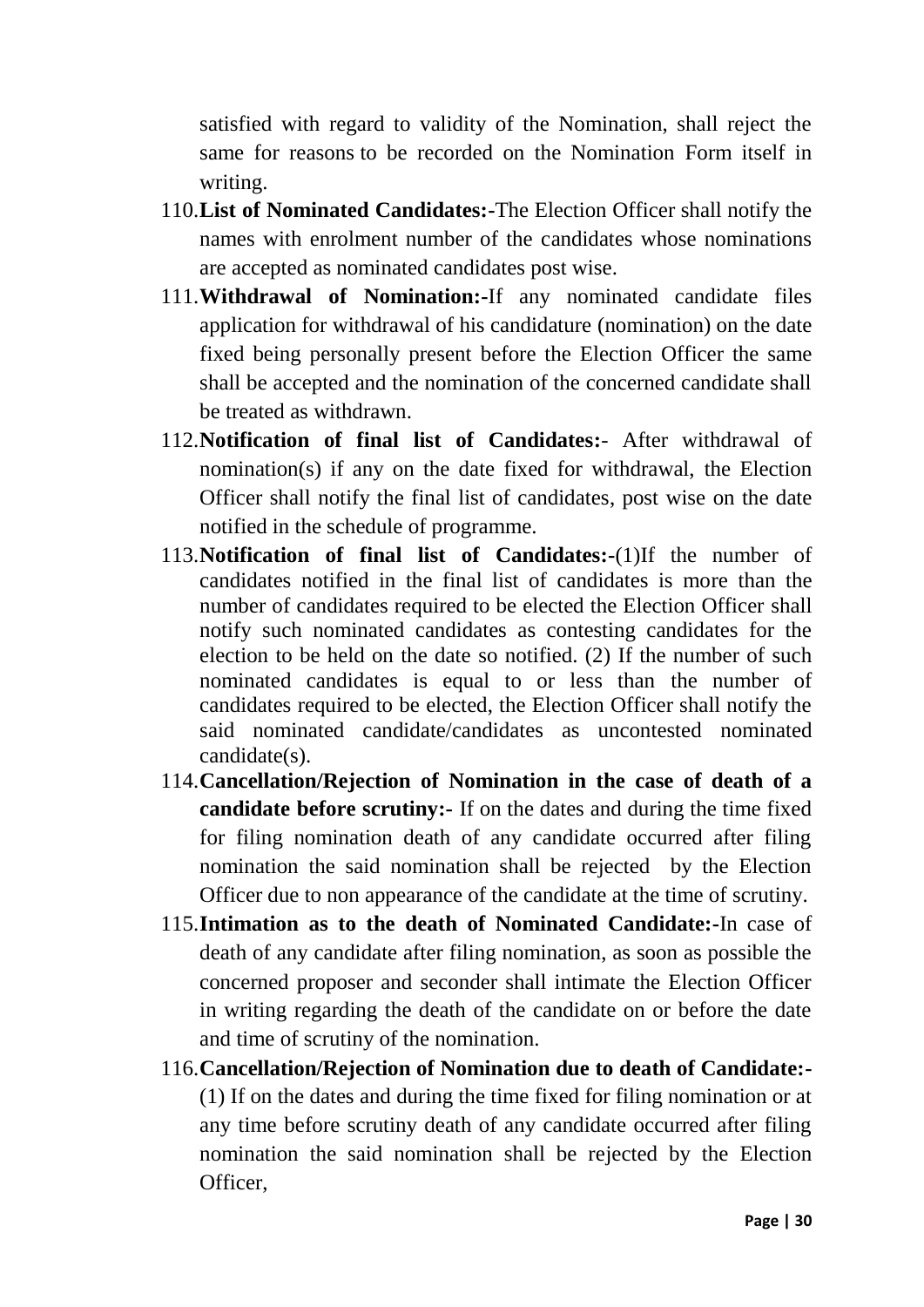- (i) if death certificate of the concerned candidate is produced.; or
- (ii) if the concerned proposer or seconder intimates in writing regarding the death of the candidate.; or
- (iii)if the Election Officer received information from any reliable source regarding the death of the candidate and/or the candidate dose not appear at the time of scrutiny.

(2) If in case of any post of office bearers other than president or secretary the number of nominated candidates becomes one because of rejection of nomination due to death of any candidate, the single nominated candidate shall be notified as uncontested nominated candidate.

(3) If in respect of any post of office bearer other than President or Secretary the number of nominated candidates notified is more than one (i) any of such nominated candidates withdraws his/her candidature (ii) the number of the remaining candidates is more than one he/she shall be notified in the final list of the candidates as contesting nominated candidates and election shall be held for the post, (iii) the number of such remaining nominated candidate is one he/she shall be notified as uncontested nominated candidate, in the final list of candidates.

- 117.**Rejection of Nomination due to absence of Candidate, Proposer and Seconder:-**The Election Officer shall reject the nomination paper for non-appearance of the concerned candidate with proper identity cards or his/her authorise agent before the Election Officer at the time scrutiny.
- 118. **No Election if the single candidate is notified as Uncontested Nominated Candidate in the final list of the Candidates:-**

(1) If for any of the posts of President or Secretary single candidate file nomination, (i) the nomination is accepted and he/she is notified as nominated candidate, (ii) he/she dose not withdraw his/her candidature, shall be notified as uncontested nominated candidate in the final list of candidates.

(2) The Election Officer shall not conduct election for the election of the post for which one uncontested candidate is notified and shall notify the said candidate as elected in the notification of result.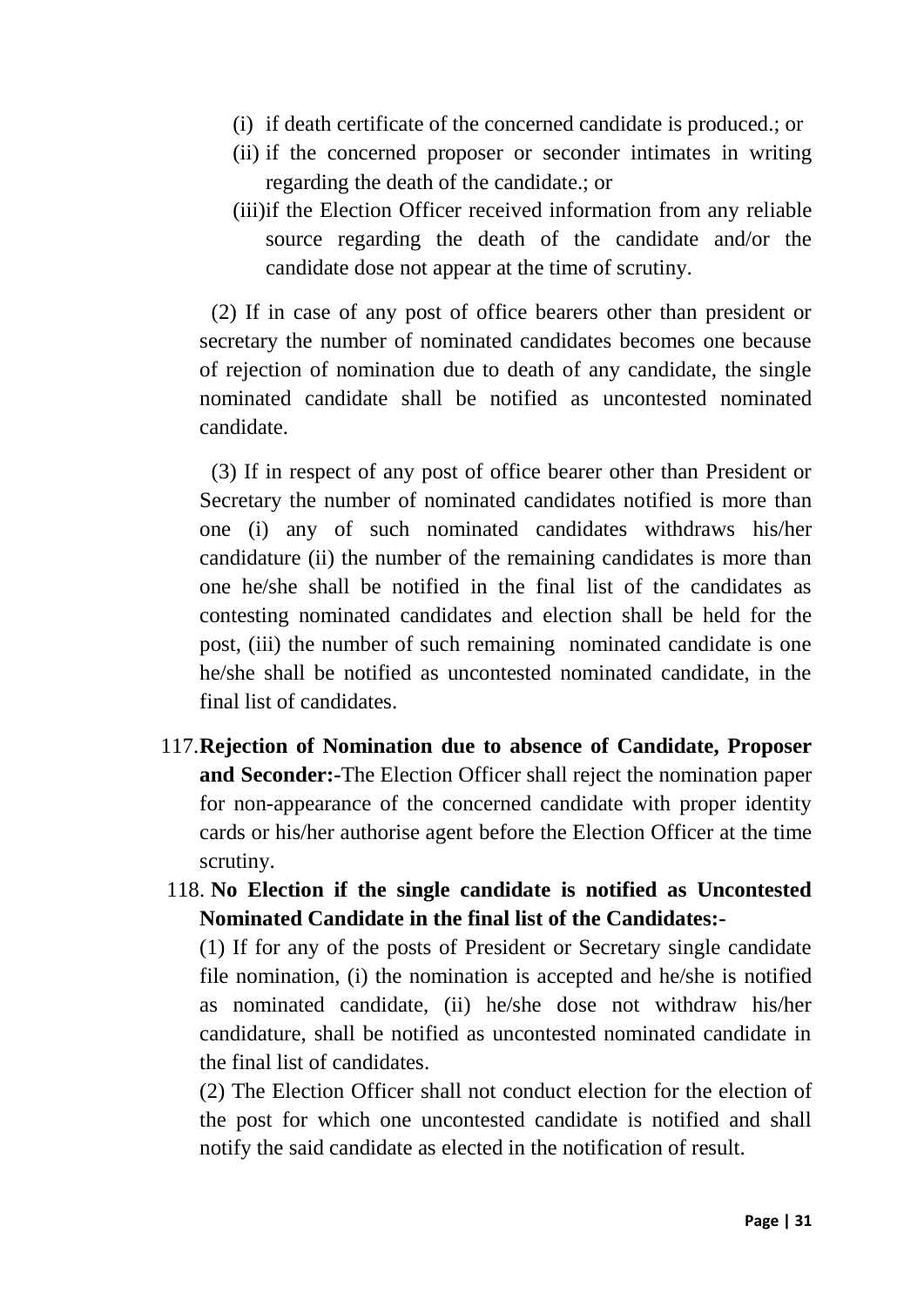- 119. **No Election if one Candidate is notified as Uncontested Nominated Candidate for the posts of President/Secretary:**
	- (1)If more than one candidate filed nomination but one candidate is notified as nominated candidate after scrutiny.
	- (2)If more than one candidate is notified as nominated candidate but after withdrawal of nomination one candidate remain in the final list of candidates as uncontested nominated candidate, there shall be no polling for the said post and the Election Officer shall notify the said candidate as elected uncontested while notifying the result.
- 120. **Procedure for election in case of death of any candidate for the posts of President/Secretary:**

(1) If for any of the post of President or Secretary more than one candidates file nomination but the nomination of any candidate(s) during the process of Election if a candidate dies no candidate shall be declared elected notwithstanding anything contained in any other rule the Election Officer shall cancel the process of election in respect of that particular post under intimation to the Secretary, Odisha State Bar Council and shall notify the process of election in consonance to rule-100 and other relevant rules.

(i) the number of nominated candidates notified is more than one, but after the date fixed for withdrawal the number is reduced to one ,the Election Officer shall not notify the name of such nominated candidate as uncontested nominated candidate.

# 121. **Procedure for election in case of death of any nominated candidate for the post of office bearer other than President/Secretary:**

- (1) If death of any nominated candidate occurs before notification of the final list of candidates Election Officer shall notify the name & enrolment number of the remaining nominated candidate(s),
	- (i) as contesting candidates provided their number is more than one;
	- (ii) as uncontested nominated candidate provided the number of such candidate is one.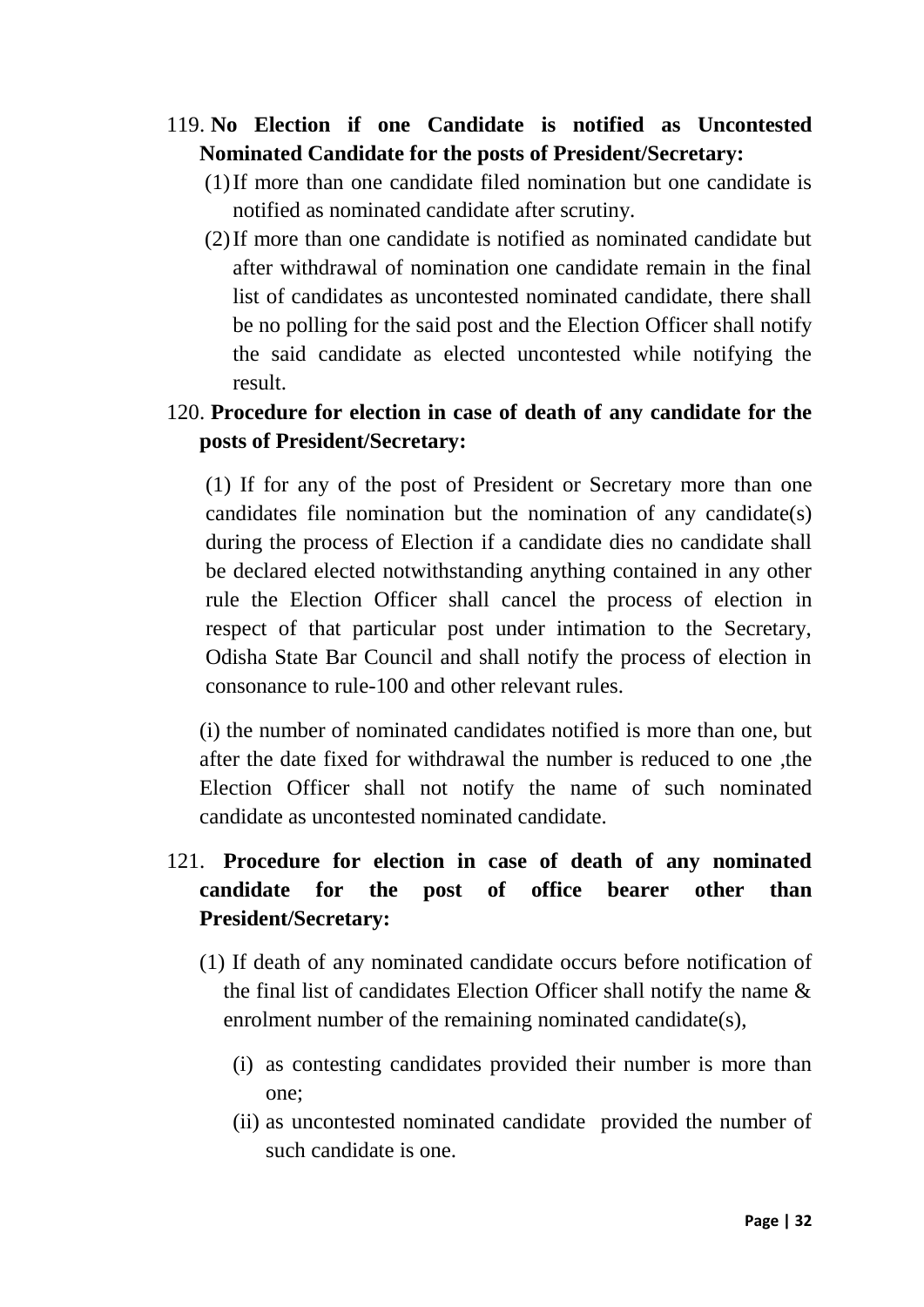(2) (i) If death of any candidate whose name is notified in the final list of candidates occurs before the date of election reducing the number of contesting candidates to more than one the Election Officer shall conduct the election and shall notify the death of contesting candidate(s) in the polling station before commencement of polling.

(ii) If death of any candidate whose name is notified in the final list of candidates occurs before the date of election reducing the number of contesting candidates to one the Election Officer shall stop polling for the post of such office bearer and shall notify the name of the remaining candidate as elected while notifying the result of the election.

# **CHAPTER-XIX Election of Member, Executive Body**

- 122. **Election shall be held on the date fixed**:- Election shall be held on the date notified for posts for which the number of contesting candidates after the date fixed for withdrawal of nomination in the final list of candidates is more than the number of candidate(s) required to be elected.
- 123. **One vote for each one post of member**:- A voter of an affiliated Bar Association shall cast one vote for each post of member, Executive Body of the concerned Bar Association subject to maximum number of member as prescribe in the By-law of the concerned Bar Association.
- 124. **No postponement of Election:-** Election for the posts of member, Executive Body shall not be postponed on account of death of any of the contesting candidates.
- 125. **Election in case the number of contesting Candidates is more than the number of posts in spite of death of any Candidate:-**If on account of death of any of the contesting candidates after notification of the final list of candidates the number of such contesting candidates is reduced to the number which is more than the number of candidates required to be elected, the Election Officer shall conduct the election and notify regarding the death of such candidate in the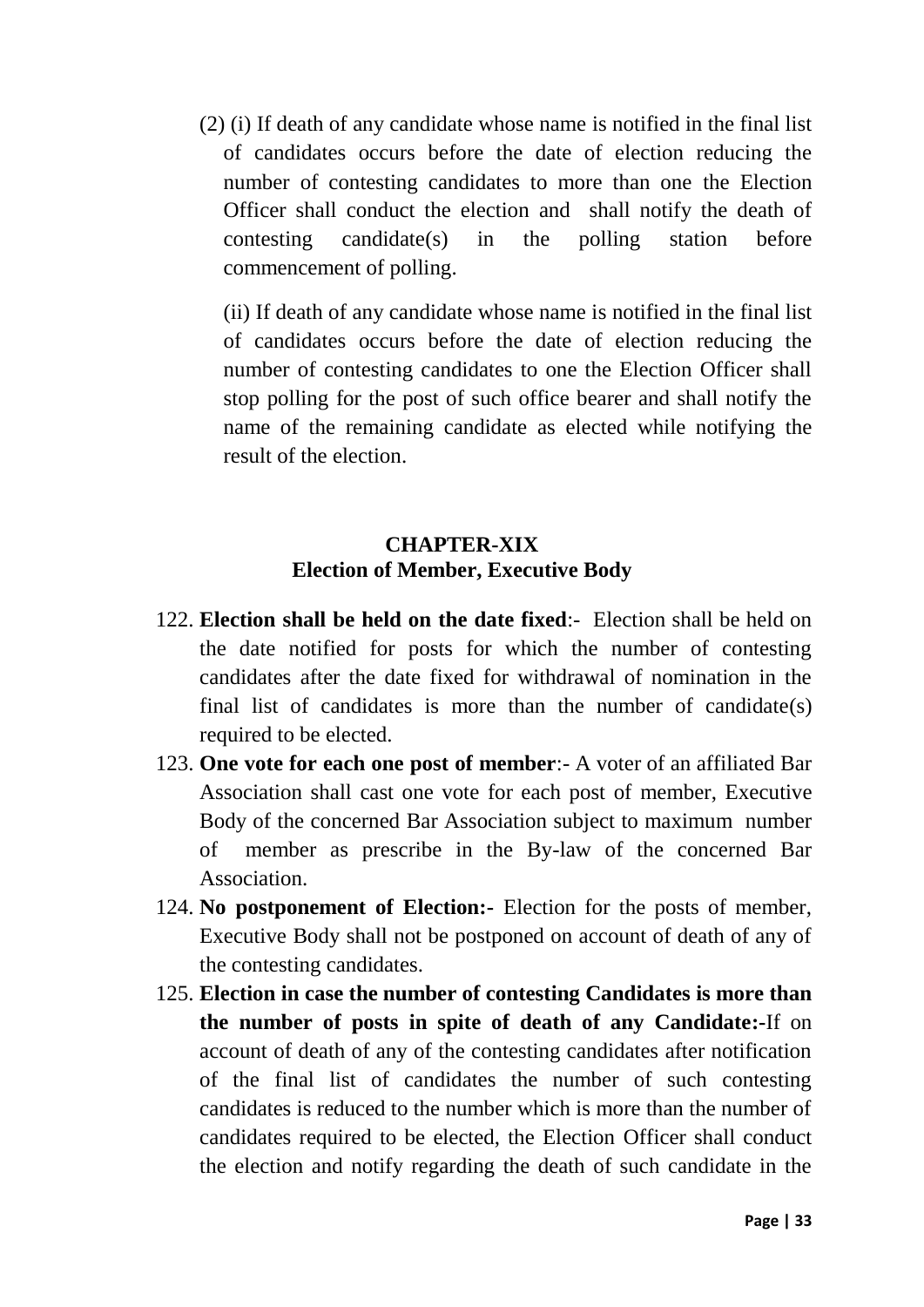notice board and in the polling station before the commencement of polling.

126. **No Polling if the number of Contesting Candidates is equal/less than the number of posts:-**If on account of death of any contesting Candidate the number of such candidates is reduced to the number which is equal to/less than the number of candidates required to be elected, the Election Officer shall stop polling for the said posts and shall notify the said candidates elected as members, Executive Body while notifying the result of election.

# **CHAPTER-XX Ballot Paper**

- 127. **Names to be placed in alphabetical order:-**Contesting candidates shall be serially placed in the ballot paper in alphabetical order according to their names.
- 128.**Separate ballot for each post of Officer Bearers:-**Separate ballot papers shall be printed for each post and the colour of ballot paper shall be different for each post.
- 129.**One Ballot Paper for the posts of Member, Executive Body:-** In the ballot papers meant for the posts of Member, Executive Body, the names of all the contesting candidates for the posts shall be serially printed in alphabetical order with enrolment numbers.
- 130.**Printing of Ballot Papers:-**

Election Officer shall cause ballot papers printed, for the posts for which election shall be held on the date notified. The ballot papers shall contain:

- a. Name of the Bar Association.
- b. Instruction to put the mark of voting  $\mathbf{v}'$  against the name of the candidate of his/her choice.
- c. Name of the post.
- d. Number of candidate/candidates to be elected.
- e. Particulars of the contesting candidates in three columns i.e. (i) Serial number, (ii) Enrolment number, (iii) Name. Fourth column shall be space for putting the mark of voting against the name of the candidate of choice of the voter.
- f. Signature of the Election Officer.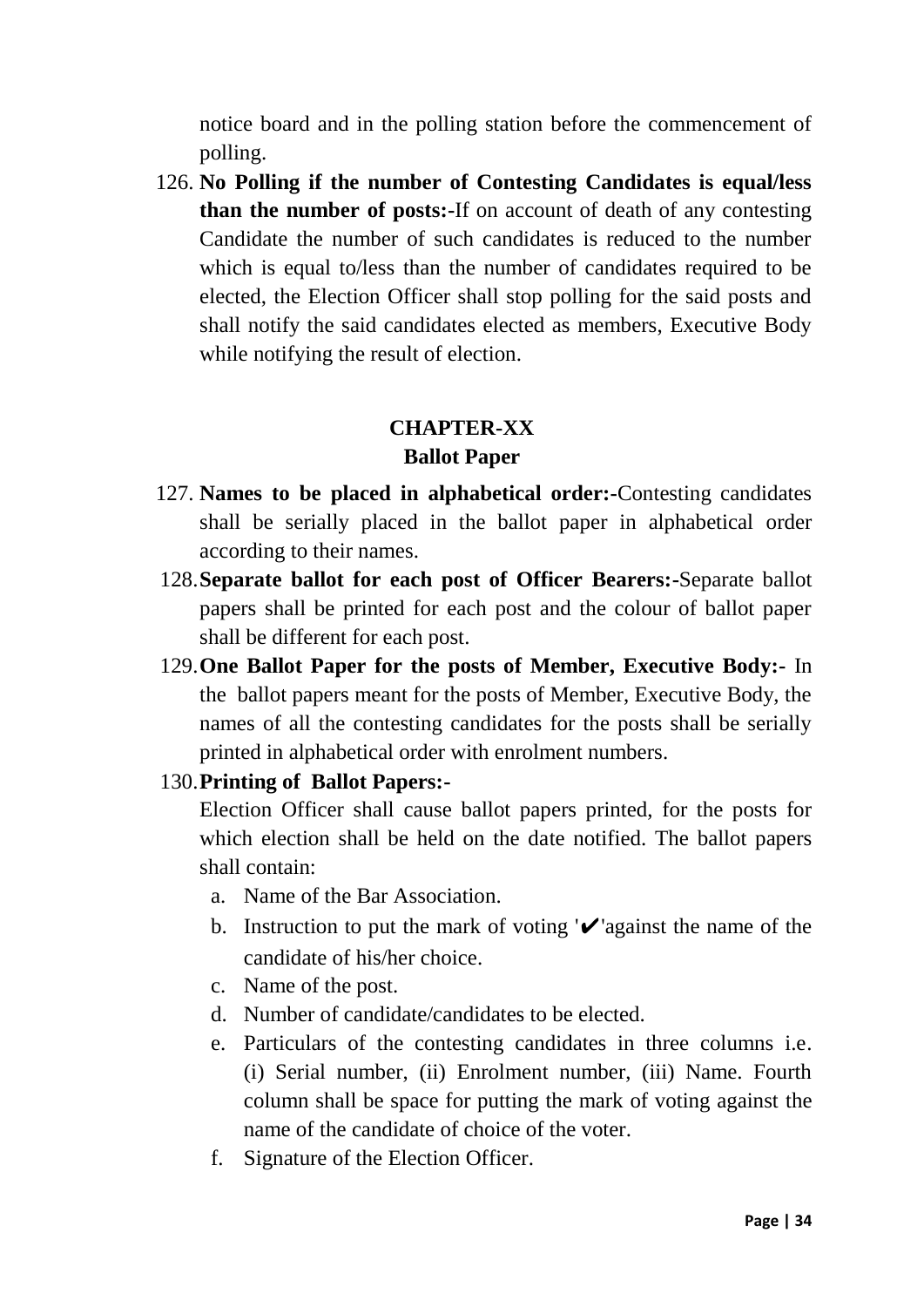- 1. Ballot Paper issued to the voter,
	- i. shall not bear any number or mark of identification;
	- ii. shall bear the printed/hand written initial/signature with seal of the Election Officer at the bottom.
- 2. Counter foil of ballot paper shall have serial number printed on it.
- 3. Asst Election Officer while issuing the ballot paper shall obtain the signature of the voter against his/her name in the Electoral Roll and also on the counterfoil of the ballot papers.

## 131.**Ballot Box:-**

(1) One ballot box shall be used for one post and ballot box for each post shall be different.

Explanation:- All posts of member, Executive Body shall be treated as one for the purpose of this sub-rule.

(2)On the date of election before commencement of polling the empty boxes to be used as ballot box for different posts shall be shown to the contesting candidates and/or their polling agents and then the Election Officer shall lock the same. The locks shall be sealed with wax using the brass seal of the Election Officer.

(3) During the process of polling each voter after putting the mark of voting on the ballot papers shall insert the ballots in the respective ballot boxes.

# **CHAPTER-XXI Guideline to be followed in Polling Station**

- 132.**Who shall not be allowed entry inside the Polling Station:-**Election Officer shall not allow entry of any person who is not Asst. Election Officer appointed by him/her or voter of the concerned Bar Association inside the Polling Station during the time of polling.
- 133.**Who shall be allowed entry on production of entry pass:-** Notwithstanding anything contained in rule-132 the candidates contesting the election or their Polling Agents shall be allowed entry inside the Polling Station on production of entry pass issued by the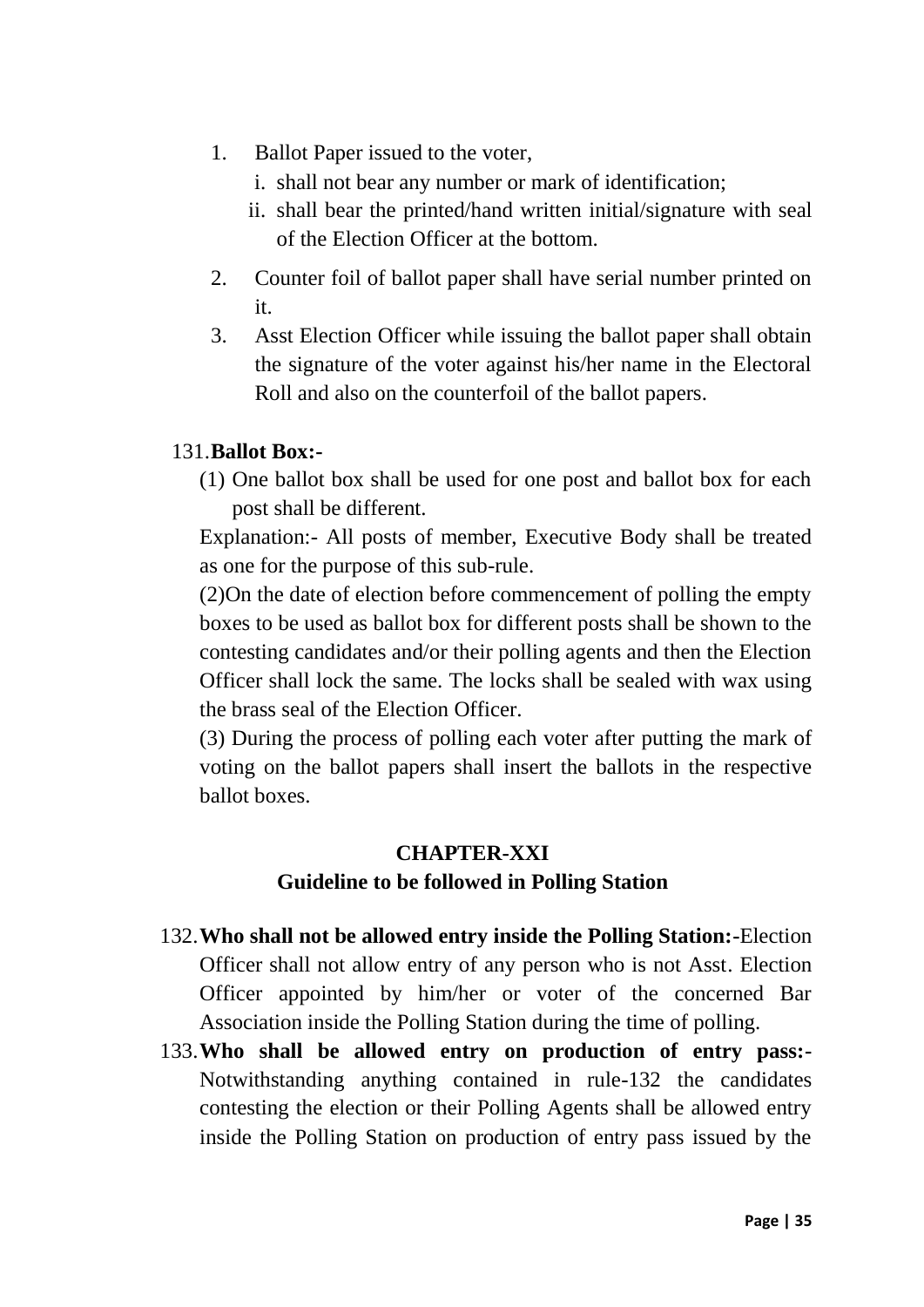Election Officer, but they shall not be allowed to canvas inside the Polling Station or go near the Polling booth/compartment.

- 134.**Entry of voter subject to verification of Identity Card:-**Voters shall be allowed entry inside the Polling Station on verification of the identity card issued by the Council or the concerned Bar Association with reference to the Electoral Roll. Any person inside the Polling Station shall be required to produce identity card before the Election Officer or Asst Election Officer for verification on demand.
- 135.**No Entry of any Electronics Devices:-**Entry of Camera, mobile phone or other electronic device for taking photos shall not be allowed inside the Polling Station.
- 136.**Installation of C.C.TV to ensure free and fair election:-**Election Officer, if so likes, may install C.C.TV camera inside the Polling Station, to ensure free and fair election.
- 137.**No Hoardings and Banners:-**Hoardings and banners shall not be permitted in the Polling Station premises.
- 138.**Entry of Observers appointed by State Bar Council:-** Notwithstanding anything contained in rule-132 the Observers of the Council shall be allowed entry inside the Polling Station.
- 139.**Secrecy at the time of voting:-**Election Officer shall make arrangements and take such precautions that secrecy is maintained at the time of voting in any polling booth.
- 140.**Condition for casting of votes present inside the Polling Station five minutes prior to closing**: - The voters present in the polling station premises within five minutes before the closing time of polling shall be provided slips serially numbered and signed by the Election Officer. Such voters shall be allowed to cast their vote even after the time fixed for closure of polling.

### **CHAPTER-XXII Counting of Votes**

141.**Counting of votes in presence of contesting candidates/counting agents:-**As soon as possible after closure of polling the Election Officer shall proceed to count the votes in presence of the contesting candidates and/or the counting agents appointed by them under intimation to the Election Officer in writing.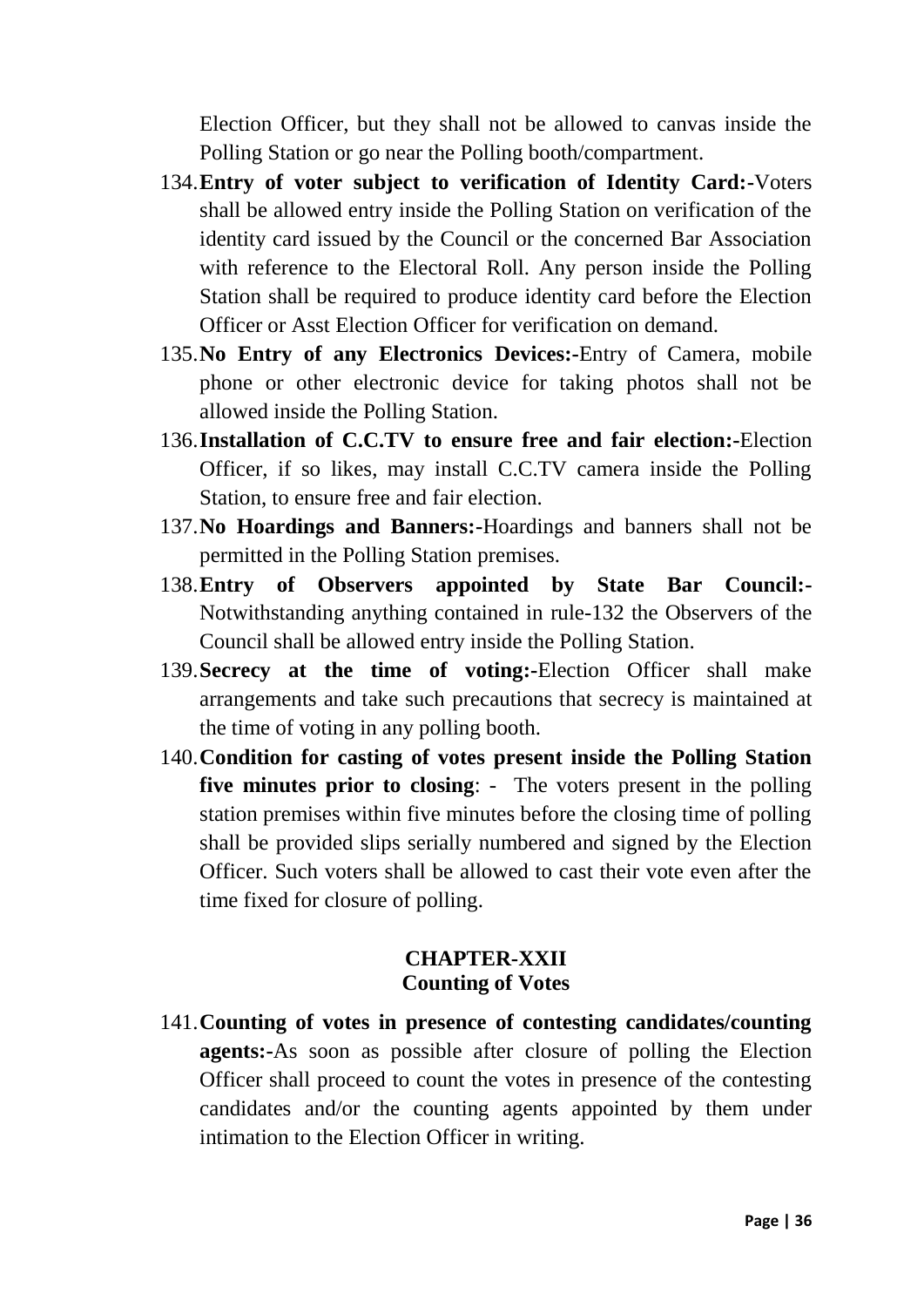- 142.**Duty of the Contesting Candidates and their counting agents to remain present:-**It shall be the duty of the contesting candidates and/or their counting agents to remain present at the time of opening of the ballot box with which they are concerned and so also at the time of counting of votes.
- 143.**Vote in valid ballots shall be counted**: Vote in each valid ballot shall be counted in favour of the respective contesting Candidate voted for and the number of votes in favour of each contesting Candidate shall be calculated. The invalid ballots of the bundle shall be rejected and its number shall be calculated. The process of counting shall be as per the following rule.

#### 144.**Process of Counting:-**

During the process of counting of votes, after the opening of the ballot box for any post,

- (1) ballots found in the ballot box shall be arranged in bundles, each bundle consisting of 25 or 50 numbers of ballots and the last bundle consisting of the rest number of ballots, so as to ascertain the total number of ballots used in polling.
- (2) All the bundles of ballots shall be taken one after another for counting of votes.
- (3) After counting of votes as per the valid ballots of all the bundles, the Election Officer shall calculate the number of votes in favour of each contesting Candidate.
- (4) The Election Officer shall calculate the total number of invalid and rejected ballots.
- (5) Votes in respect of all the posts shall be counted following clauses $(1)$  to  $(4)$ .
- 145.**Calculation of valid Votes & rejected ballots**: Votes in favour of each contesting Candidate shall be calculated. The invalid ballots of the bundle shall be rejected and its number shall be calculated.
- 146.**Absence of contesting candidates/counting agents shall not invalidate process of counting: -**The process of counting of votes shall not be invalid even if the contesting candidates and/or the counting agents appointed by them do not remain present at the time of opening of ballot box and counting.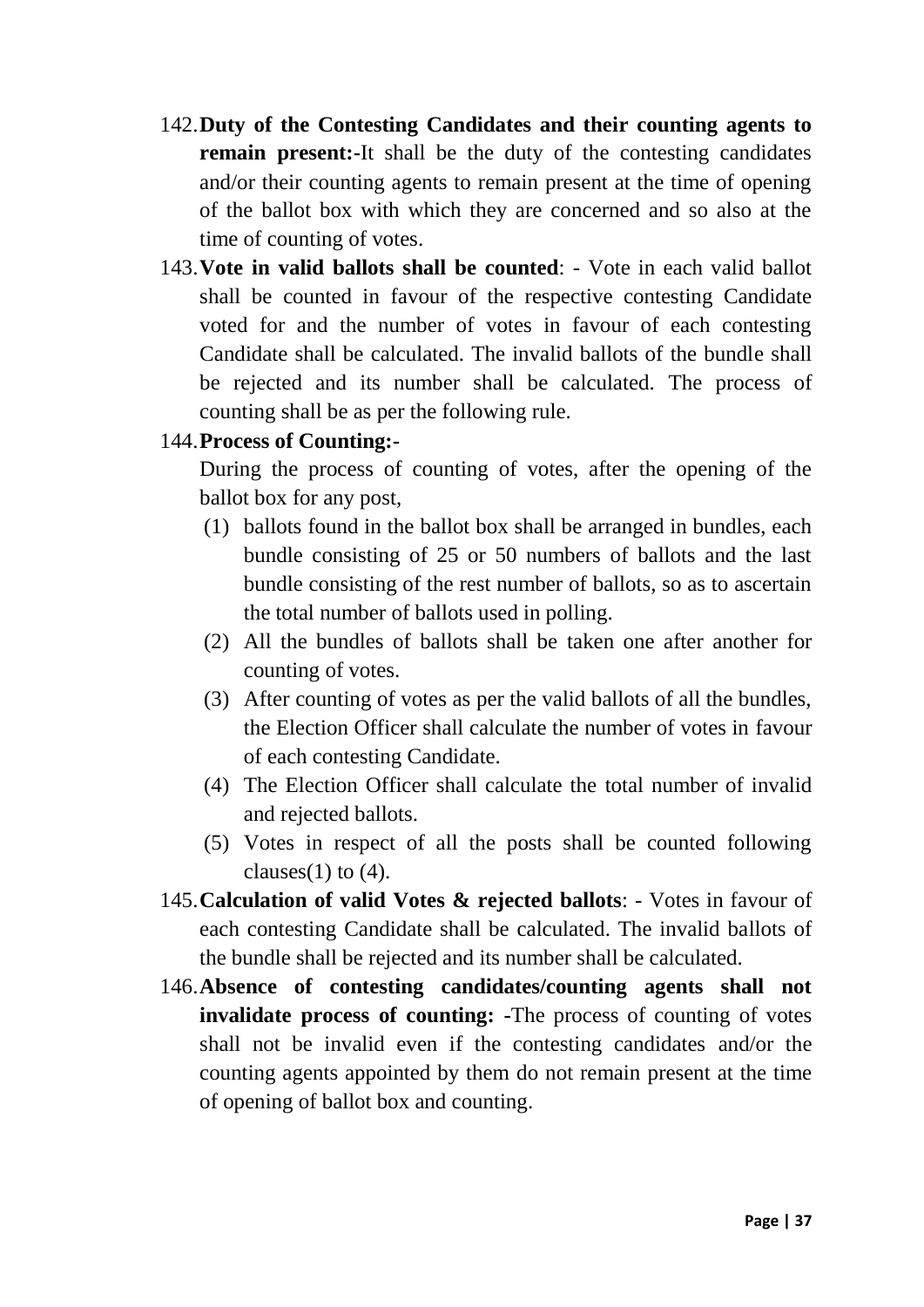#### 147.**Which Ballots shall be Rejected:-**

A ballot shall be invalid and rejected, if on the ballot

- (a) the mark  $'$  is not found against the name of any contesting Candidate, or
- (b) the mark  $'$  is found against the names of more number of contesting candidates than the number of contesting candidates required to be elected, or
- (c) the mark  $'$  is found opposite to the name of more than one contesting candidate or is so placed as to render it doubtful to which contesting Candidate it is intended to apply, or the mark '  $\mathcal{V}'$  and any other mark or figures are found opposite the name of the same contesting Candidate, or
- (d) there is any mark in writing by which the voter can be identified.
- 148.**Preparation of consolidated result sheet:-**On completion of counting of votes for all the posts, the Election Officer shall prepare a consolidated result sheet of counting mentioning therein the number of votes cast in favor of each contesting Candidate in respect of each post, so also post wise number of invalid and rejected ballots and total number of ballots found from each ballot box for different posts.
- 149.**Where procedure drawing lot shall be adopted:-**After counting & preparation of the result sheet of counting if the Election Officer finds that more than one candidate have secured equal number of votes even though the number of such candidate required to be elected is less than the number of such candidate who secured the equal number of votes he/she shall draw lot/lots & decide the candidate/ candidates as elected.
- 150.**Preservation of ballots after counting/recounting:-**Election Officer shall preserve the valid ballots, invalid and rejected ballots, working copy of the electoral roll in separate sealed covers.

#### **CHAPTER-XXIII Recounting**

151.**Details of Votes shall be recorded:-**Having completed the counting the Election Officer shall maintain the details of total votes secured by each candidate & declare the same at the time of declaration of Election Result.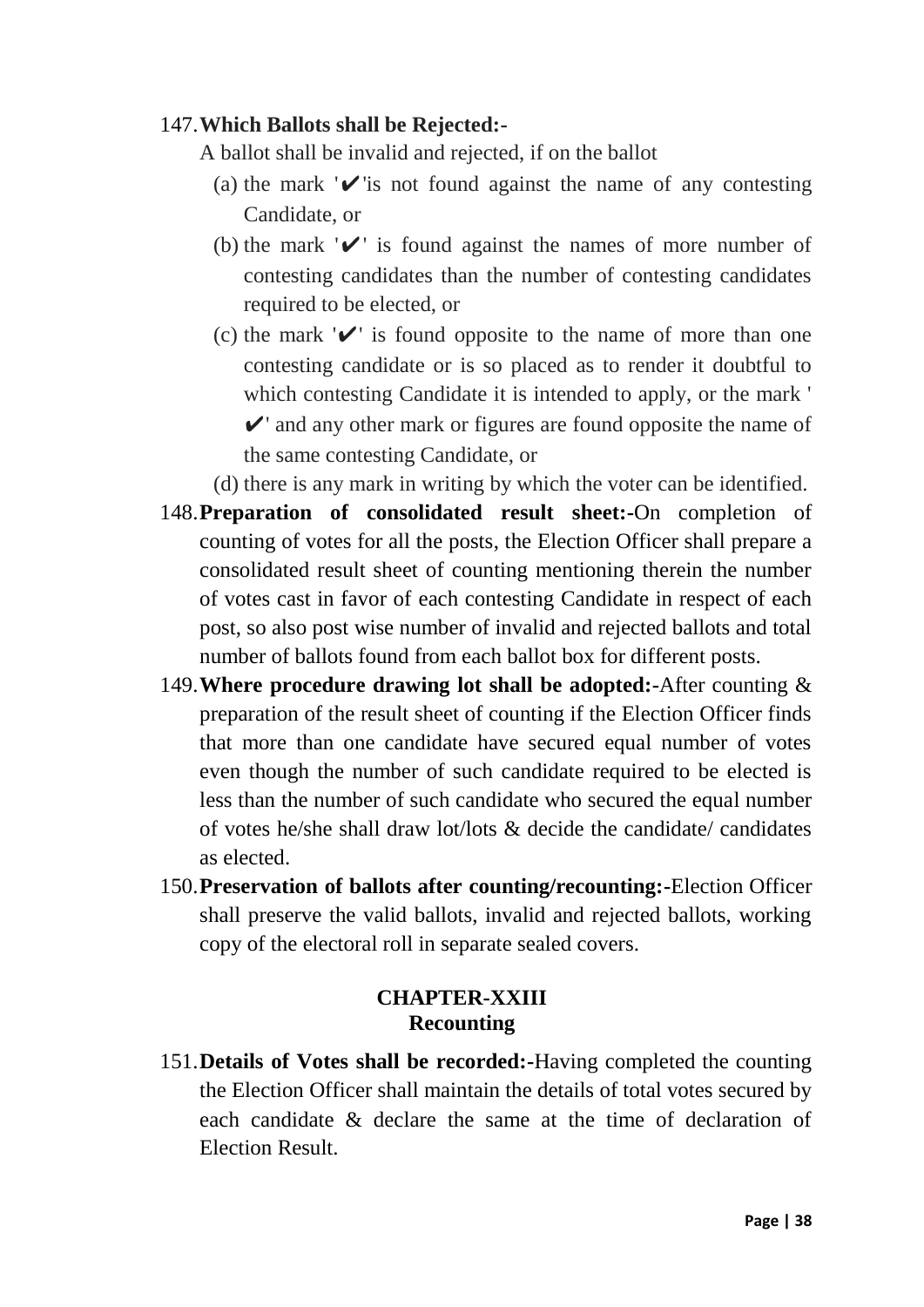- 152.**Request for recounting of votes:-**Subsequent to such announcement a candidate may raise objection in witting requesting to recount the ballots stating the reasons & grounds for such recounting.
- 153.**Manner of disposal of the request for recounting**:- On receiving of such objection the Election Officer at his discretion may allow the application or reject it stating the reasons there for. The said decision of Election Officer Shall be in writing couched with sufficient reasons.

#### **CHAPTER-XXIV Declaration of Election Result**

- 154.**Who shall be declared elected:-**The contesting candidates who secured the highest number of votes for each post of office bearers shall be declared elected. Such number of contesting candidates, equal to the number of members required to be elected, having secured the highest numbers of votes shall be declared elected as members of the Executive Body.
- 155.**Notification of the names of Elected Candidates:-**Election Officer shall notify the names of the contesting candidates elected to any post of office bearers and member, Executive Body and names of nominated candidates, if any declared elected uncontested in the notification displayed on the Notice Board of the Bar Association.
- 156.**Intimation of Result to the Secretary:-** Election Officer shall send copy of the notification of the result of election along with a copy of the result sheet of counting of votes to the Secretary, Odisha State Bar Council by registered post on the day following the date of election.

## **CHAPTER-XXV**

## **Filling up of vacancy in the post of office bearer and member of the Executive Body excepting President/Secretary**.

157.**Procedure to be followed if no candidate is elected:-**(1)If any post of (i)office bearer other than President/Secretary, and/or (ii) member, Executive Body, remains vacant and is shown so in the notification of result notifying the names of elected candidates, notwithstanding anything contained in any other rule the Election Officer shall notify the date of election to fill up such vacancy within three weeks after 31st March and for the said election,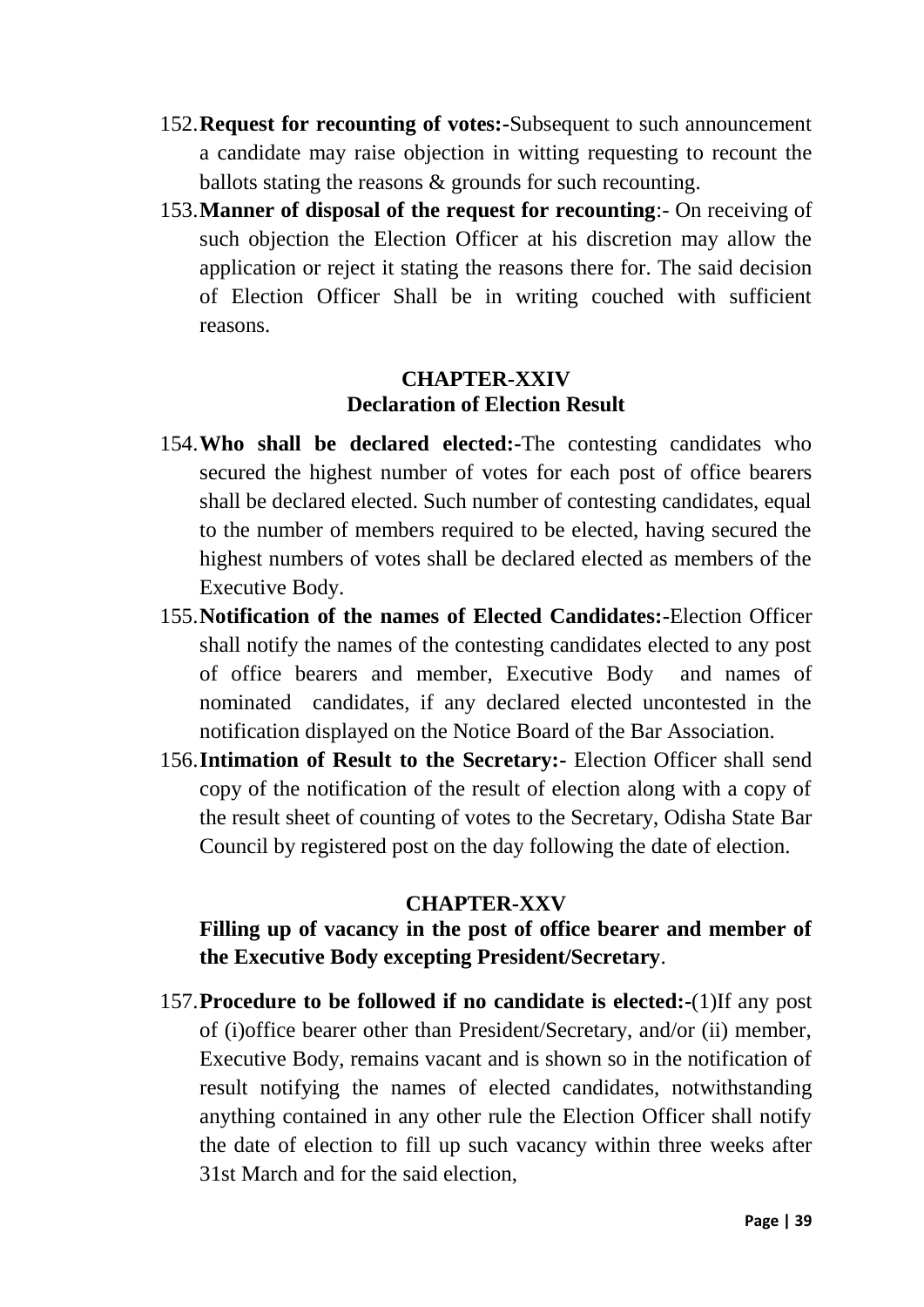(a) any voter of the Bar Association shall be eligible to be candidate.;

(b) office bearers and members, Executive Body shall only be eligible to be proposer and seconder;&

(c) office bearers and members, Executive Body shall be voters;

(2) Election Officer shall conduct the election following the prescribed procedure and notify the result and send a copy of the notification to the Secretary, Odisha State Bar Council.

## **CHAPTER-XXVI Postponement of Election**

158. **Failure of Election Officer to conduct election due to emergent situation beyond control:-** (1)If the Election Officer of any affiliated Bar Association, in spite of the notification of the names, enrolment numbers of the contesting candidates and uncontested nominated candidates for different posts on the date fixed, fails to conduct the election on the date notified due to,

(i) the reasons/situation beyond the control of human being; or

(ii) natural calamity preventing movement of voters to the Polling Station; or

(iii) law and order problem which necessitated imposition of curfew or any prohibitory order in the locality where the concerned affiliated Bar Association situates; or

(iv) other sufficient reasons which would render the Polling unsafe, shall, not withstanding anything contained in any other rule, postpone the date of election and polling to a date within the next 15(fifteen)days after  $31<sup>st</sup>$  March and shall notify the date of election, timing of polling and counting of votes and shall send a copy of such notification to the Secretary, Odisha State Bar Council.

## 159. **Failure of Council to hold Election due to Extra Ordinary Situation:-**

(1) If at any time before the date of election in the month of March in any year an extraordinary situation arises being caused by pandemic or serious infectious disease preventing the normal functioning of almost all/most of the Courts of the State, guidelines issued by government of India and/or the state government prohibits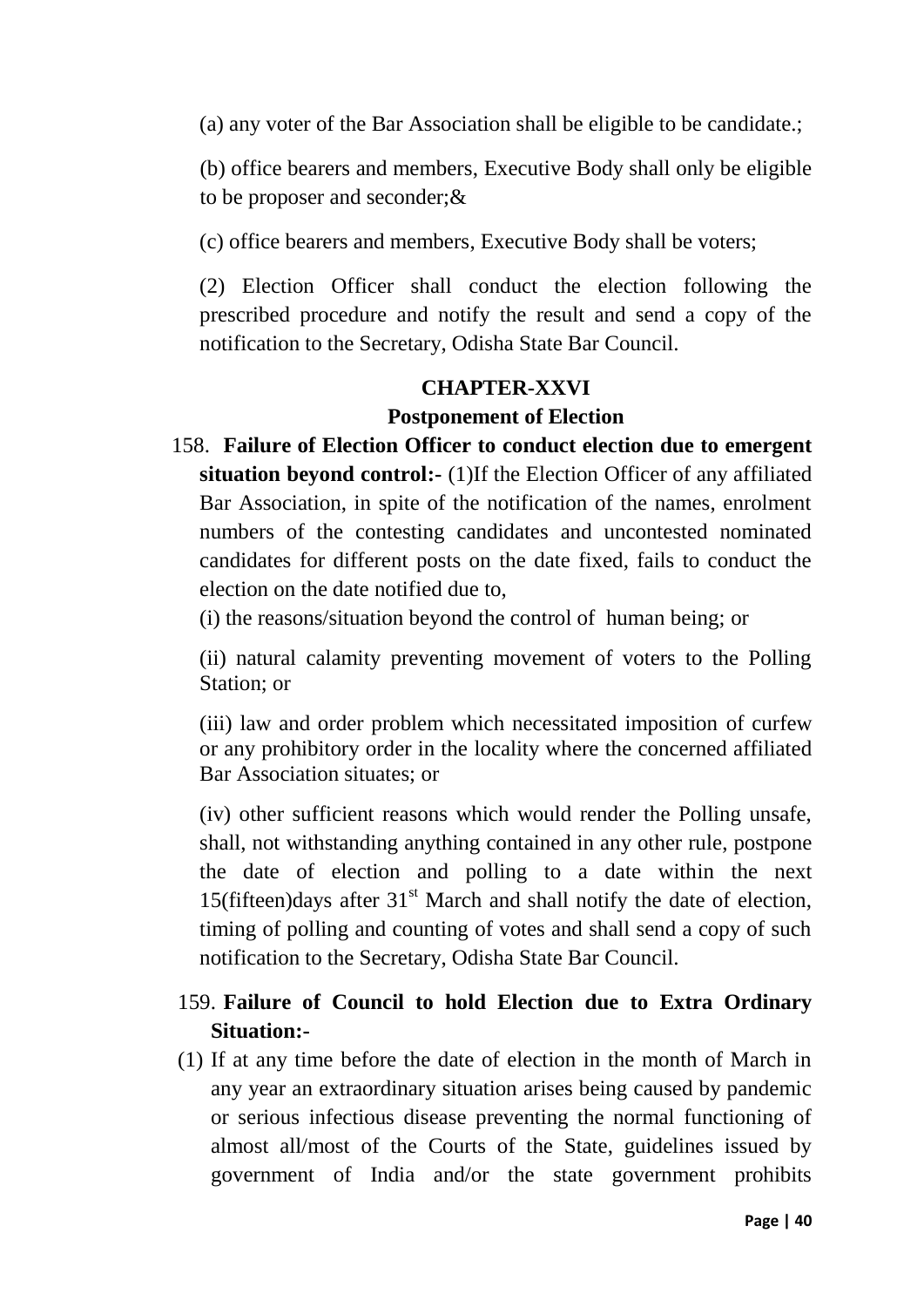gathering of persons, issuing instruction to maintain social distancing and such situation continues, 45(forty five)days before the date of election and the Council, considering the gravity of the situation, apprehends that the election cannot be held without a high degree of risk to the life of the voters/advocates of the state because,

(i) voters/advocates are likely to be infected if social distancing is not maintained;

(ii) social distancing is not possible in the polling station and the polling station premises during the polling hours;

(iii) the pandemic caused by airborne viruses like that of Covid-19 infect persons in close circle of infected persons;

(iv) the pandemic is such that the persons coming in physical contact with each other are infected by the virus;

(v) the pandemic situation may continue indefinitely;

(vi) the guidelines issued by government of India and the state government may be violated by voters, since maintenance of social distancing may not be possible while conducting the election., the State Bar Council shall postpone the election till the pandemic is cleared and the restrictions imposed by the government of India and the state government are lifted and usual gathering is permitted,

- (2)Interim Committee for each one of the affiliated Bar Association shall be constituted and the Interim Committee shall take charge from the outgoing Executive Body of the concerned affiliated Bar Association.
- 160. **Failure of Council to hold election due to emergency situation:** If due to, the compelling circumstances arising out of natural calamity of devastating nature affecting the entire/major part of, state of Odisha or any other emergency situation the Odisha State Bar Council notifies the postponement of the election after publication of the Electoral Roll, Council shall notify the date of election as soon as the emergency situation is over.

Provided that,- Notwithstanding anything contained in any other rule,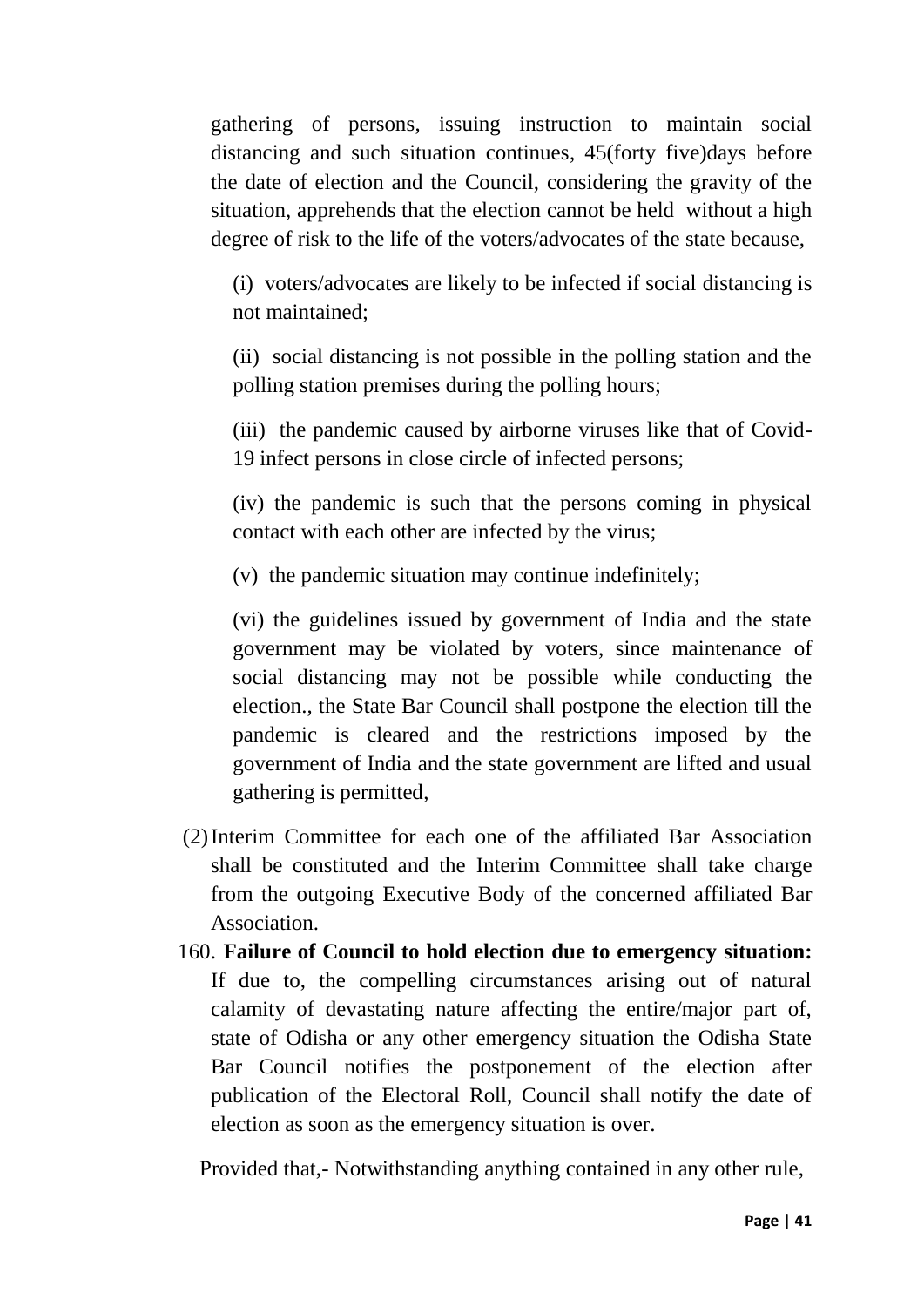(a) Executive Body shall continue to hold office as a care taker body after the expiry of the term and till the successor Executive Body is elected, if the Council notified, during the term, the date of election to be held within a month after the end of the term.

(b) If the situation is such that the Council shall not be in a position to notify the date of election before the end of the term, it shall proceed for constitution of Interim Committees as per the procedure prescribed by the preceding rules applicable to the situation and the Executive Body shall continue to hold office as a care taker body after the expiry of the term and till such date as is permissible under the rules.

(c) No Executive Body/Interim Committee of any affiliated Bar Association shall hold office after Interim Committee is constituted or the Executive Body is elected as per rules.

- 161. **Handing over of Charge:-**Office bearer in charge of the records and documents related with the bank account of the Bar Association shall hand over charge of the same to his/her counterpart in the newly elected Executive Body or Interim Committee.
- 162. **Preservation of documents related with Election:-**Immediately on postponement of election the Secretary shall instruct the Election Officers of all the Affiliated Bar Associations to keep the copy of Electoral Roll and all other records and documents related with the election in safe custody.
- 163. **Procedure to be followed:-** (1)If due to the compelling circumstances arising out of any pandemic situation the Odisha State Bar Council postpones the election after the date fixed for notifying the final list of candidates and before the date of election, as soon as the postponement of the election is notified the existing Executive Body of each affiliated Bar Association shall nominate persons as Chairman and members to constitute the Interim Committee of the respective Bar Association as prescribed by the Rules in presence of the Election Officer, who if satisfied that the Executive Body has acted as per rules, shall intimate the names, enrolment numbers of the persons nominated as Chairman and members of the Interim Committee indicating the post each of them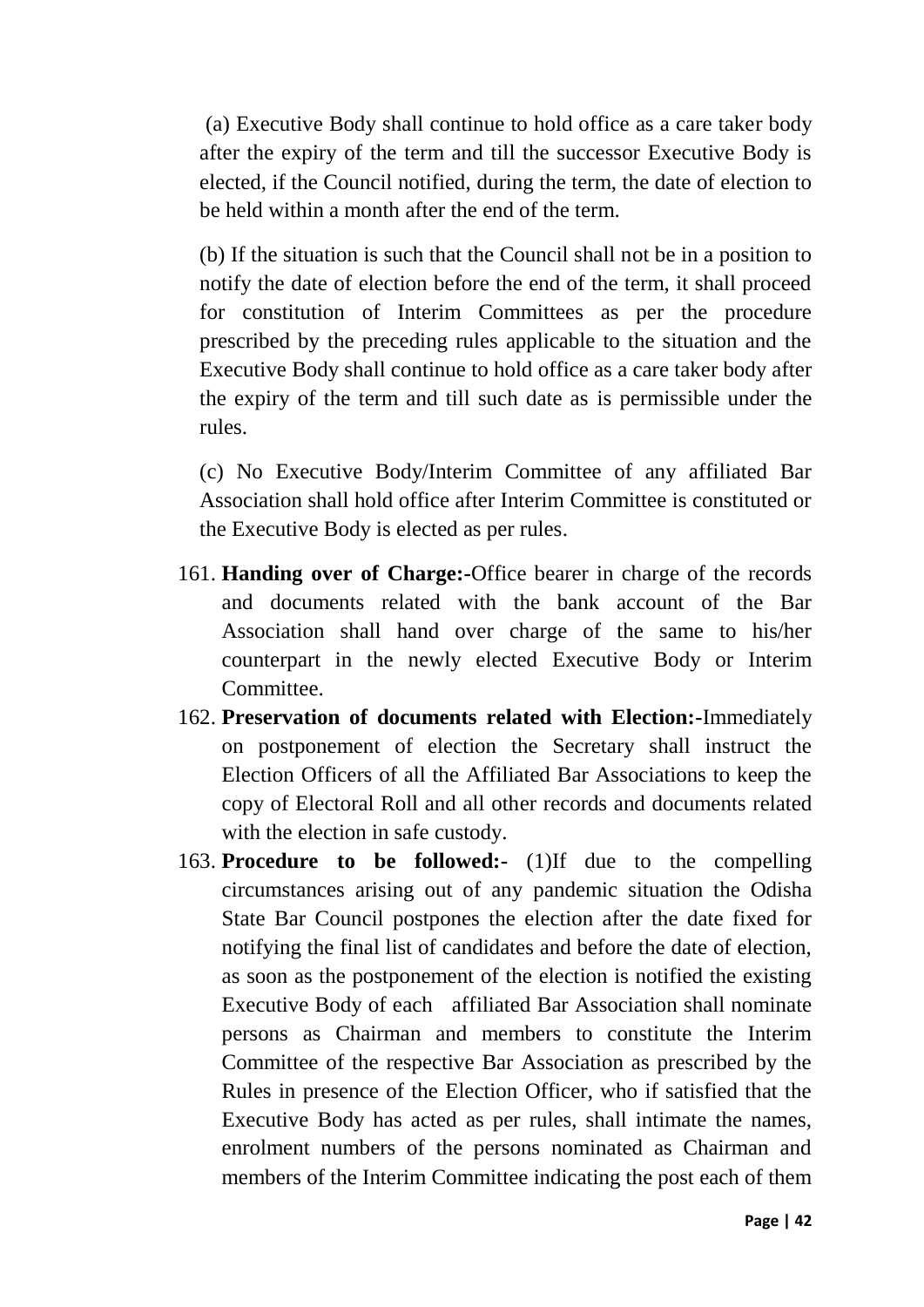previously held along with a copy of the proceedings of the Executive Body to the Secretary Odisha State Bar Council so as to reach within 3weeks from the day postponement is notified.

## **CHAPTER- XXVII Constitution and structure of Interim Committee**

#### 164. **Constitution of Interim Committee**:

(1)The Interim Committee of different affiliated Bar Associations shall consist of

- (i) 3(three)members including one former President and two former Secretaries, if the number of voters as per the Electoral! Roll is not more than 200.;
- (ii) 5(five) members including 2(two) former Presidents and 3(three) former Secretaries, if the number of voters as per the Electoral Roll is more than 200 and less than 501.;
- (iii) 7(seven) members including 3(three)former Presidents and 4(four) former Secretaries, if number of voters as per the Electoral Roll is more than 500 and less than 1501.;
- (iv) 9(nine) members including 4(four) former Presidents and 5(five) former Secretaries, if the number of voters as per the Electoral Roll is more than 1500 and less than 3001.;
- (v) 11(eleven) members including 5 (five) former Presidents and 6(six) former Secretaries, if the number of voters as per the Electoral Roll is more than 3000.

(2)No former President, former Secretary who is not in regular active practice shall be a member of the Interim Committee.

(3)Any person who had been the President or Secretary of the Executive Body of the concerned affiliated Bar Association for two terms shall not be eligible to be nominated as a member of the Interim **Committee** 

(4)The outgoing executive body shall, in presence of the Election Officer, nominate members of the Interim Committee out of the persons eligible as per the Rules.

(5)If in any affiliated Bar Association the number of available former Presidents eligible to be nominated is less than the required number of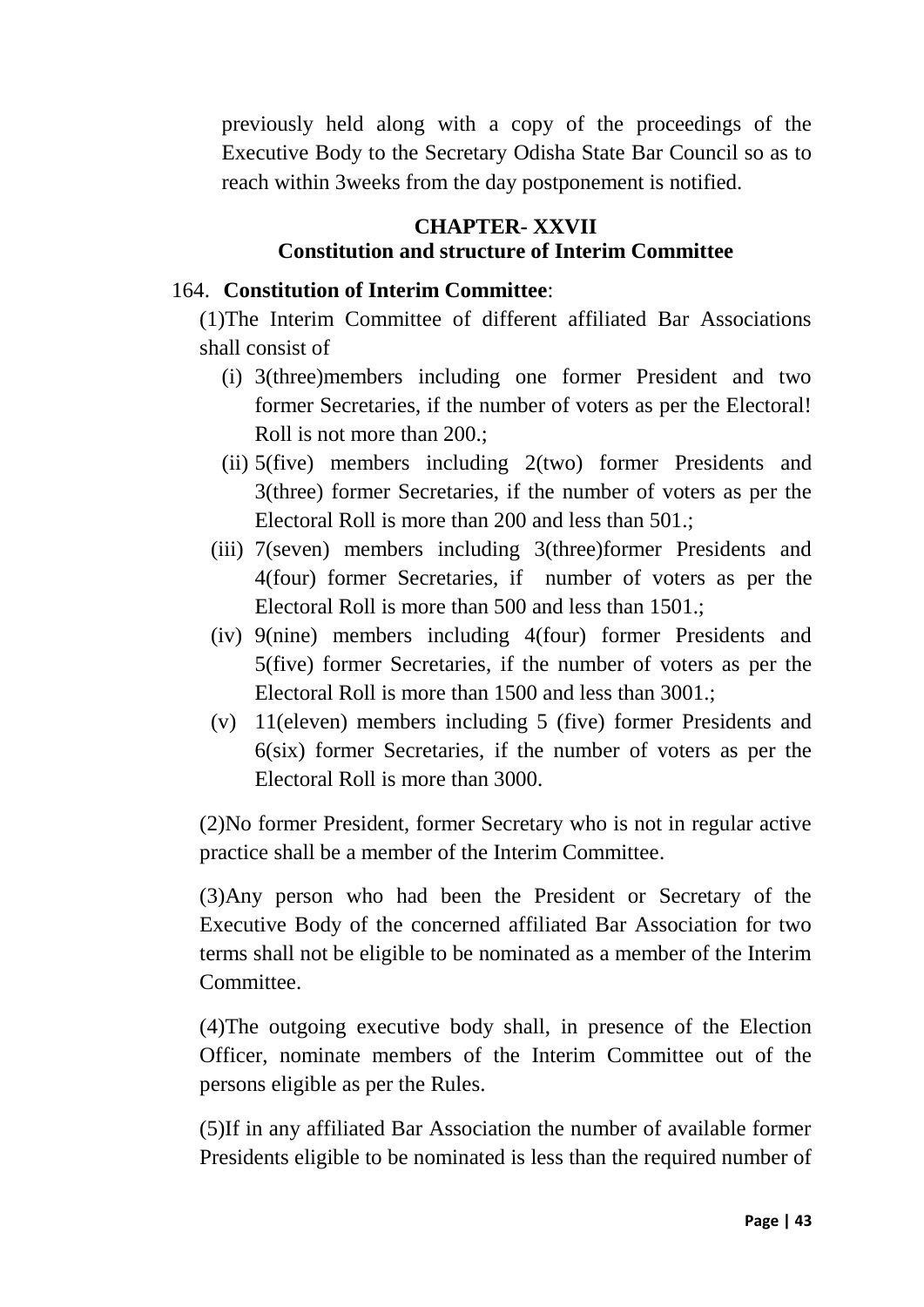former Presidents to be nominated the nominating Executive Body after nominating former Presidents shall nominate former Secretaries to fill up the rest membership of the Committee.

(6)If after nominating the former Presidents and Secretaries vacancy remains in the membership to be filled up, the nominating Executive Body shall nominate Advocate/Advocates in active and regular practice and so also having experience in the management of the affairs of the Bar Association to fill up the vacancy/vacancies.

(7)No office bearer or member of the nominating Executive Body shall be a member of the Interim Committee.

(8)The Election Officer shall intimate the names and enrolment numbers of the Chairman and members of the constituted Interim Committee to the Secretary, Odisha State Bar Council for approval.

(9)The senior most amongst the former President- members shall be the Chairman of the Committee.

#### 165.**Power and Function of the Interim Committee**

(1) If the Executive Body and the Election Officer of any affiliated Bar Association fail to comply with the requirements of subrule(1)the Council shall constitute Interim Committee for the concerned Bar Association following the rules as far as possible on the basis of available records and the Secretary shall intimate the names and enrolment numbers of the Chairman and members of the Interim Committee so constituted.

(2)Not withstanding anything contained in any other rules the outgoing Executive Body shall continue to hold office as care taker body till the Interim Committee is constituted and holds office.

(3)The Interim Committee shall be vested with all the powers and entrusted with all the functions of the Executive Body.

(4)The Interim Committee shall, in its first meeting, elect one of its members as Secretary.

(5)If in any affiliated Bar Association it shall be necessary to elect/designate one of the members of the Interim Committee as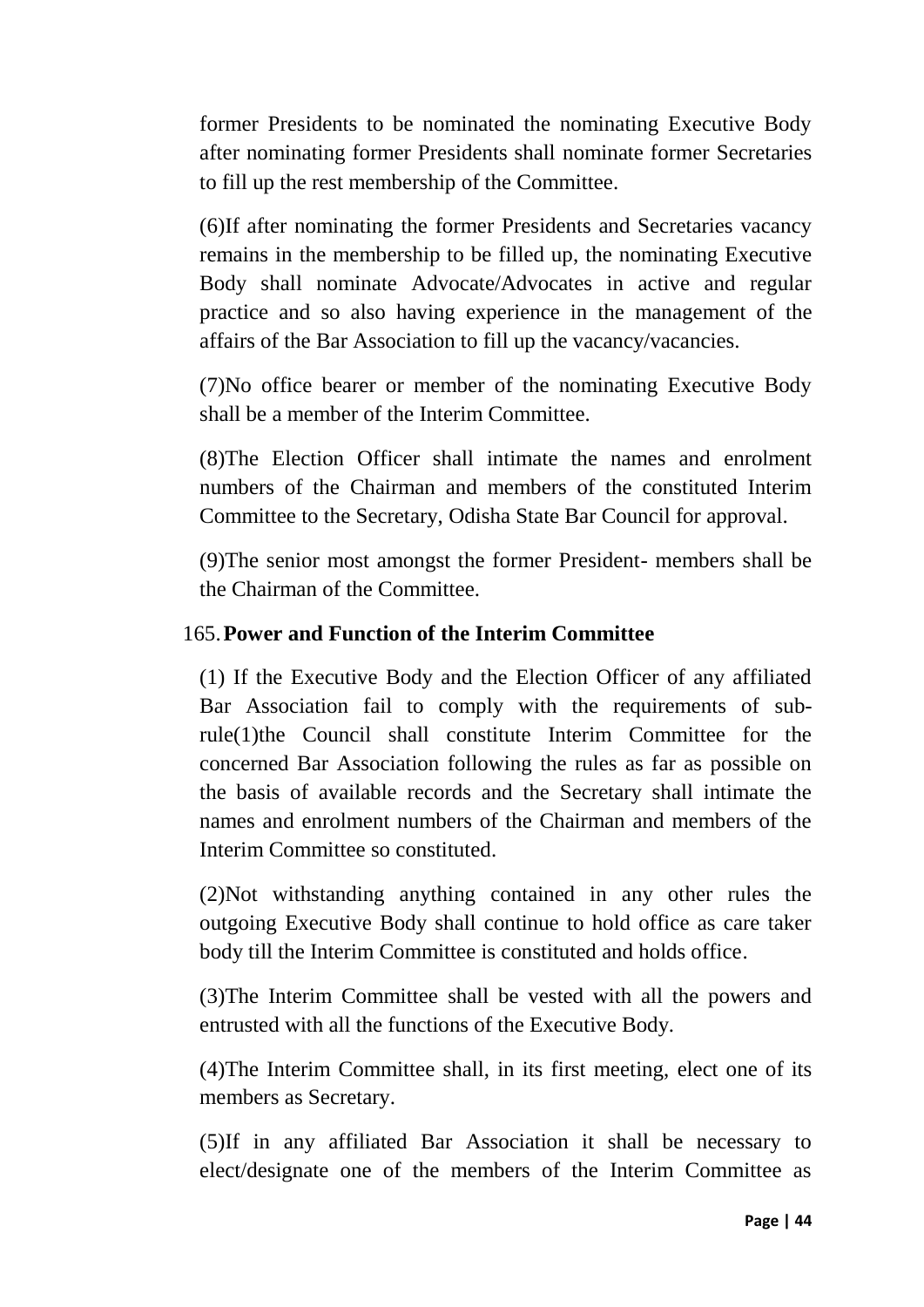Treasurer to individually/jointly operate the bank account of the Bar Association with any other office bearer as per its by-laws, shall elect one of its members as Treasurer.

(6)The Interim Committee may entrust different functions to different members for smooth functioning of the Committee.

(7)The Interim Committee shall take charge of the records and documents related with bank accounts from the outgoing Executive Body on 1st April, the first day of the financial year following the constitution of the Interim Committee.

(8)The Chairman and Secretary of the Interim Committee shall have all powers and shall be entrusted with all functions of the President and Secretary of the Executive Body respectively.

(9) The outgoing Executive Body shall cease to hold office after  $31<sup>st</sup>$ March and the Interim Committee, its Chairman and Secretary shall hold office on and from the 1st day of April, and shall continue till the succeeding Executive Body is elected and holds office.

(10)Notwithstanding anything contained in any other rule the outgoing Executive Body shall continue the office till the Interim Committee is constituted and holds office.

## 166. **Meetings and filling up of casual vacancy in membership of the Interim Committee:**

(1) More than 50% of the members of the Interim Committee shall form quorum for its meeting.

(2) Any vacancy in the membership of the Interim Committee shall not invalidate the proceedings of its meeting if more than 50% of the total membership participate in the meeting.

(3) If any casual vacancy occurs in the membership of the Interim Committee after its constitution and approval due to resignation of any member/members or otherwise the Interim Committee shall fill up such vacancy/vacancies by nominating persons eligible under the rules.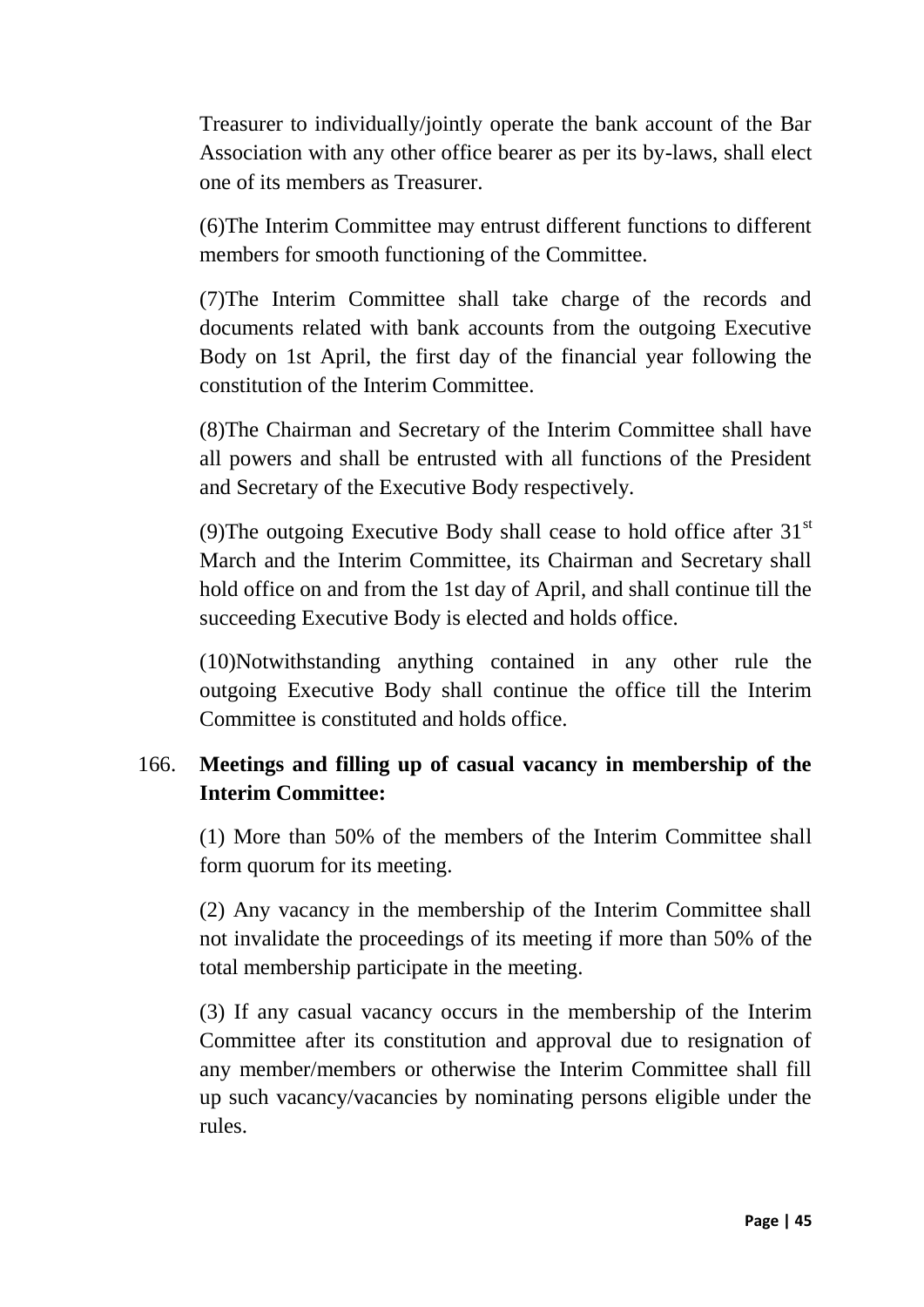(4)If the outgoing Executive Body fails to constitute Interim Committee as per the rules and intimate the same to the Secretary within 15(fifteen) days from the date of notification postponing the election the Council shall constitute Interim Committees for the defaulting affiliated Bar Associations with such persons who are eligible in its opinion to be Chairman and members as per the rules.

- 167. **Who shall preside over the Meeting:-**Chairman shall preside over the meetings of the Interim Committee and in absence of the Chairman the senior most member present shall preside.
- 168. **If date of Election is not notified before 6months immediate preceding the end of the term:**-If notification is not made fixing the date of election to be held minimum six months prior to the end of the term, the Interim Committee shall continue to hold office till 31st March, the end of the term.
- 169. **Conduct of Election after withdrawal of restrictions:** As soon as the State Bar Council shall have no reasonable apprehension that the voters/advocates shall be infected even though social distancing is not maintained in view of the withdrawal of restrictions on social gathering through the guidelines issued by the central government and state government, notification shall be issued fixing the date of election if the election can be held minimum six months prior to the end of the term and

(i) the election shall be held to elect the office bearers and members, Executive Body for the remaining period of the term which ends on the 31st day of March next year ;

(ii) the election shall be held on the basis of the Electoral Roll published for the election scheduled to be held in last March;

(iii)the election process shall be continued from the stage where it was at the time of issue/publication of notification postponing the election.

## **CHAPTER- XXVIII Casual Vacancy**

170. **Casual Vacancy in post of President/Secretary:-**(1) If at any time during the term any casual vacancy occurs in the post of President or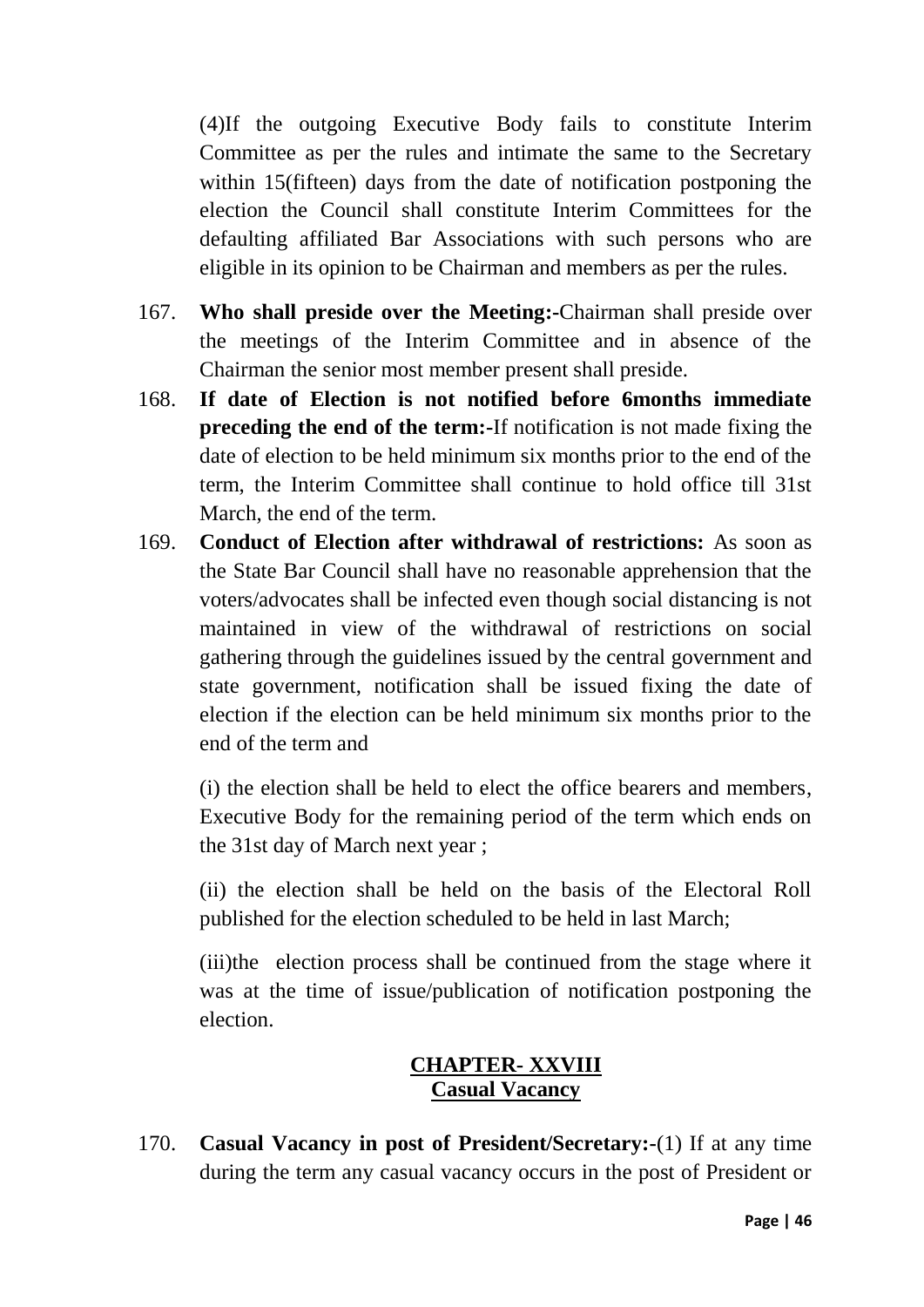Secretary during the term the Executive Committee shall within a week from the day the vacancy arose request/require the Election Officer to conduct the election to fill up the vacancy.

(2) If the casual vacancy occurred before 1st day of October the Election Officer shall notify the date of election and the schedule of programme for the election to be held within three weeks to fill up the vacancy on the basis of the Electoral Roll published for the term. Election Officer shall conduct the election and notify the name of the candidate elected and shall send a copy of the notification to the Secretary, Odisha State Bar Council.

(3)If the casual vacancy arose after the 1st day of October, the Election Officer shall notify the date of election to elect a voter of the concerned affiliated Bar Association to fill up the vacancy in the post of President or Secretary as the case may be within three weeks from the date the vacancy arose. Any voter of the Bar Association shall be eligible to be candidate. The office bearers and members of the Executive Body shall be eligible to be proposer and seconder. The office bearers and the members of the executive body shall be the voters. Election Officer shall notify the schedule of programme for the election, conduct the election and notify the name of the candidate elected who shall hold office for the remaining period of the term. The Election Officer shall send a copy of the notification to the Secretary, Odisha State Bar Council.

- 171. **Casual Vacancy in the Post of Office Bearer and member of Executive Body excepting President/Secretary:-** If casual vacancy occurs in the post of any office bearer other than president/secretary or member, executive body, the executive body shall, within one week, request the Election Officer to conduct election to fill up the vacancy.
- 172. **Casual Vacancy due to disqualification of any Office bearer or Member, Executive Body:-**The vacancy caused in the post of any office bearer or member of the Executive Body due to the disqualification incurred by any such office bearer or member shall be casual vacancy.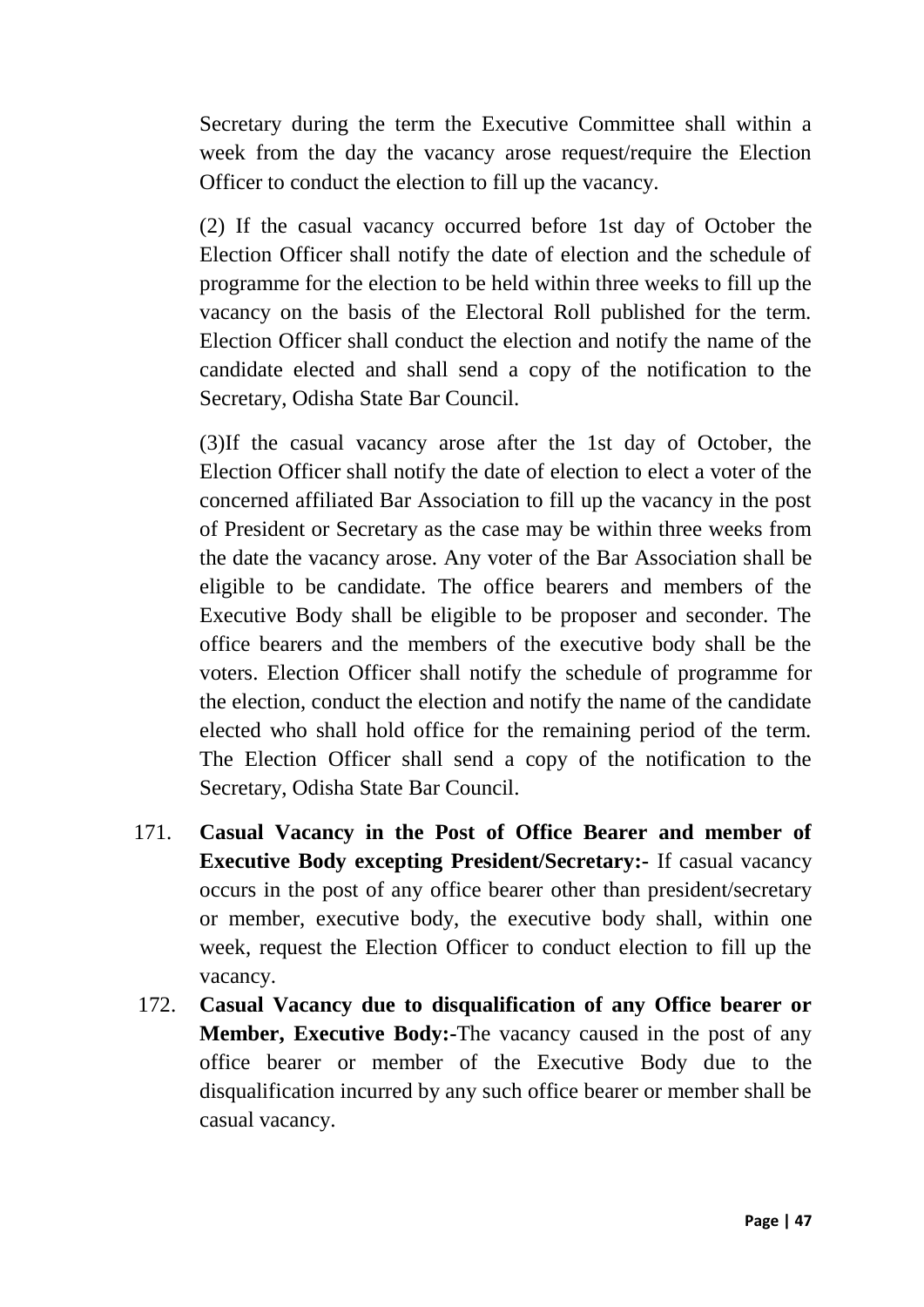- 173. **Procedure for filling up the Casual Vacancy:-**The office bearers and executive body members shall be the voters for the election to fill up the casual vacancy.
	- (1) Election Officer, on receipt of the request/requisition of the executive body from the President/Secretary to conduct election to fill up the casual vacancy in the post intimated, shall notify the date of election and the schedule of programme for the election on the Notice Board of the Bar Association.
	- (2) Any voter of the concerned affiliated Bar Association, if qualified to contest the election as per its by-laws shall be eligible to be a candidate for the post.
	- (3) Election Officer shall prescribe the nomination form and nomination fee.
	- (4) Nomination shall be valid and acceptable, if
		- (i) the candidate is eligible for the post ;
		- (ii) the proposer and seconder are voters as per rule- $170(3)$ ;
		- (iii)the nomination form is properly filled in and signed by proposer and seconder; the candidate signed the nomination giving his/her consent;
		- (iv)required information are correctly mentioned in nomination form. ;
		- (v) nomination fee is paid and the money receipt is enclosed with nomination form.
		- (vi) the Election Officer after scrutiny of nomination shall notify the names of the nominated candidate whose nomination is valid and accepted.
		- (vii) the Election Officer shall notify the names of the contesting candidates and uncontested nominated candidate if any in respect of any post for which election is held.
		- (viii) the Election Officer shall conduct the election on the date of election for the post/posts for which contesting candidates are notified.
		- $(ix)$ the Election Office shall conduct the election following the procedure prescribed earlier.
		- (x) the Election Office after counting the votes shall notify the names of the elected candidates and intimate the Secretary of the concerned Bar Association .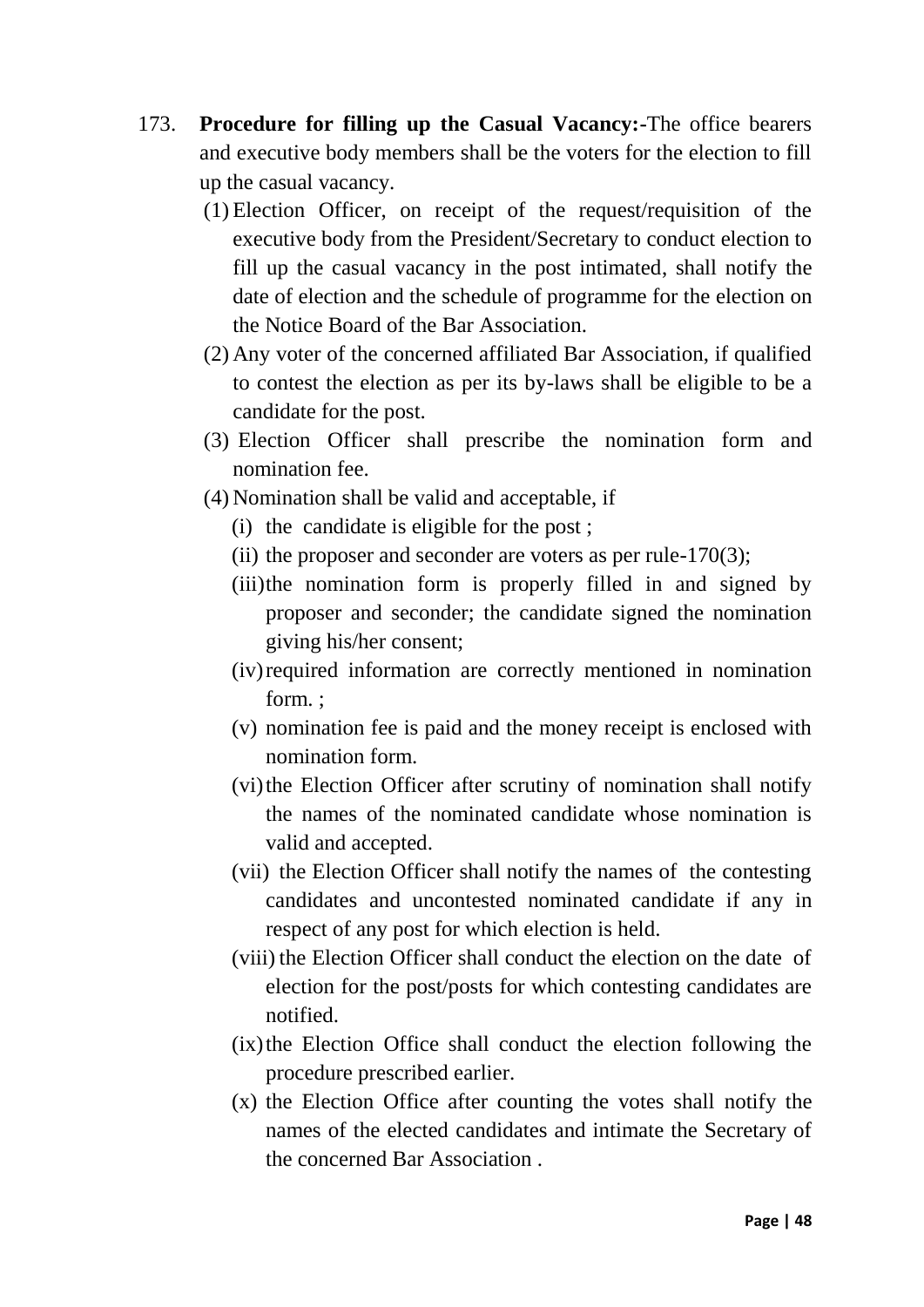(xi)the Election Office shall send copy of the notification to the Secretary, Odisha State Bar Council.

In case of vacancy in the post of President, the Vice-President shall function as the President In-charge and so also in case of vacancy in the post of Secretary, the Joint Secretary/Asst. Secretary shall function as the Secretary In-charge till the President/Secretary is elected.

#### **CHAPTER- XXIX Misconduct**

- 174. **Screening of persons committing misconduct amounts to misconduct:** It shall be the duty of the office bearers and members of the Executive Body/Interim Committee to safe guard/protect the properties of the concerned affiliated Bar Association and as such screening of the persons who committed misconduct shall amount to misconduct.
	- 175. **Misappropriation of Funds amounts to misconduct:** Misappropriation of funds of any affiliated Bar Association by any office bearer shall be treated as a misconduct within the meaning of section 35 of the Advocates Act, 1961 and if such misconduct is complained by the concerned affiliated Bar Association, the same shall be looked into by the Council.
	- 176. **Obstruction or resistance to Election by any advocate shall be treated as misconduct:** - Obstruction or resistance to the process and conduct of election, by any advocate in any manner by any unlawful means shall be treated as misconduct within the meaning of section 35 of the Advocates Act, 1961.
	- 177. **Power of the Secretary to issue notice to show cause:** It shall be the duty of the Secretary of the succeeding Executive Body/Interim Committee to report non compliance of Rule-18 or Rule-165, sub-rule (7) and/or refusal of the office bearer of the outgoing Executive Body/Interim Committee in charge of the relevant records and documents of the concerned Bar Association as the case may be, to the Secretary, Odisha State Bar Council. The Secretary on receipt of such report, shall issue a notice to show cause within three weeks as to why disciplinary action shall not be taken for the misconduct and after receipt of the reply the same shall be placed before the Council.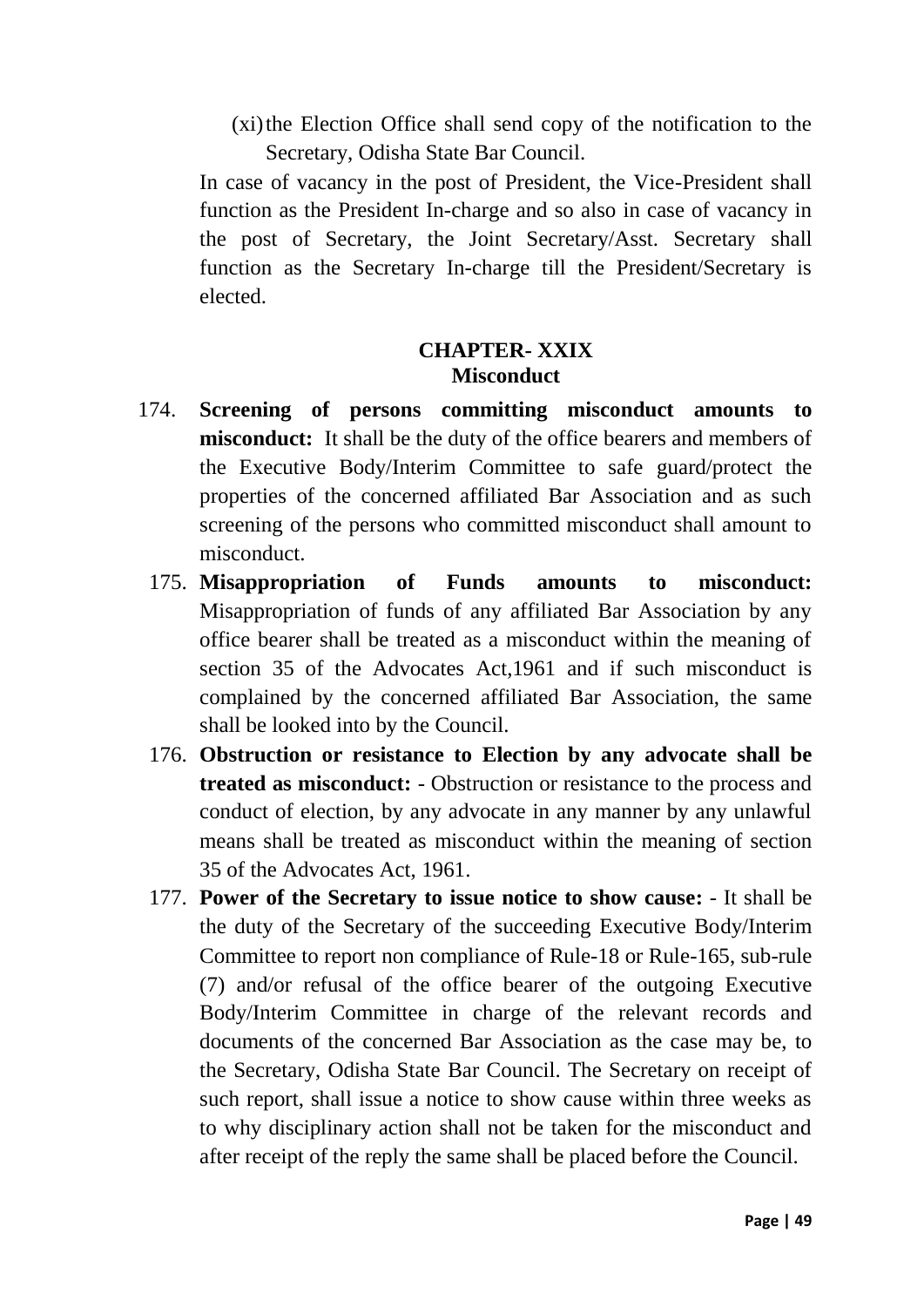178. **Operation of Bank Account by the Office Bearer of the outgoing Executive Body/Interim Committee even after he/she ceased to hold office shall be treated as misconduct:** - After an Executive Body is elected or Interim Committee is constituted the same shall be deemed to be holding office and the outgoing Interim Committee/Executive Body shall cease to hold office and in case any office bearer of the outgoing Interim Committee/Executive Body who was in charge of operation of the bank account of the concerned affiliated Bar Association operated the account even after he/she ceased to hold office and withdrew cash or transferred money to the account of any other person such unauthorized withdrawal or transfer of money shall be treated as misconduct under Section 35 of the Act.

## **CHAPTER- XXX Miscellaneous**

179. **Communications/Notifications for which no specific form is prescribed in the schedule:-** All other communications/notifications for which no specific proforma is prescribed in the schedule of rules shall be made by the Secretary, Odisha State Bar Council, Election Officer, Secretary of the concerned affiliated Bar Association, in confirmative with the rules.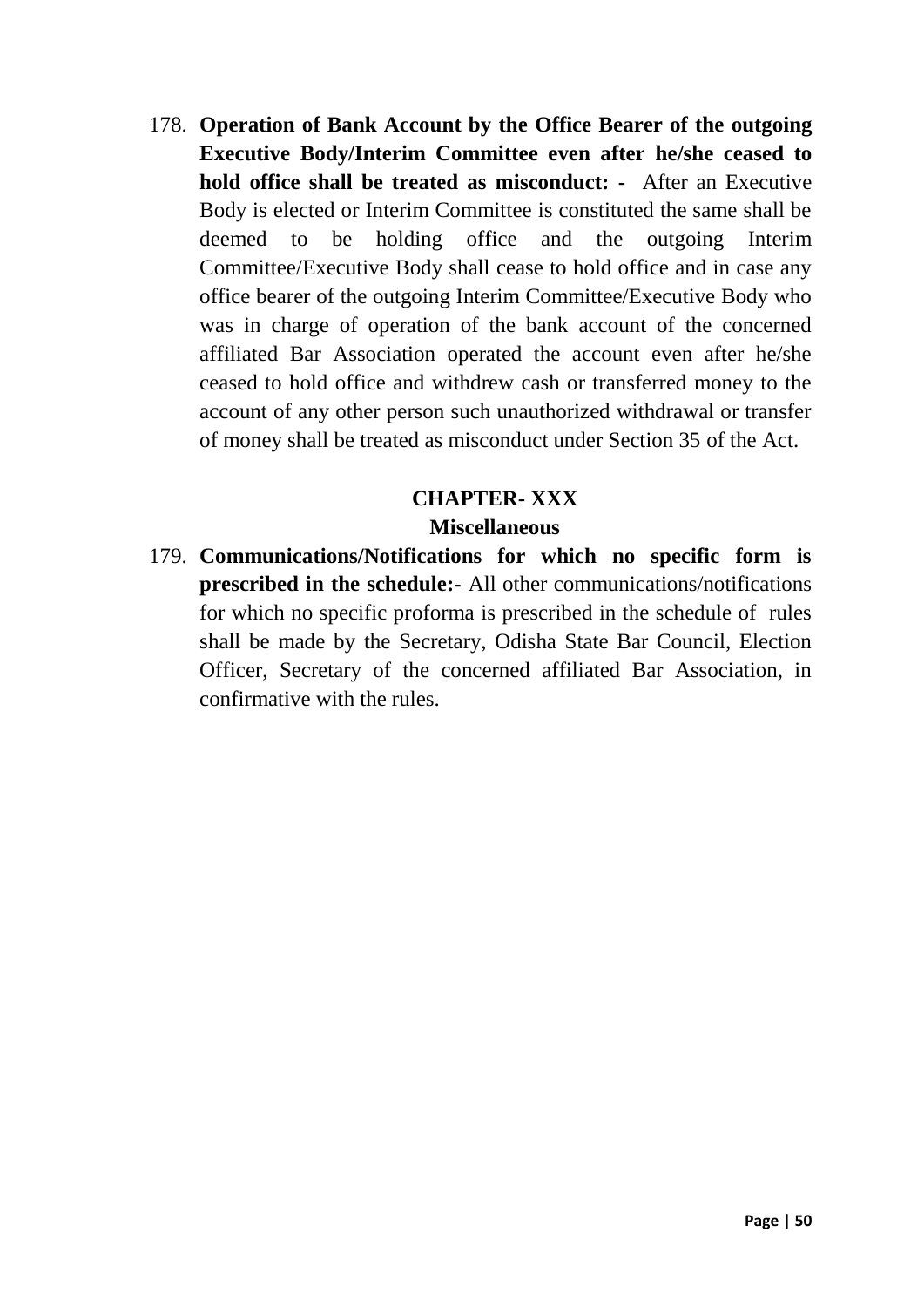#### **SCHEDULE**

#### **From No:1**

#### (Rule -10)

## **APPLICATION FOR AFFILIATION OF BAR ASSOCIATION**

- 1. Name and address of the Bar Association:
- 2. Number of members :
- 3. Name and enrolment No. of the members who are advocates as defined in clause (d)of rule 2:
- 4. Name of the members who were/are voters of any affiliated Bar Association. Bar Association indicating the name of such affiliated Bar Association:
- 5. If the Bar Association is registered under the Societies Registration Act, No., date of & place of registration with name and designation of the registering authority (enclosing the certified copy of the by-laws) :
- 6. If any other affiliated Bar Associations exist at the same place of practice, state the number of such Bar Associations:
- 7. Number of courts functioning at the same place of practice:
- 8. Particulars of the house where the applicant Bar Association is functioning:
- 9. Number and type of furniture possessed by the Bar Association:
- 10.Has the Bar Association any law library:
- 11.Number of members of the Bar Association eligible to be voters of the Bar Association in the next Bar Association election:
- 12.Has the Bar Association deposited the requisite fee for affiliation: (If deposited No. and date of the money receipt)
- 13.Name, Enrolment No. and mobile No. of the President and Secretary of the Bar Association:
- 14.Whether the by-laws of the Bar Association is consonant with the Rules:

 Signature Applicant Bar Association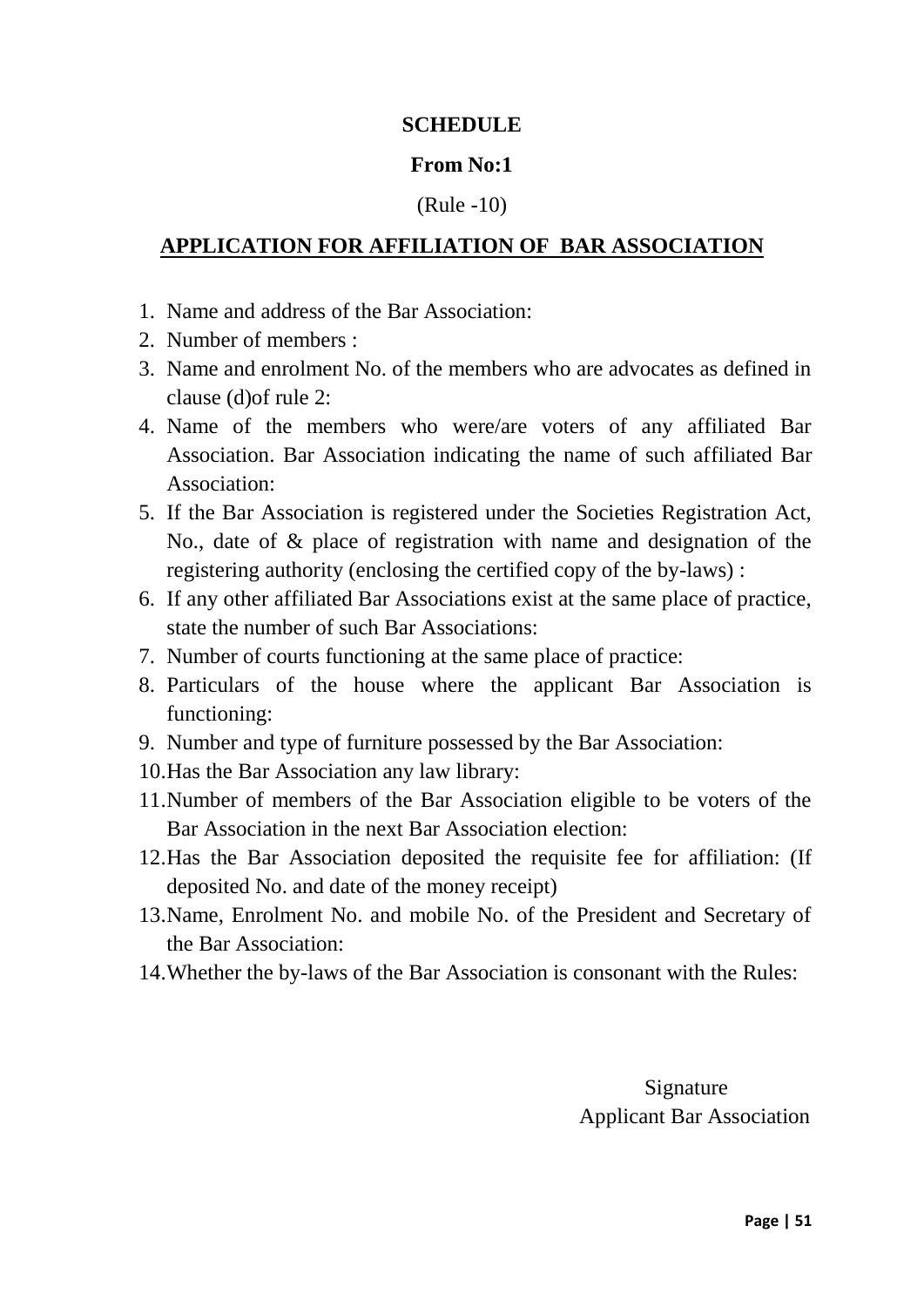## **AFFIDAVIT**

|                       | $P_0: \ldots: \ldots: \ldots: \ldots, P_s: \ldots: \ldots: \ldots: \ldots, Dist: \ldots: \ldots: \ldots: \ldots, an$ |  |  |
|-----------------------|----------------------------------------------------------------------------------------------------------------------|--|--|
|                       |                                                                                                                      |  |  |
| and stat as follows:- |                                                                                                                      |  |  |
|                       |                                                                                                                      |  |  |

- 1. That, I am the Secretary, ...................................Bar Association, ............................
- 2. That, the facts stated in the application for affiliation are true to the best of my knowledge based on records.

#### **Deponent**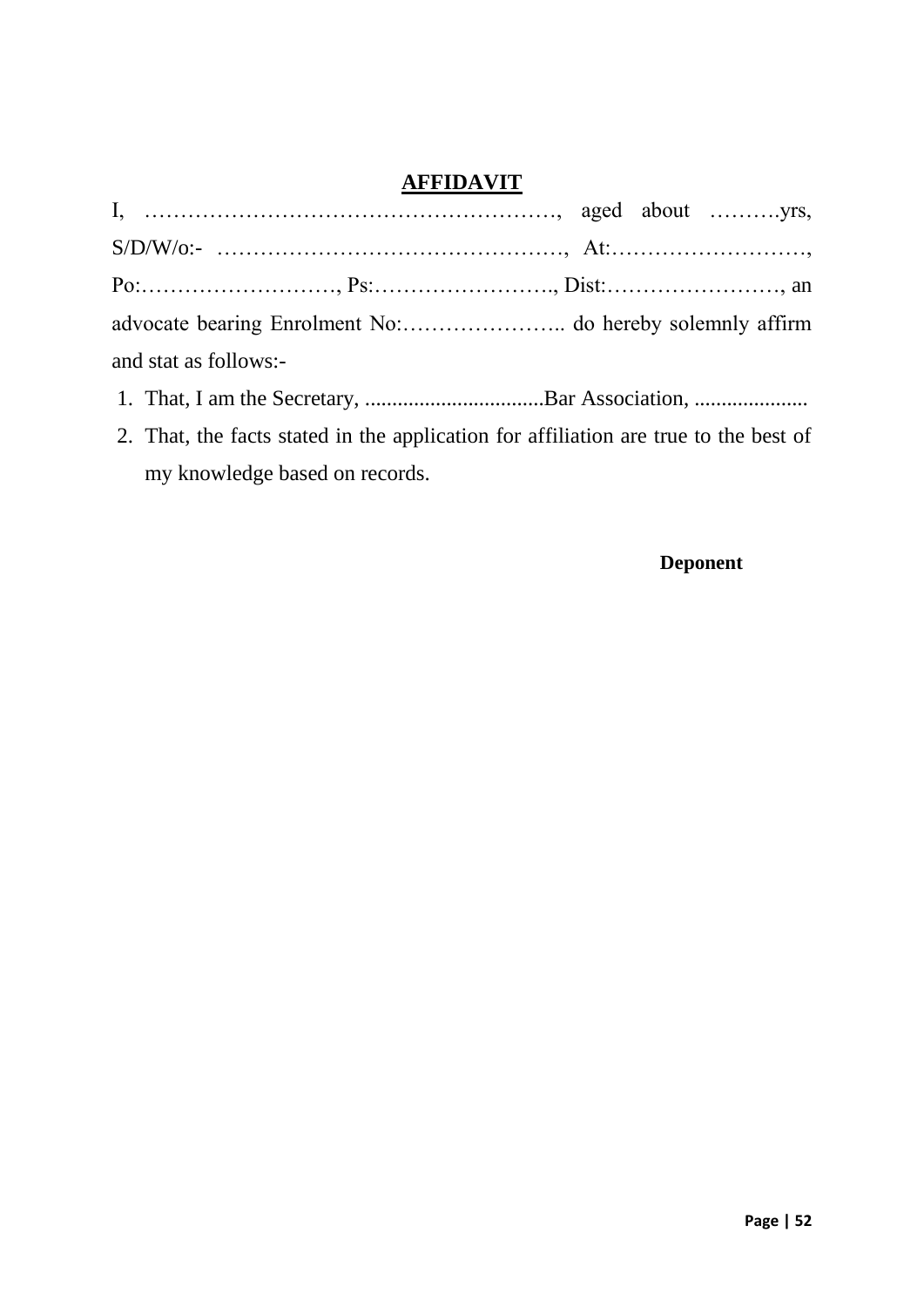#### (Rule: 41)

#### **APPLICATION FOR TRANSFER OF VOTING RIGHT**

To, The Secretary, Odisha State Bar Council, Cuttack. Sir,  $I, \ldots, \ldots, \ldots, \ldots, \ldots, \ldots, \ldots, \mathrm{S/D/W/O} \ldots, \mathrm{S/D/W/O} \ldots, \mathrm{S/D/W/O} \ldots, \ldots, \mathrm{S/D/W/O} \ldots, \mathrm{S/D/W/O} \ldots, \mathrm{S/D/W/O} \ldots, \mathrm{S/D/W/O} \ldots, \mathrm{S/D/W/O} \ldots, \mathrm{S/D/W/O} \ldots, \mathrm{S/D/W/O} \ldots, \mathrm{S/D/W/O} \ldots, \mathrm{S/D/W/O} \ldots, \mathrm{S/D/W/O} \ldots, \mathrm{S/D/W/O} \ldots, \mathrm{S/D/W/O} \ldots, \mathrm{S/D/W$ …………………………….., bearing Enrolment No:……………………….., was enrolled as an advocate. That I had submitted the application for Verification of Place of Practice/Declaration form. My name appears at Sl. No………… in the Electoral Roll published for …………………….. Bar Association Election for the term …………………………**.** That, I am also a member of ………………………. Bar Association, which is an affiliated Bar Association. That, now I intend to cast my vote for the ensuing Bar Association Election of …………………………… Bar Association and accordingly I desire to transfer my voting right from ………………Bar Association to ……………… Bar Association. That, my voting right previously exercised as a voter of …………………... Bar Association be transferred to ……………………. Bar Association where I am a member. That, my name and enrolment number be deleted from the Electoral Roll of ……………………….. Bar Association and be included in the Electoral Roll of ……………………….. Bar Association That, I have deposited the fees prescribed by the State Bar Council for transfer of voting right. That, the money receipt bearing payment of the prescribed fees is enclosed herewith.

Date:-

#### Place:- SIGNATURE OF THE APPLICANT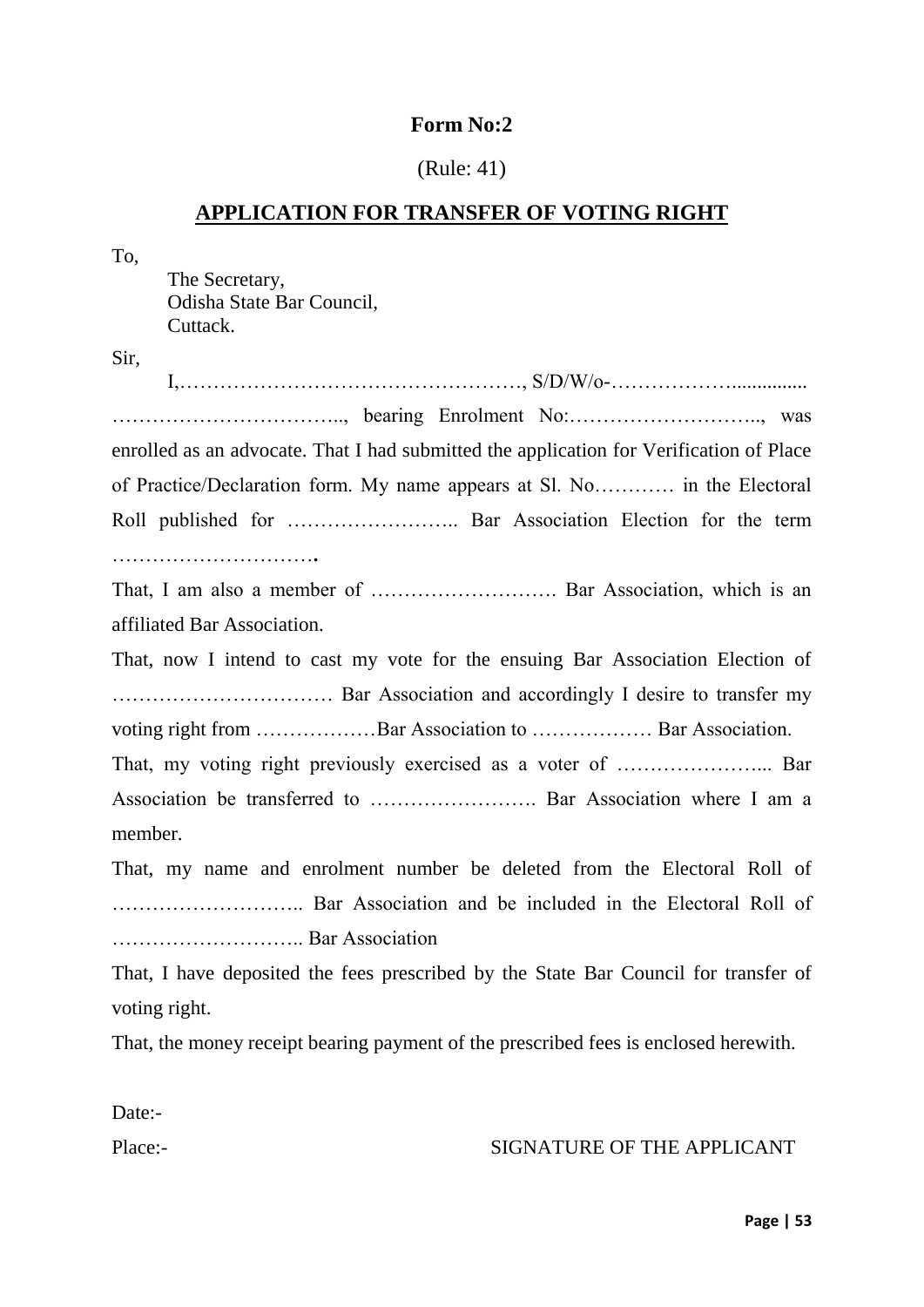#### **AFFIDAVIT**

|                                                                                                                                        |  | At: |
|----------------------------------------------------------------------------------------------------------------------------------------|--|-----|
| $P_0: \ldots: \ldots: \ldots: \ldots, \qquad P_S: \ldots: \ldots: \ldots: \ldots, \qquad \text{Dist}: \ldots: \ldots: \ldots: \ldots,$ |  |     |
|                                                                                                                                        |  |     |
| state that the facts stated above are true to the best of my knowledge & belief.                                                       |  |     |

Identified by Advocate Deponent

#### **CERTIFICATE**

| Association. |  |  |  |  |  |
|--------------|--|--|--|--|--|

 Full Signature President/Secretary

 ……………………Bar Association with Seal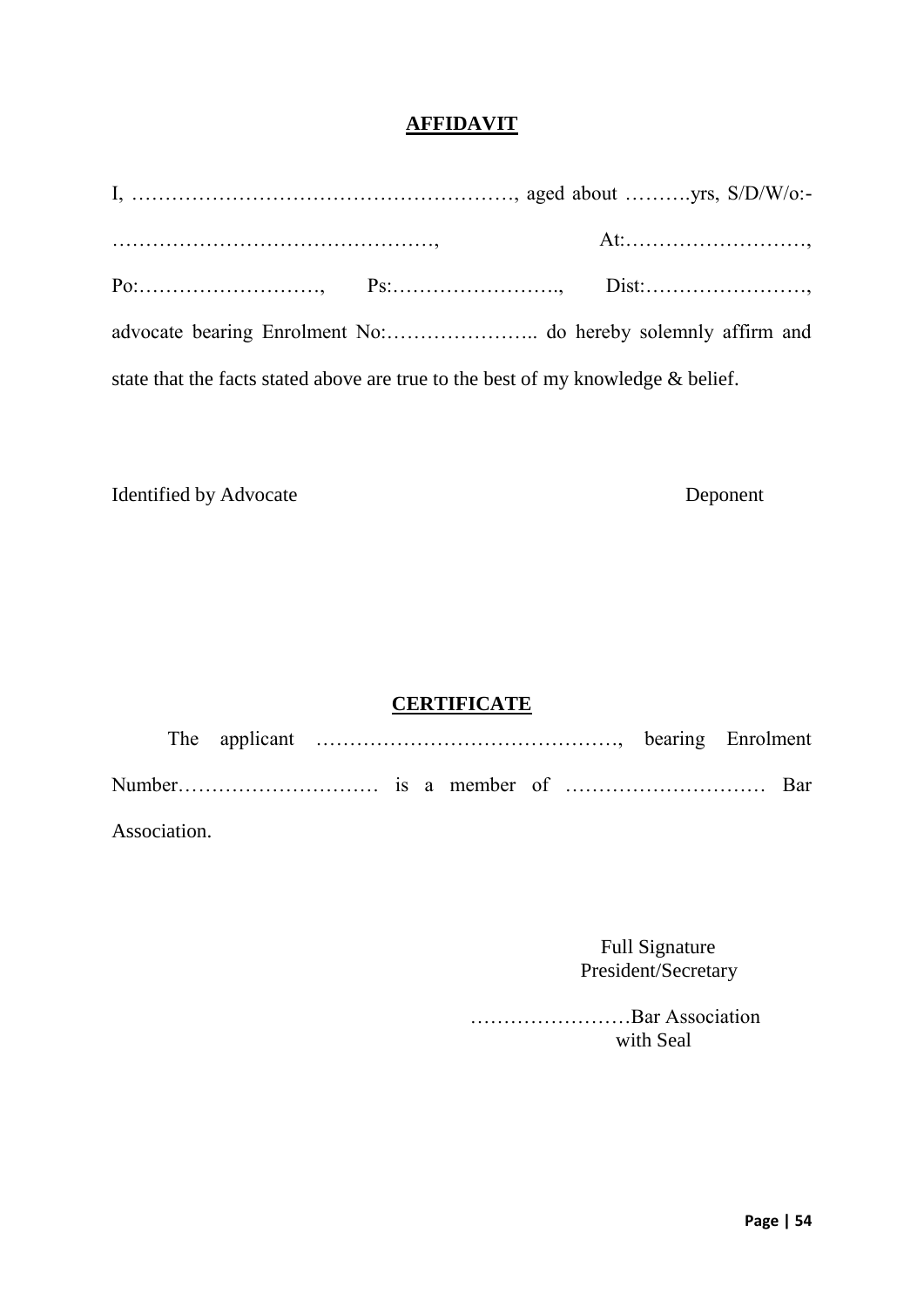## **OFFICE OF ODISHA STATE BAR COUNCIL CUTTACK-753002**

#### **Form -3**(Rule: 42)

Notification No:…………………… Date:……………….

# NOTIFICATION FIXING THE DATE OF ELECTION OF ALL AFFILIATED BAR ASSOCIATIONS FOR THE TERM ………………

It is hereby notified that the Election of all the affiliated Bar Associations in the state of Odisha shall be held on ………………. ( Last Saturday of March 20………) to elect the office bearers and Members, Executive Body to constitute the Executive Body of the concerned Bar Associations for the term  $20$ ………-20……… (  $1^{st}$  April 20……… to  $31^{st}$  March  $20$ ……….)

> **Secretary** Odisha State Bar Council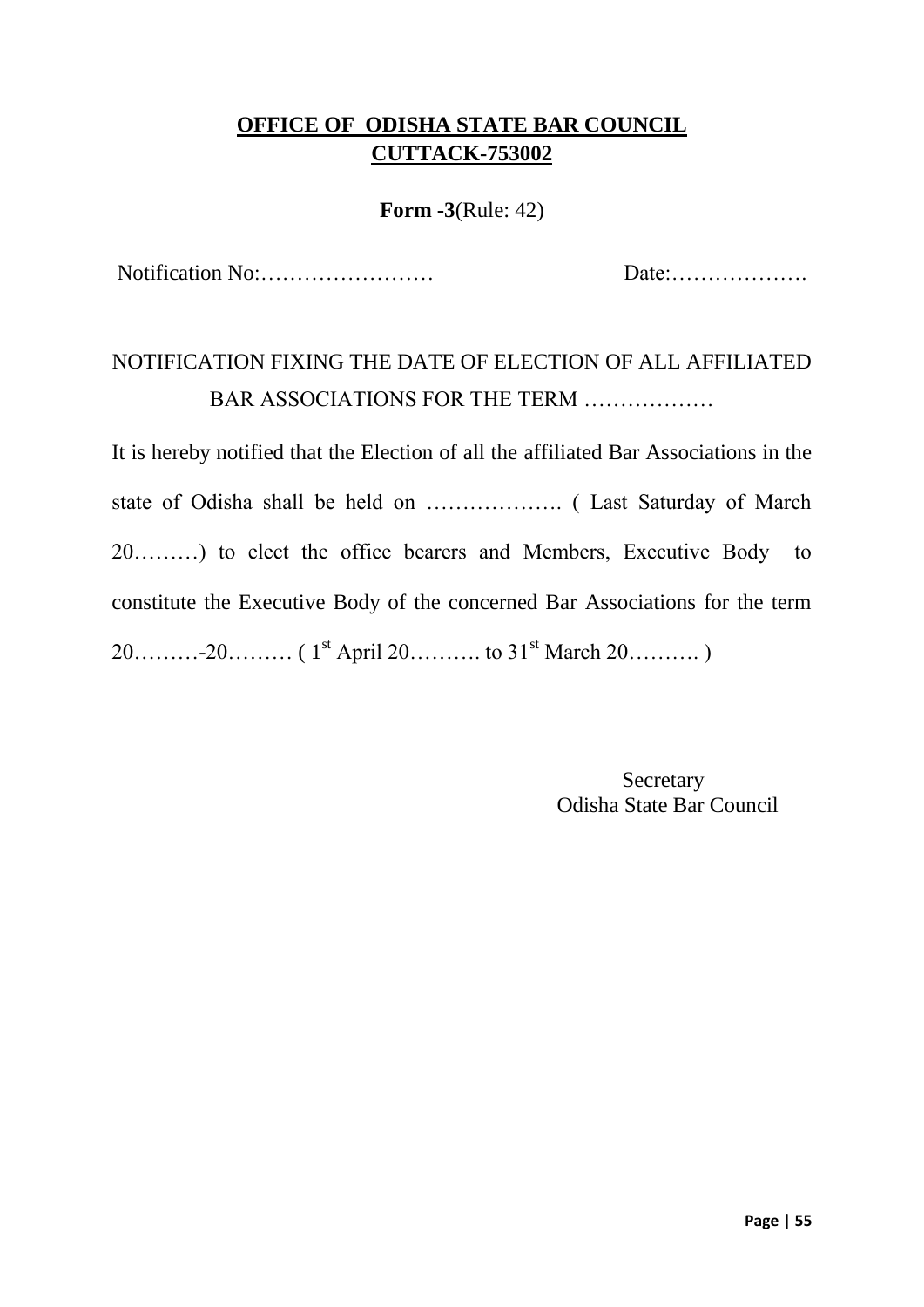#### (Rule- 46)

# **OFFICE OF ODISHA STATE BAR COUNCIL CUTTACK-7530032**

**Notification No:…………………….. Date:………………….**

#### **NOTIFICATION**

Notified that the Electoral Roll of all the affiliated Bar Associations of the state for Election of Executive Body of each such Bar Association to elect the Officer Bearers and Members of Executive Body for the term 20……20…….  $(1<sup>st</sup>$  April to 31<sup>st</sup> March) are published today and the Electoral Roll so published for each such Bar Association are sent to the President/Secretary of the concerned Bar Association to notify in the Notice Board for information and necessary action.

> **Secretary** Odisha State Bar Council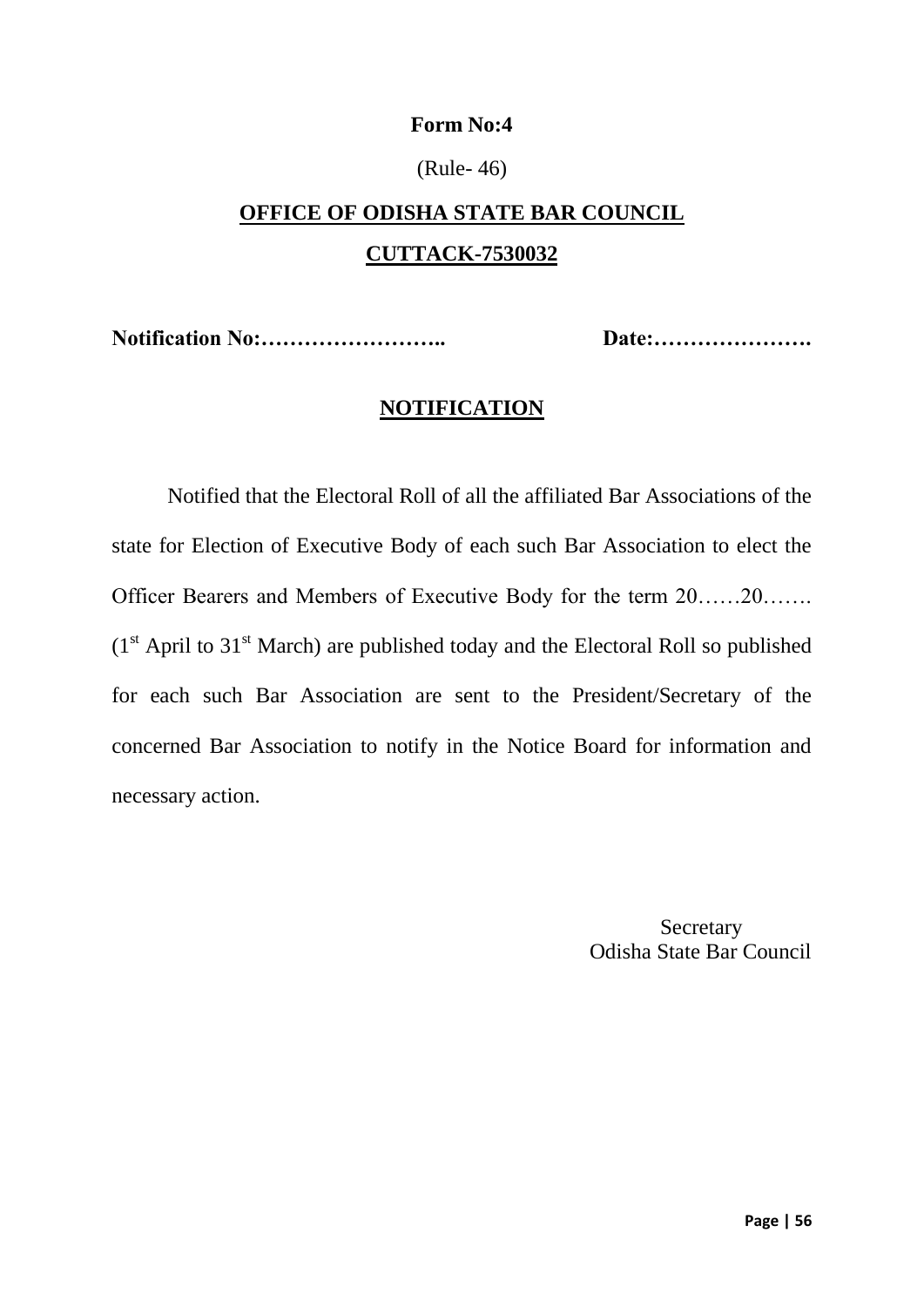#### **From No:5**

#### **(Rule-48&84)**

**………………………………Bar Association,…………………………..**

**No:………… Dated:…………..**

## **NOTICE**

- 1. The Electoral Roll of the Bar Association , published by the Secretary/ Chief Electoral Officer for the Election of the Bar Association to elect the Office Bearers & Members of the Executive Body for the term 20…… **-** 20……. (1st April, ……. …. to 31st March, …………) are notified herewith on the Notice Board of the Bar Association.
- 2. The cost of Nomination form is fixed at Rs………….. and Nomination fee is fixed for the different posts as mentioned here in below.
	- 1. President
	- 2. Vice President
	- 3. Secretary
	- 4. Joint Secretary
	- 5. Assistant Secretary
	- 6. Library Secretary/

Asst. Secretary, Library

- 7. Treasurer
- 8. Member, Executive Body
- 3. The Nomination forms shall be sold in the office of the undersigned on …………........ to …………..

This is for information of all concerned.

## **Election Officer**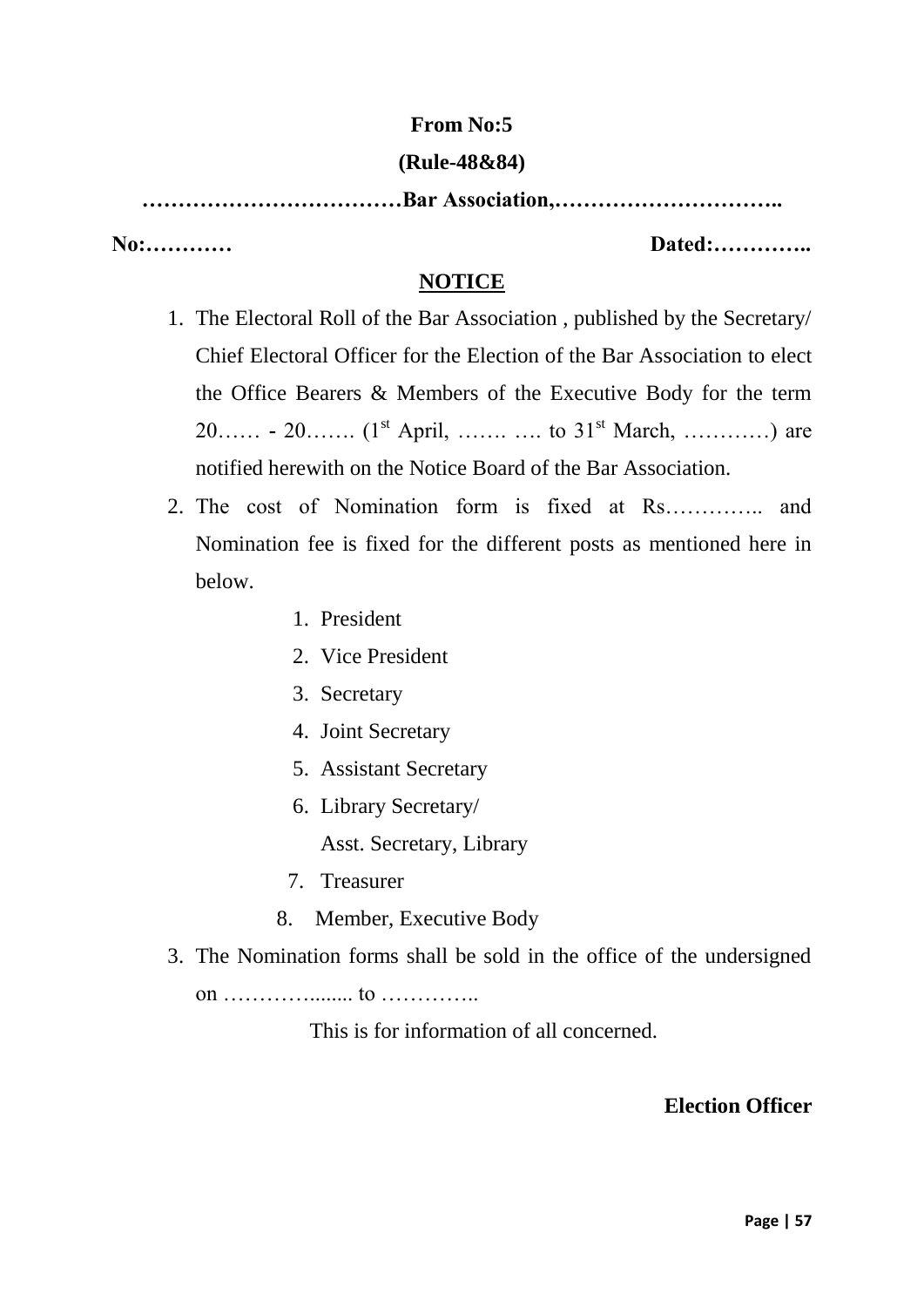#### **OFFICE OF ODISHA STATE BAR COUNCIL CUTTACK-753002**

#### **From No:6**

#### (Rule- 76)

#### **SCHEDULE OF PROGRAMME**

Notification No:…………………. Date:………………..

## **NOTIFICATION SCHEDULE OF PROGRAMME**

The schedule of programme for the election of all affiliated Bar Associations of Odisha to elect the Office Bearers & Members or Executive Body to the respective Bar Association for the term……………….(1st April to  $31<sup>st</sup>$  March) is notified as follows:-

- 1. Date for fixed for filing Nominations:-
- 2. Date for notifying the list of candidates(post wise) who filed Nominations on the date fixed:-
- 3. Date of scrutiny of Nomination:-
- 4. Date of Notification of the names & enrolment numbers of the nominated candidates(post wise):-
- 5. Date of withdrawal of Candidature (nomination) is any:-
- 6. Date of Notification of Final list of candidates including contesting candidates and uncontested nominated candidates:-
- 7. Date and time of polling:-
- 8. Time of counting of votes:-
- 9. Notification of result:-

#### **SECRETARY** ODISHA STATE BAR COUNCIL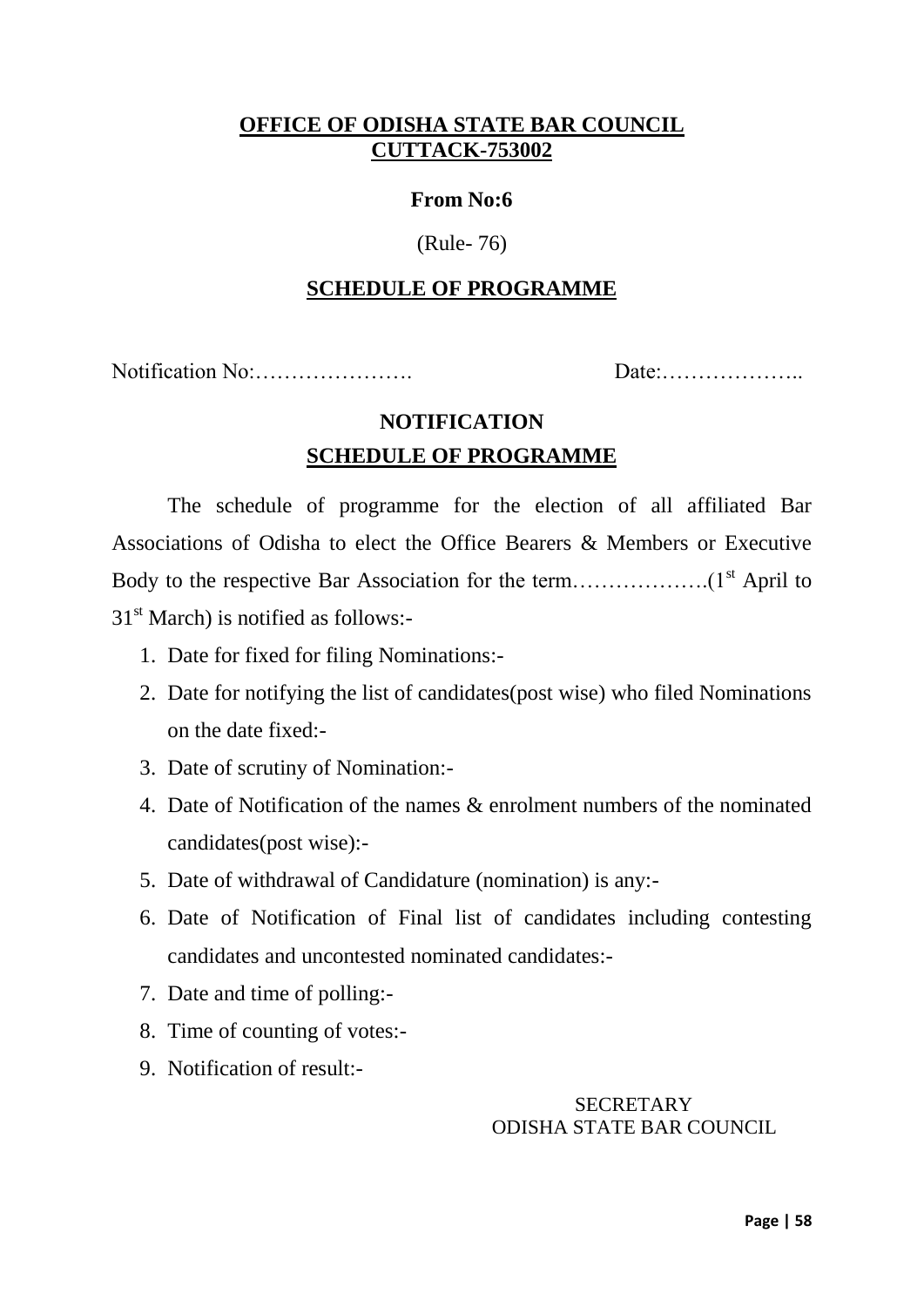#### (Rule-82)

**………………………………Bar Association,…………………………..** Notification No:……………… Date:………………

#### **NOTIFICATION**

The schedule of programme for the ensuing Bar Association Election to elect the Office Bearers & Members of Executive Body for the term 20…..- 20….. ( $1<sup>st</sup>$  April, 20…….. to  $31<sup>st</sup>$  March, 20…….) is notified here under:-

- 1. Date & time for filing Nomination:-
- 2. Date fixed for notifying the names of candidates filed nominations on the dates & during the time fixed for filing nomination (post wise):-
- 3. Date and time fixed for scrutiny of Nominations:-
- 4. Date fixed for notifying the Name and Enrolment Number of the nominated candidates(post wise):-
- 5. Date and time fixed for withdrawal of candidature(nomination) if any:-
- 6. Date fixed for notifying the final list of candidates (contesting candidates or uncontested nominated candidates) for each post:-
- 7. Date and time fixed for Polling:-
- 8. Counting of votes after closure of Polling:-
- 9. Notification of the names with Enrolment numbers of the candidates elected for the respective posts(contesting candidate elected & candidate elected uncontested):-

 Election Officer Date: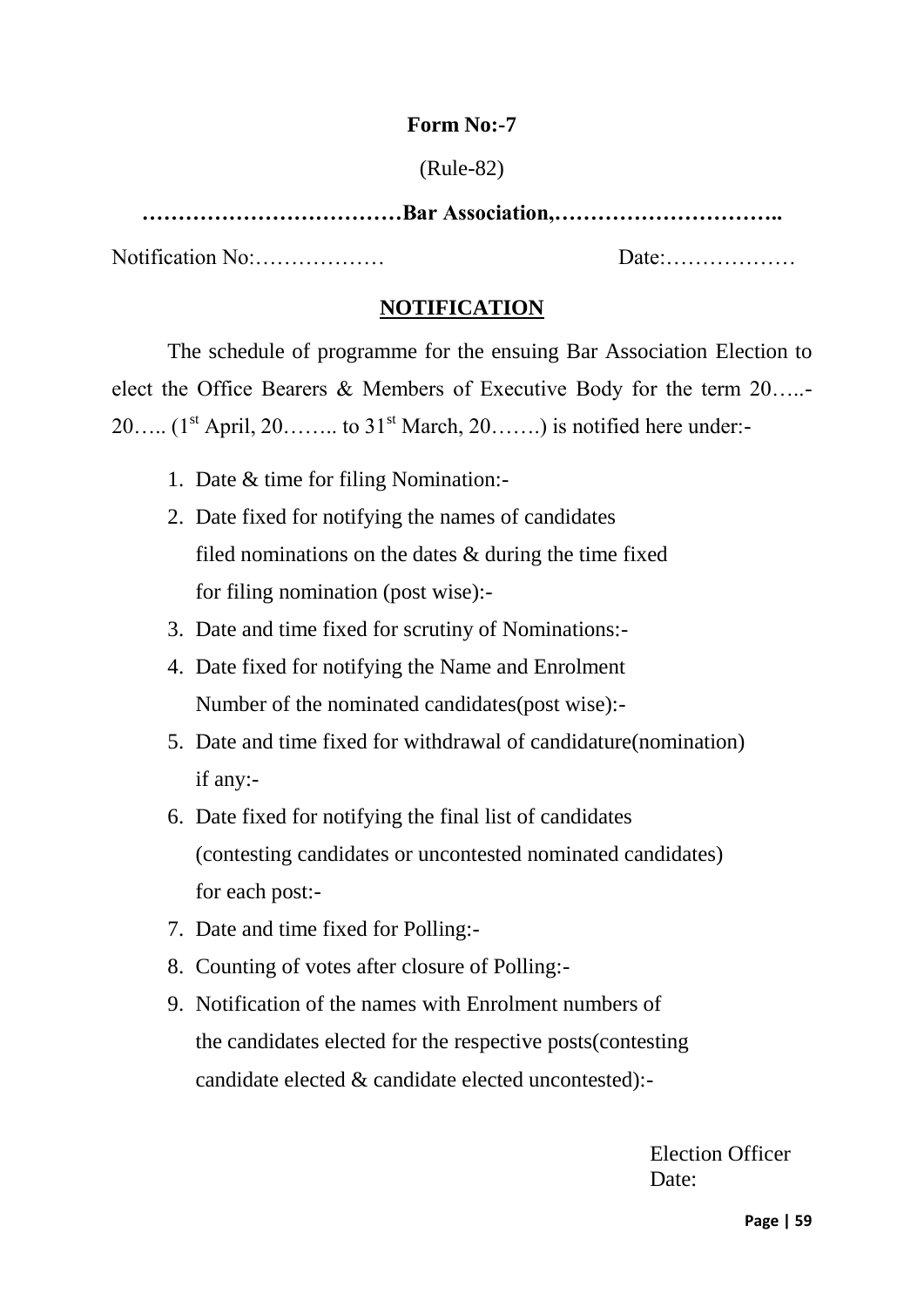#### **From No:8**

#### (Rule-85)

**………………………………Bar Association,………………………….. Receipt**

Received the Money Receipt Book containing Money Receipt Nos.............. to .............. of the Bar Association today i.e. .......................... from the President/Secretary/Treasurer of the Executive Body to be used for sale of nomination forms and to receive payment of nomination fee from the voters intending to file nomination.

Date: Election Officer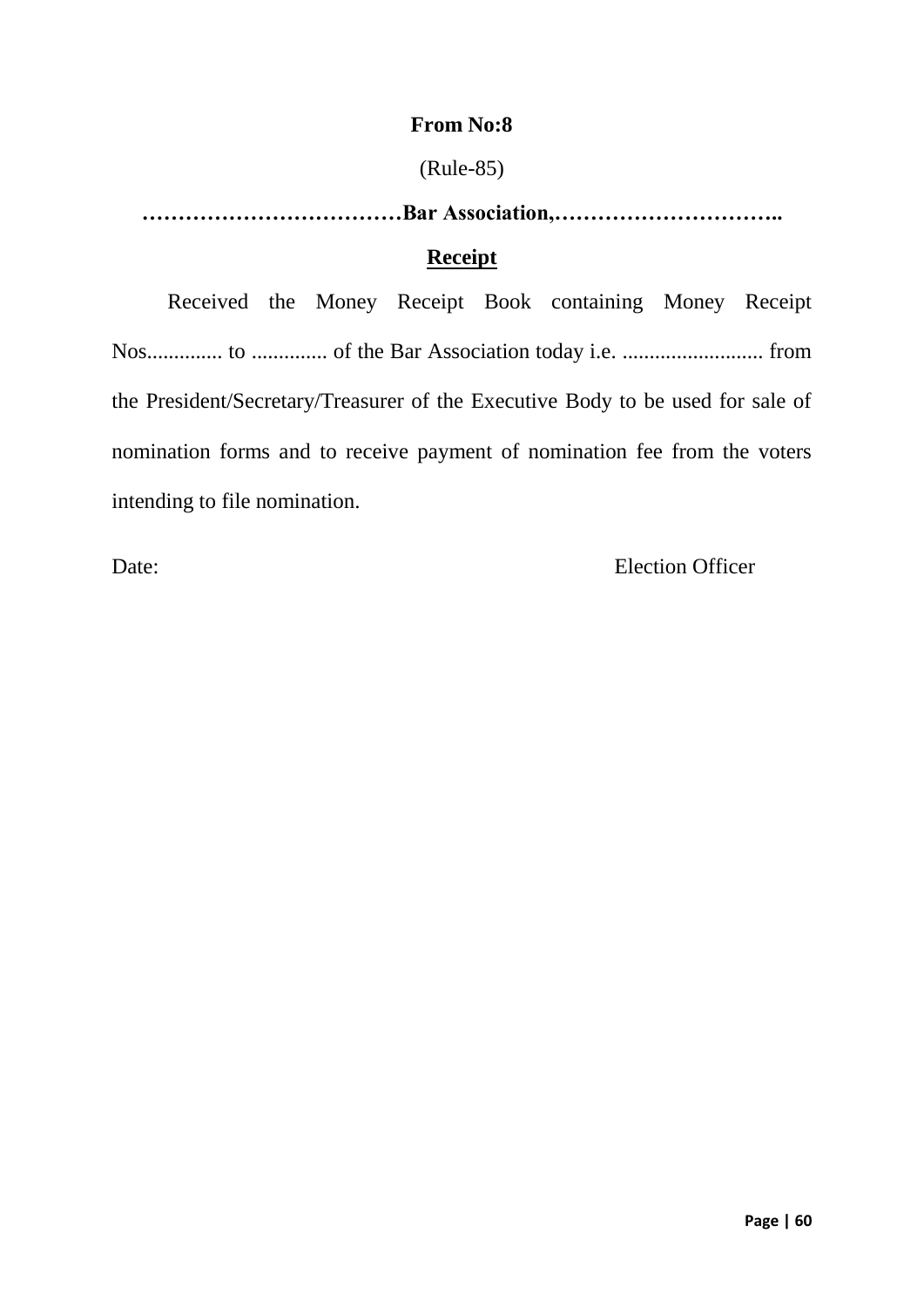(Rule- 87)

**………………………………Bar Association,…………………………..**

## **RECEIPT**

Date:………………… Signature

of the Election Officer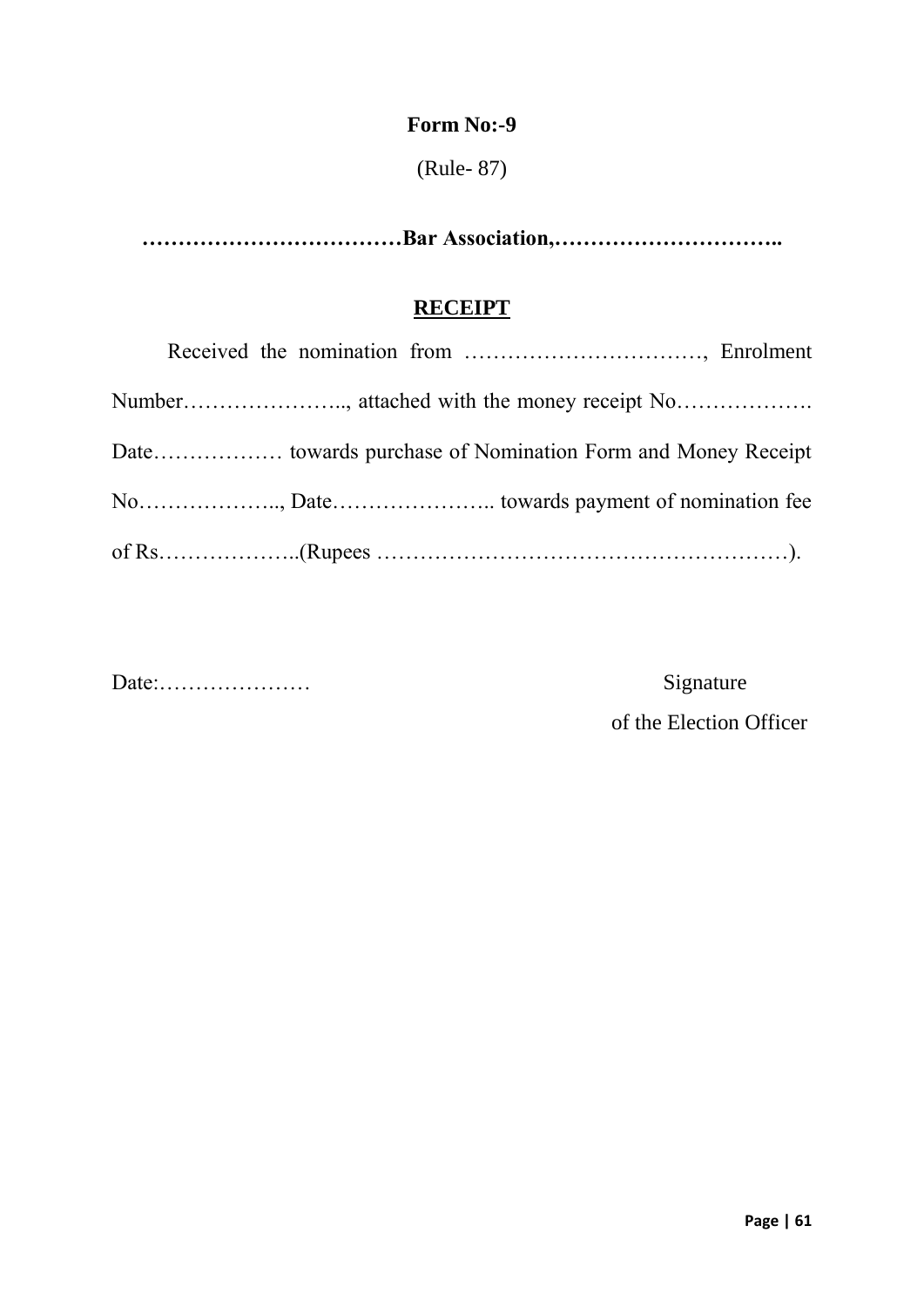#### (Rule- 98)

| Notification No: |  |
|------------------|--|

#### **NOTIFICATION**

It is hereby notified that the following contesting candidates/uncontested nominated candidates have been duly elected for the term  $\dots\dots\dots\dots\dots\dots$  (1<sup>st</sup> April, ………… to 31st March, ………..) today i.e. on ………………… for the post(s) against which the names of the candidates are mentioned here under:-

| Post | Name of the Candidates | Enrolment No. | Elected/Elected |
|------|------------------------|---------------|-----------------|
|      |                        |               | Uncontested     |

9. President

10.Vice President

- 11.Secretary
- 12.Joint Secretary
- 13.Assistant Secretary
- 14.Library Secretary/

Asst. Secretary, Library

- 15.Treasurer
- 16.Members, Executive Body

Note: No candidate is elected for the posts mentioned here under.

Election Officer Date:-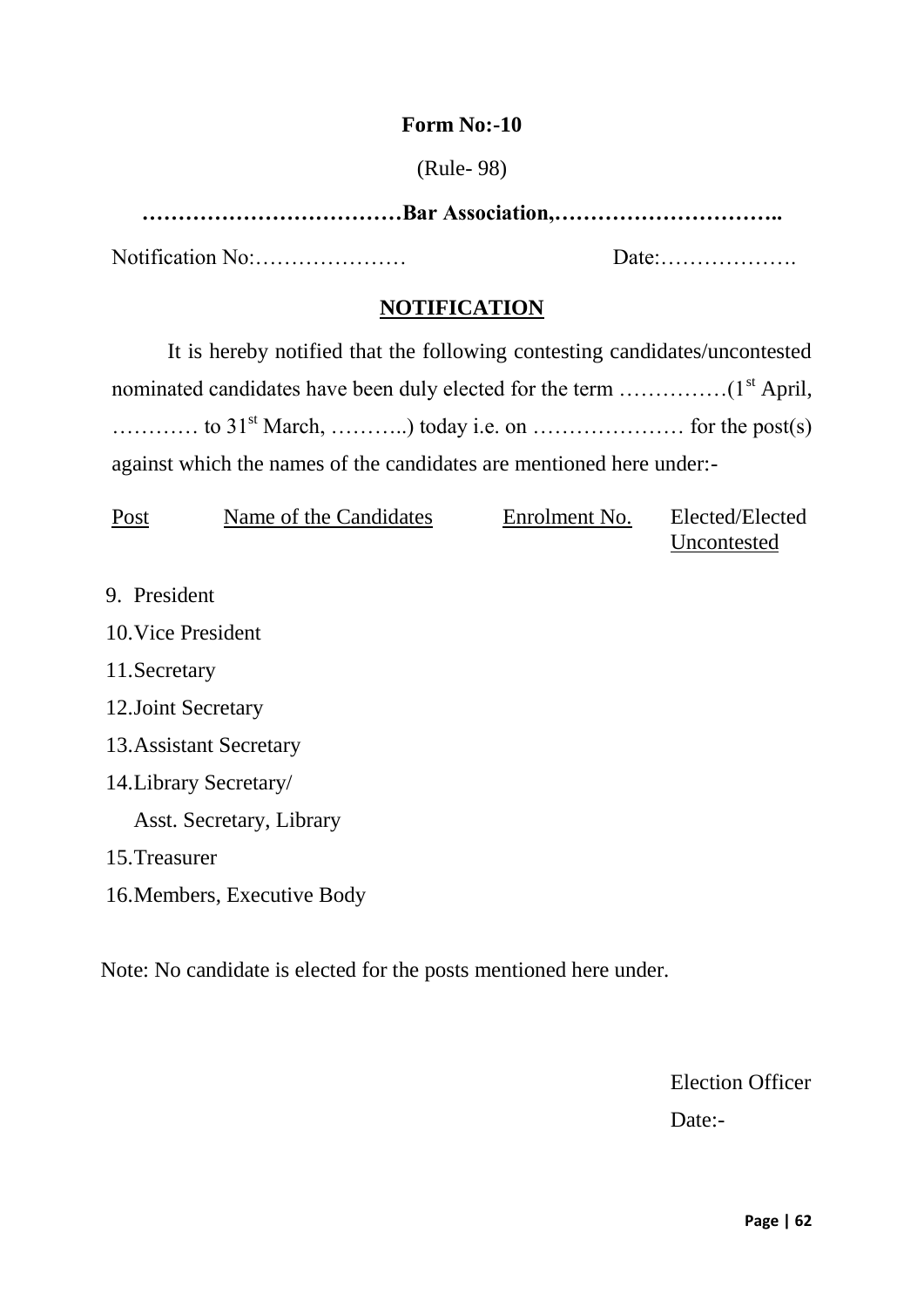#### **From No:-11**

(Rule- 104)

\_\_\_\_\_\_\_\_\_\_\_\_\_\_\_\_\_\_\_\_\_\_\_\_BAR ASSOCIATION,\_\_\_\_\_\_\_\_\_\_\_\_\_\_\_\_\_\_

## **NOMINATION**

|                       | <u>O</u> - 1 metal equation of the Electoral Roll hereby containing the extending of the Electoral Roll hereby |
|-----------------------|----------------------------------------------------------------------------------------------------------------|
|                       |                                                                                                                |
|                       | ______________________, serial number ___________ in the Electoral Roll for the post                           |
|                       |                                                                                                                |
|                       | Signature of the Proposer                                                                                      |
|                       |                                                                                                                |
|                       | <u>O</u> - / ________________, serial number ___________ in the Electoral Roll second                          |
|                       |                                                                                                                |
|                       | having Enrolment Number ________________, serial number _______ in the                                         |
| <b>Electoral Roll</b> |                                                                                                                |
|                       | Signature of the Seconder                                                                                      |

I consent for the nomination

 Signature of the Candidate Date: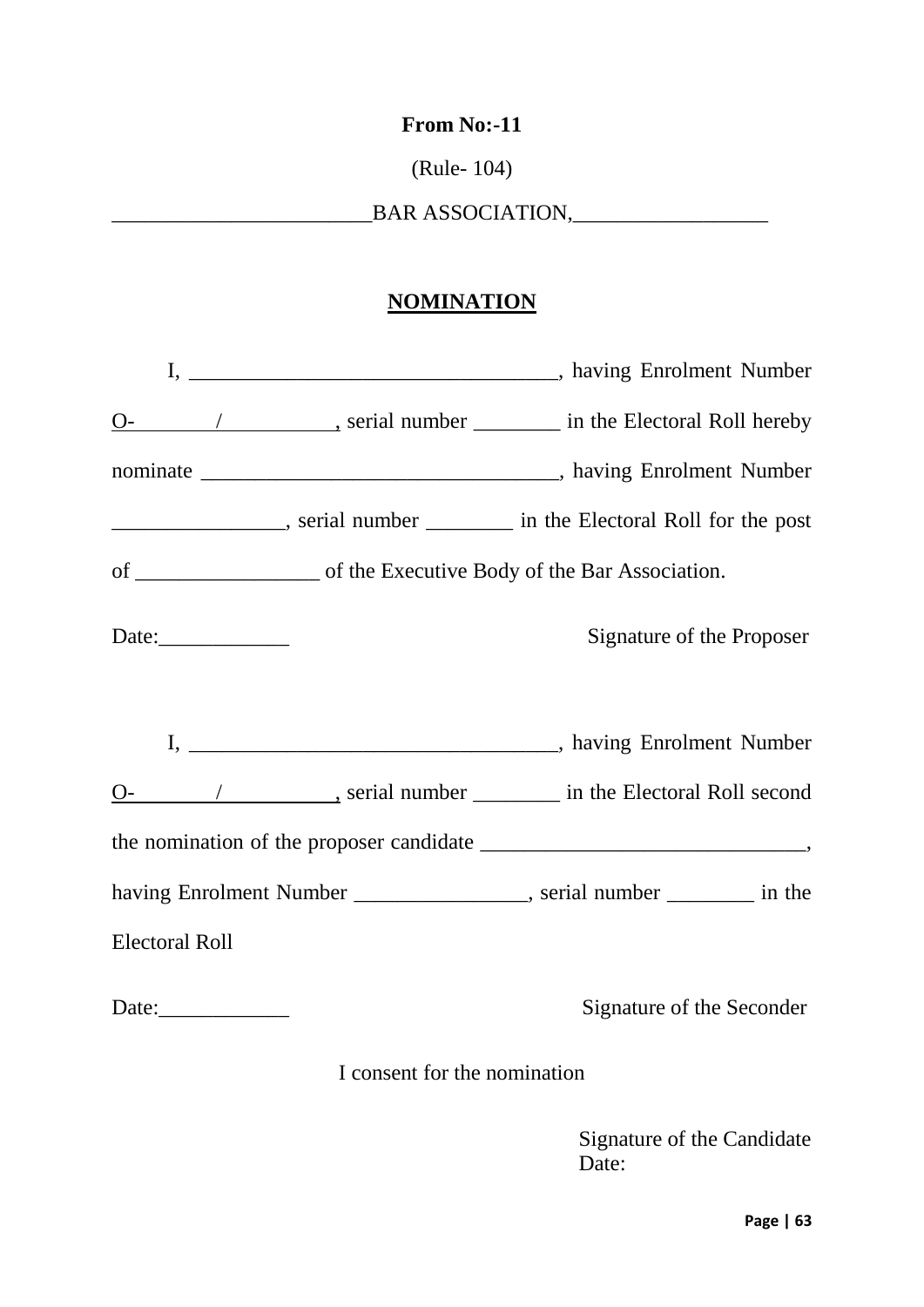#### **From No:12**

(Rule- 108)

Notification No:\_\_\_\_\_\_\_\_\_\_\_\_\_\_\_\_\_\_\_ Date:\_\_\_\_\_\_\_\_\_\_\_\_\_\_\_

\_\_\_\_\_\_\_\_\_\_\_\_\_\_\_\_\_\_\_\_\_\_\_\_\_\_\_Bar Association, \_\_\_\_\_\_\_\_\_\_\_\_\_\_\_\_\_\_\_\_\_

#### **NOTIFICATION**

This is to notify that the following candidates have filed nomination on the dates and time fixed for filing nomination for the posts of Office Bearers & Members of the Executive Body of the Bar Association. The posts, number of each post and name, Enrolment Number and Serial Number in the Electoral Roll of the candidates are mentioned here below:

| Name of the Post          | Number of Posts | Serial<br>Number | Name of the<br>Candidate | Enrolment<br>Number | Serial Number<br>in the Electoral Roll |
|---------------------------|-----------------|------------------|--------------------------|---------------------|----------------------------------------|
| <b>I. PRESIDENT</b>       | 1(One)          |                  |                          |                     |                                        |
| <b>II. VICE-PRESIDENT</b> | 1(One)          |                  |                          |                     |                                        |
| <b>III. SECRETARY</b>     | 1(One)          |                  |                          |                     |                                        |
| IV. JOINT SECRETARY       | 1(One)          |                  |                          |                     |                                        |
| V. ASST. SECRETARY        | 1(One)          |                  |                          |                     |                                        |
| <b>VI.TREASURER</b>       | 1(One)          |                  |                          |                     |                                        |
|                           |                 |                  |                          |                     |                                        |

#### VII. LIBRARY SECRETARY/ ASST. SECRETARY,LIBRARY 1(One)

#### VIII.MEMBER, EXECUTIVE BODY (…)

#### **SIGNATURE** ELECTION OFFICER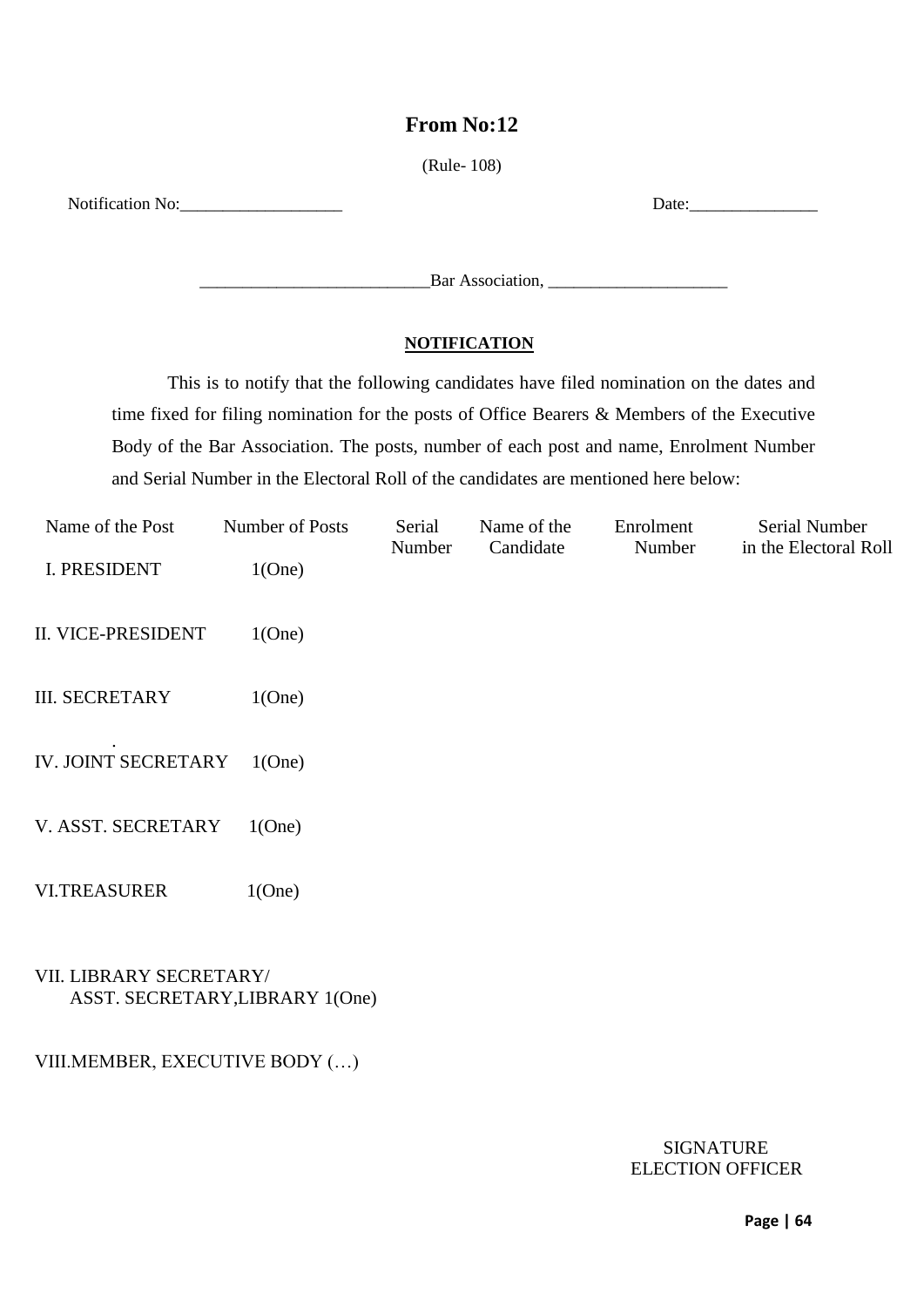#### **From No:13**

(Rule- 110)

Notification No: Date:

\_\_\_\_\_\_\_\_\_\_\_\_\_\_\_\_\_\_\_\_\_\_\_\_\_\_\_Bar Association, \_\_\_\_\_\_\_\_\_\_\_\_\_\_\_\_\_\_\_\_\_

#### **NOTIFICATION**

It is hereby notified that on scrutiny of the Nominations of the candidates notified in Notification No:\_\_\_\_\_\_\_\_\_\_\_, Date:\_\_\_\_\_\_\_\_\_\_\_\_\_, the Nominations of the candidates mentioned here under against the respective post are accepted as valid and the candidates are notified as nominated candidate(s).

Nominated Candidate Number in the Electoral Roll

Name of the Post Serial No of the Enrolment Serial Number

- I. PRESIDENT
- II. VICE-PRESIDENT
- III. SECRETARY
- IV. JOIN SECRETARY
- V. ASST. SECRETARY
- VI. LIBRARY SECRETARY/ ASST. SECRETARY, LIBRARY

VII.TREASURER

#### VIII. MEMBERS EXECUTIVE BODY

#### SIGNATURE ELECTION OFFICER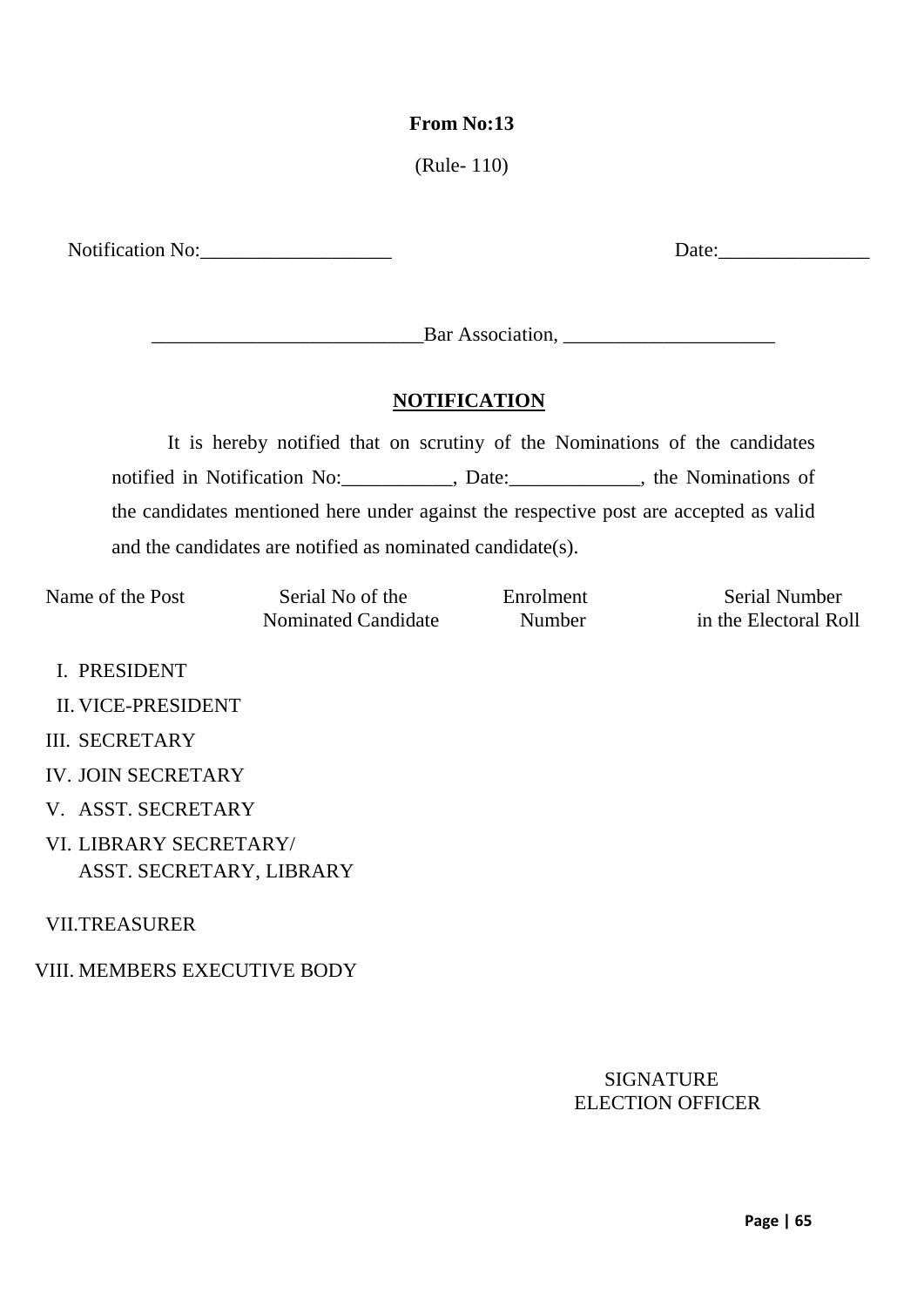### **From No:14** (Rule- 112)

|            | Notification No:                               | Date:                                                                                  |                     |                                               |
|------------|------------------------------------------------|----------------------------------------------------------------------------------------|---------------------|-----------------------------------------------|
|            |                                                |                                                                                        |                     |                                               |
|            |                                                | <b>NOTIFICATION</b>                                                                    |                     |                                               |
|            |                                                | The names of contesting candidates and uncontested nominated candidates with Enrolment |                     |                                               |
|            |                                                | Number, for the posts mentioned here under are notified in alphabetical order.         |                     |                                               |
| Sl.No      | Name of the Post                               | Name of the<br><b>Contesting Candidate</b>                                             | Enrolment<br>Number | <b>Serial Number</b><br>in the Electoral Roll |
| ${\bf I}.$ | <b>PRESIDENT</b>                               |                                                                                        |                     |                                               |
| II.        | <b>VICE-PRESIDENT</b>                          |                                                                                        |                     |                                               |
| III.       | <b>SECRETARY</b>                               |                                                                                        |                     |                                               |
| IV.        | <b>JOIN SECRETARY</b>                          |                                                                                        |                     |                                               |
| V.         | <b>ASST. SECRETARY</b>                         |                                                                                        |                     |                                               |
| VI.        | LIBRARY SECRETARY/<br>ASST. SECRETARY, LIBRARY |                                                                                        |                     |                                               |
| VII.       | MEMBER, EXECUTIVE BODY                         |                                                                                        |                     |                                               |
| Sl.No      | Name of the Post                               | Name of the Uncontested<br>Nominated Candidate                                         | Enrolment<br>Number | Serial Number<br>in the Electoral Roll        |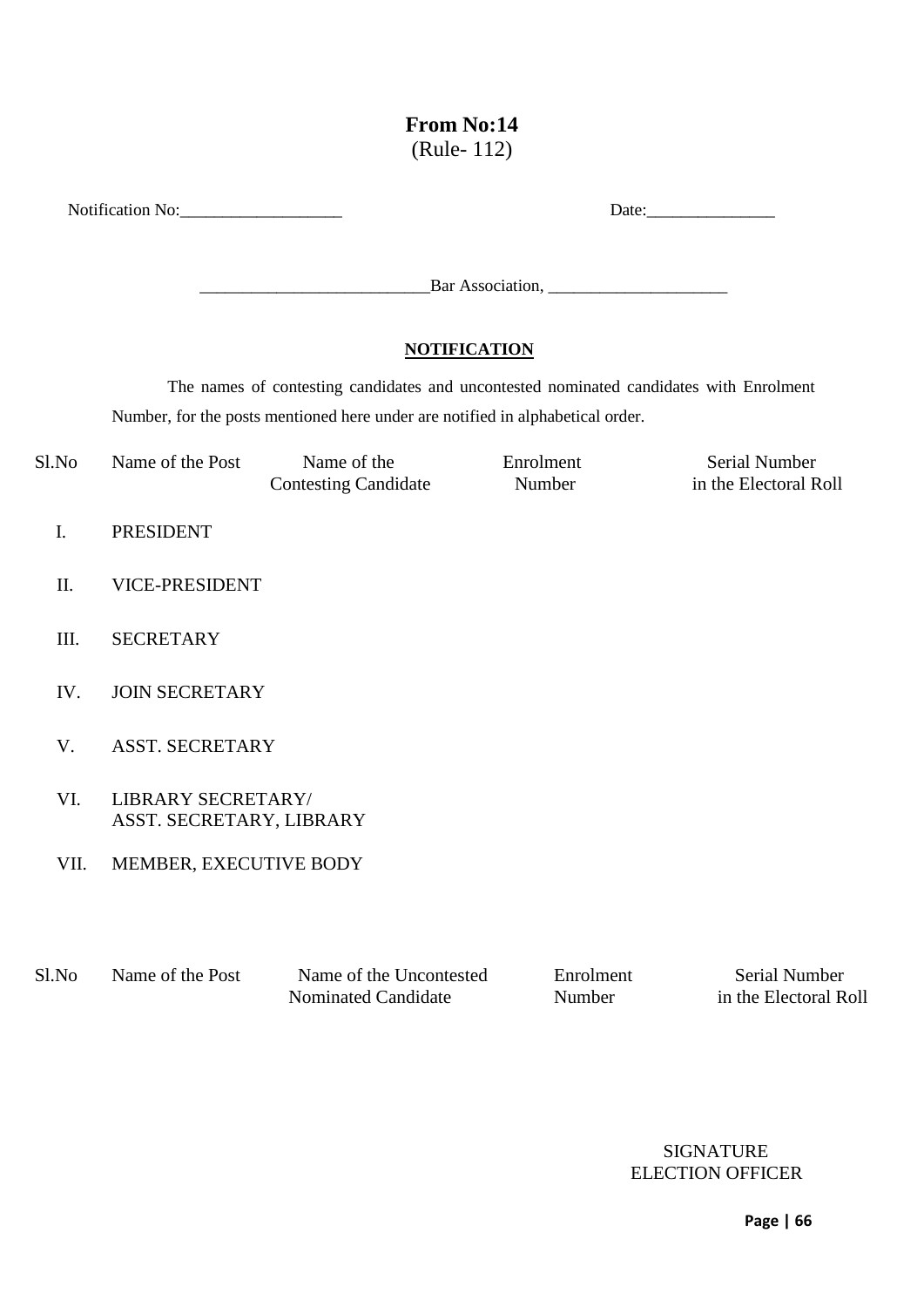## Form No:15 (Rule-120)

**………………………………Bar Association,…………………………..**

#### **NOTIFICATION**

It is hereby notified that the election process for the post of President/Secretary, Executive Body of the Bar Association is cancelled and the election for the said post shall not be held on .......................,the date fixed earlier. A fresh date of election and the schedule of programme shall be notified by the undersigned in exercise of the powers conferred under rule of the Odisha State Bar Council Bar Association (Affiliation & Election) Rules. 2021.

ELECTION OFFICER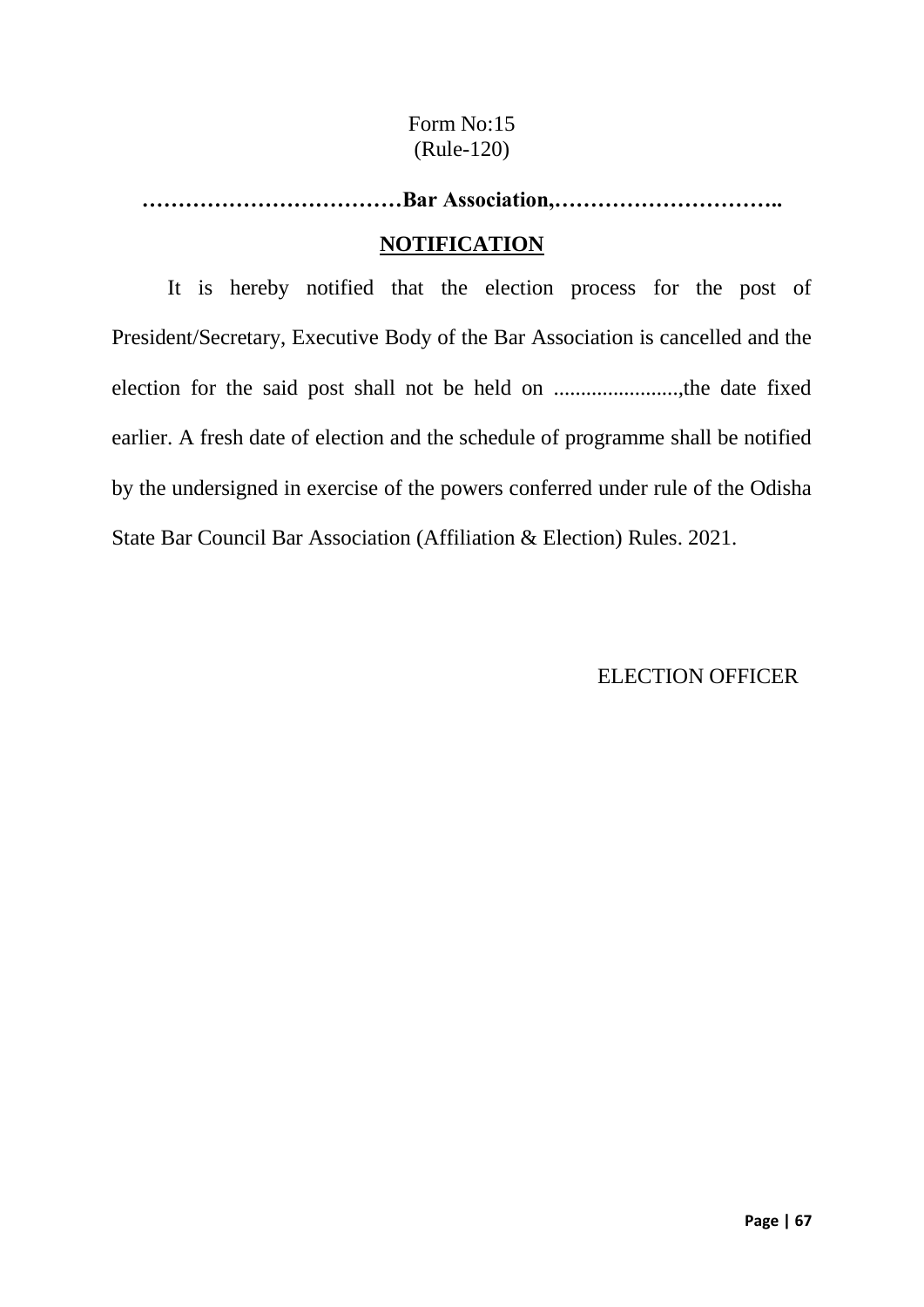(Rule- 130)

**…………………………Bar Association,………………… Serial No:……..**

**Signature of the Voter**

## BALLOT

Put the mark of voting " $\vee$ " against the name(s) of candidate {not exceeding the number of post(s) }

Name of the Post:..............................................

Number of Post:........................

Number Number mark of voting

Serial Enrolment Name of the Candidate Space for

Note:- Names of the candidates are placed in alphabetical order.

**Election Officer**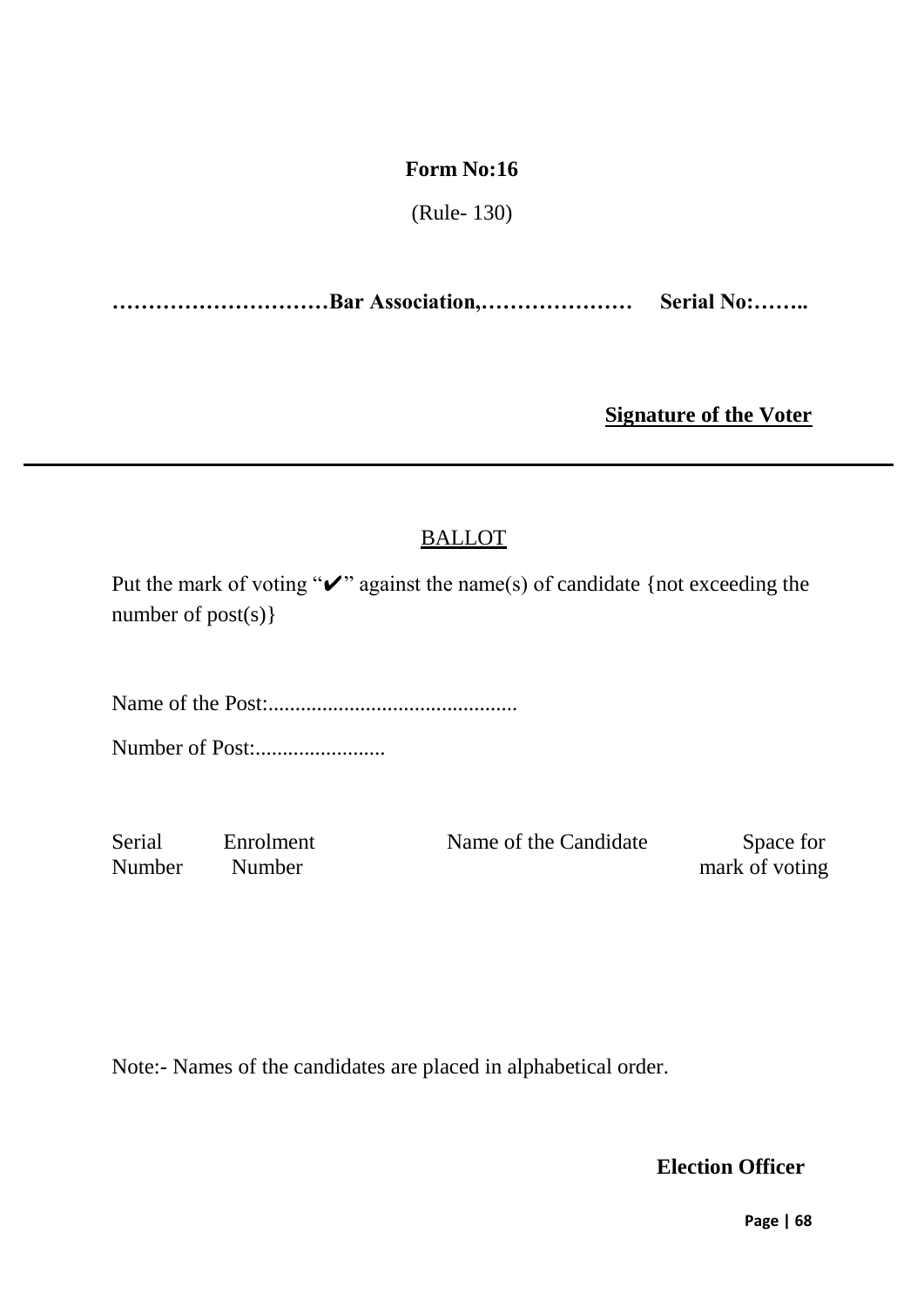#### (Rule- 148)

**………………………………Bar Association,…………………………..**

#### **Consolidate& Results Sheet of Counting**

- 1. Name of the Post of Office Bearer:-
- 2. Total number of ballots found from the ballot box:-
- 3. Number of ballots (invalid/rejected):-
- 4. Number of valid ballots counted:-
- 5. Names of the contesting Candidates & the number of votes invalid ballots counted in favour of each candidates and calculated:-

Serial No. Name of the contesting Enrolment No. Votes counted Candidate in favour of

the candidate

Election Officer

Date: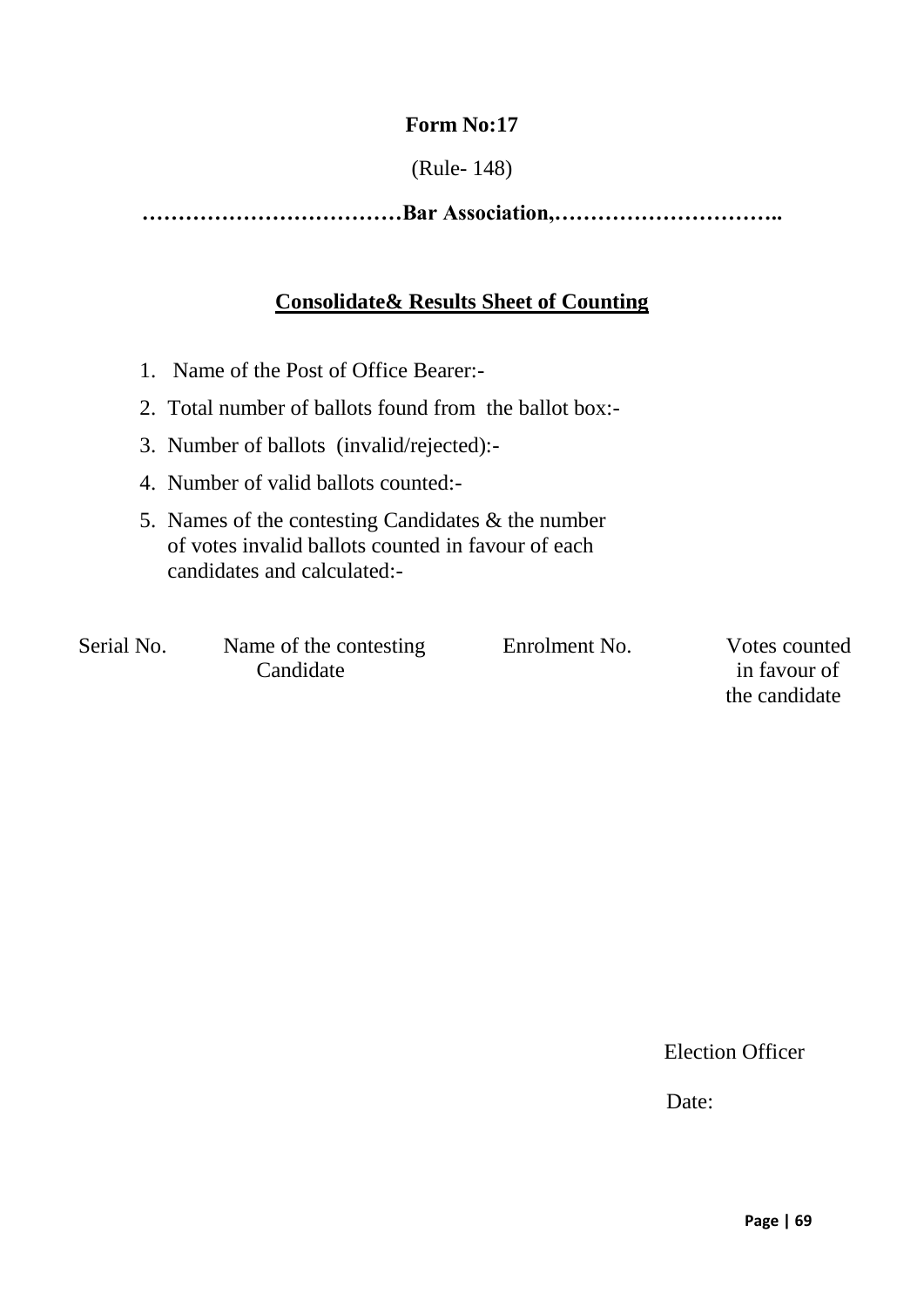#### (Rule-148)

**………………………………Bar Association,…………………………..**

## **Consolidate & Results Sheet of Counting**

- 1. Name of the Post:- Member, Executive Body:
- 2. Number of Posts (Number of Contesting candidates required to be elected as Member, Executive Body:-
- 3. Total number of ballots found from the ballot box:-
- 4. Number of ballots (rejected/invalid):-
- 5. Number of valid ballots counted:-
- 6. Names of the contesting candidate and the number of votes in valid ballots counted in favour of each candidate & calculated:-

| (1)        | (2)                    |               | (4)           |
|------------|------------------------|---------------|---------------|
| Serial No. | Name of the contesting | Enrolment No. | Votes counted |
|            | Candidate              |               | in favour of  |
|            |                        |               | the candidate |

Election Officer **Date: Date:**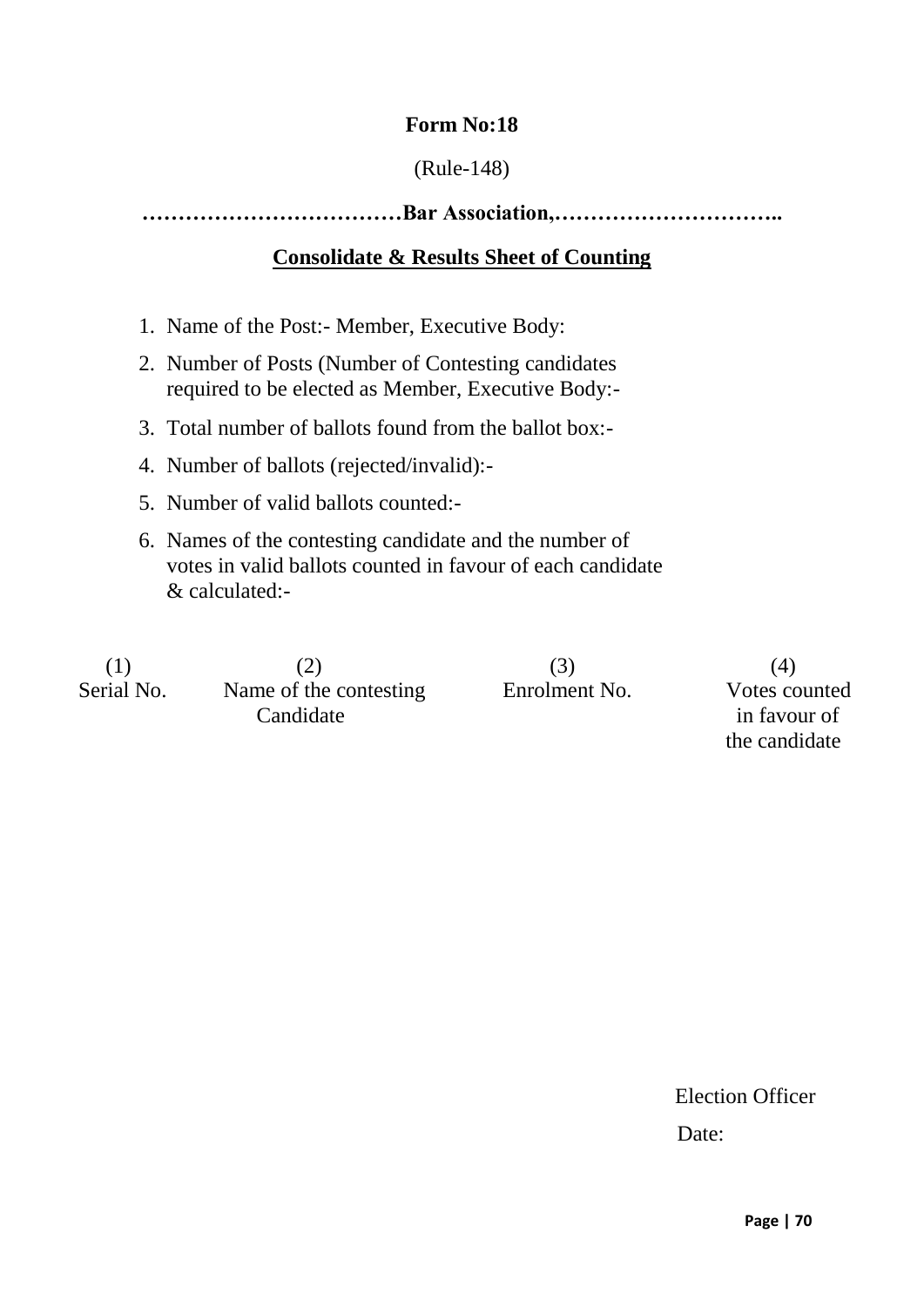#### (Rule- 158)

**………………………..Bar Association, …………………………..**

**No:………………… Dated:………………..**

#### **NOTIFICATION**

It is hereby notified that the Election of the Bar Association schedule to be held on …………………… to elect the Office Bearers and Members of the Executive Body for the term……………….. as notified by the Secretary, Odisha State Bar Council so also the election process as per the schedule of programme are postponed for the time being by the undersigned in exercise the power conferred under by rule………. due to Emergency. A fresh date of Election shall be notified later by the undersigned.

Election Officer